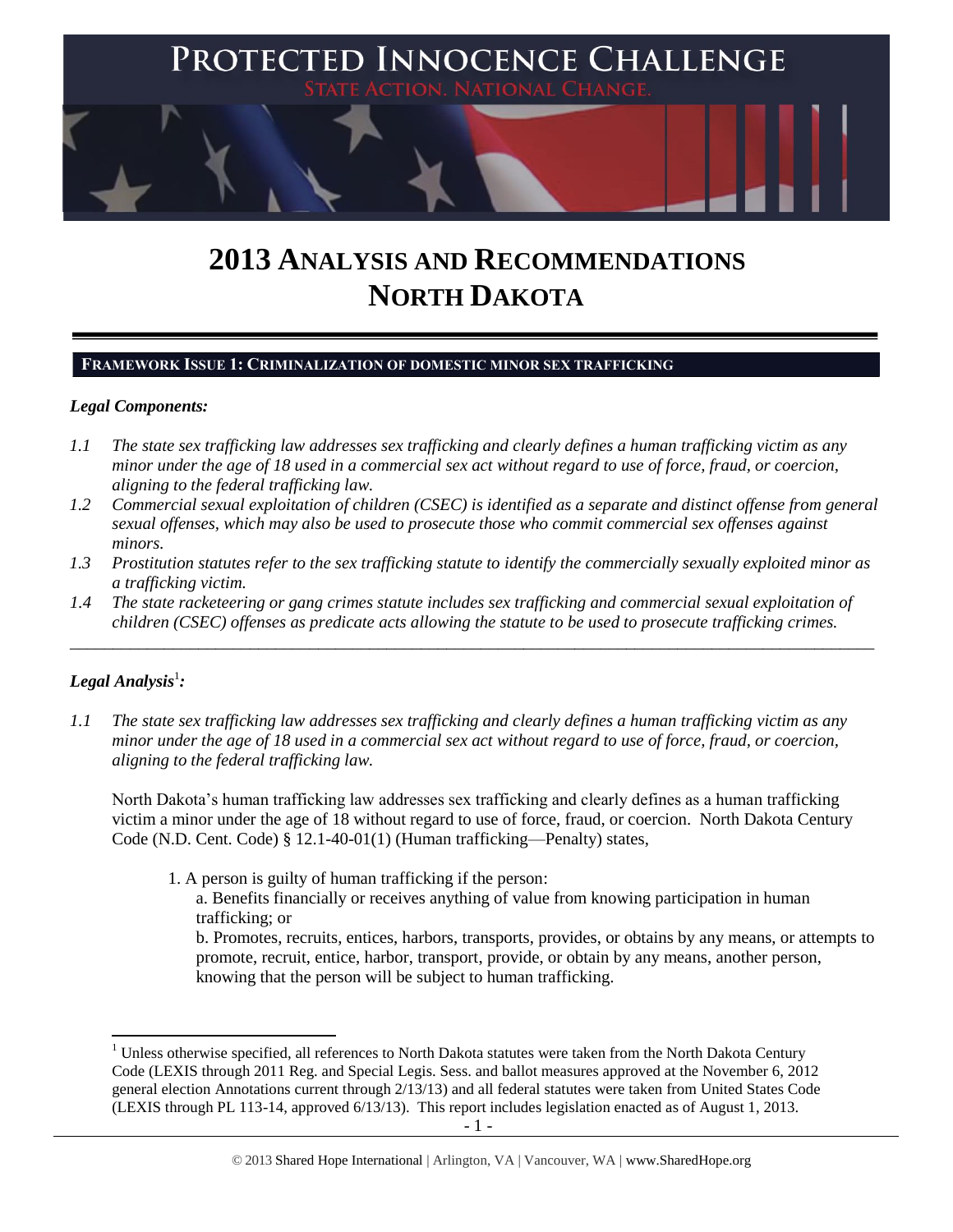<span id="page-1-0"></span>"Human trafficking" is defined in N.D. Cent. Code § 12.1-40-02(3) (Definitions—Human Trafficking) as "labor trafficking or sex trafficking." "Sex trafficking" is defined in N.D. Cent. Code § 12.1-40-02(5) as "the promotion, recruitment, transportation, transfer, harboring, enticement, provision, obtaining, or receipt of a person by any means, whether a United States citizen or foreign national, for the purpose of: a. Causing the person or another to engage in sexual acts or sexual conduct in violation of chapter 12.1-20 [Sex offenses]; or b. Violating chapter 12.1-27.1 [Obscenity control], 12.1-27.2 [Sexual performances by children], or 12.1-29 [Prostitution]." Human trafficking is a Class AA felony if the victim is under 18, and carries a maximum penalty of life imprisonment. N.D. Cent. Code §§ 12.1-40-01(2), 12.1-32-01(1).<sup>2</sup> Otherwise, human trafficking is a Class A felony punishable by imprisonment up to 20 years, a fine up to \$20,000, or both. N.D. Cent. Code §§ 12.1-40-01(2), 12.1-32-01(2).

*1.2 Commercial sexual exploitation of children (CSEC) is identified as a separate and distinct offense from general sexual offenses, which may also be used to prosecute those who commit commercial sex offenses against minors.*

The following laws criminalize CSEC in North Dakota:

1. N.D. Cent. Code § 12.1-29-02(1) (Facilitating prostitution) makes it a crime to, among other things, "Knowingly solicit[] a person to patronize a prostitute" or to "[k]nowingly procure[] a prostitute for a patron." Under subsection (2), "

The offense is a class C felony if the actor intentionally causes another to remain a prostitute by force or threat, or the prostitute is the actor's spouse, child, or ward, or a person for whose care, protection, or support he is responsible, or the prostitute is, in fact, less than sixteen years old. Otherwise it is a class A misdemeanor.

A Class C felony is punishable by imprisonment up to five years, a fine of \$10,000, or both. N.D. Cent. Code § 12.1-32-01(4).<sup>3</sup> A Class A misdemeanor carries a penalty of imprisonment up to 1 year, a \$3,000 fine, or both. N.D. Cent. Code § 12.1-32-01(5).

2. N.D. Cent. Code § 12.1-27.2-02 (Use of a minor in a sexual performance) establishes a Class B felony when an individual "knowing the character and content of a performance, . . . employs, authorizes, or induces a minor to engage in sexual conduct during a performance or, if being a parent, legal guardian, or custodian of a minor, that person consents to the participation by the minor in sexual conduct during a performance." A Class B felony is punishable by imprisonment up to 10 years, a \$20,000 fine, or both. N.D. Cent. Code § 12.1-32-01(3). However N.D. Cent. Code § 12.1-27.2-04.2 (Sexual performance by a minor—Enhanced penalties) provides for enhanced penalties, stating in subsection (2),

Notwithstanding the provisions of sections 12.1-32-01 and 12.1-32-01.1 relating to fines, the court shall impose the following fine upon the conviction of a person or entity described in subsection 1 for a second or subsequent offense under this chapter:

a. For an individual, a fine not to exceed fifty thousand dollars; or

b. For a corporation, limited liability company, association, partnership, or other legal entity, a fine not to exceed one hundred thousand dollars.

3. N.D. Cent. Code § 12.1-27.2-03 (Promoting or directing an obscene sexual performance by a minor) states, "A person is guilty of a class B felony if, knowing the character and content of a performance, that person

<sup>&</sup>lt;sup>2</sup> The text of N.D. Cent. Code. § 12.1-32-01 included here and elsewhere in this report includes amendments made by the passage of Senate Bill 2251 during the session of the 63rd North Dakota Legislative Assembly (effective April 15, 2013. 3 *See supra* note [2.](#page-1-0)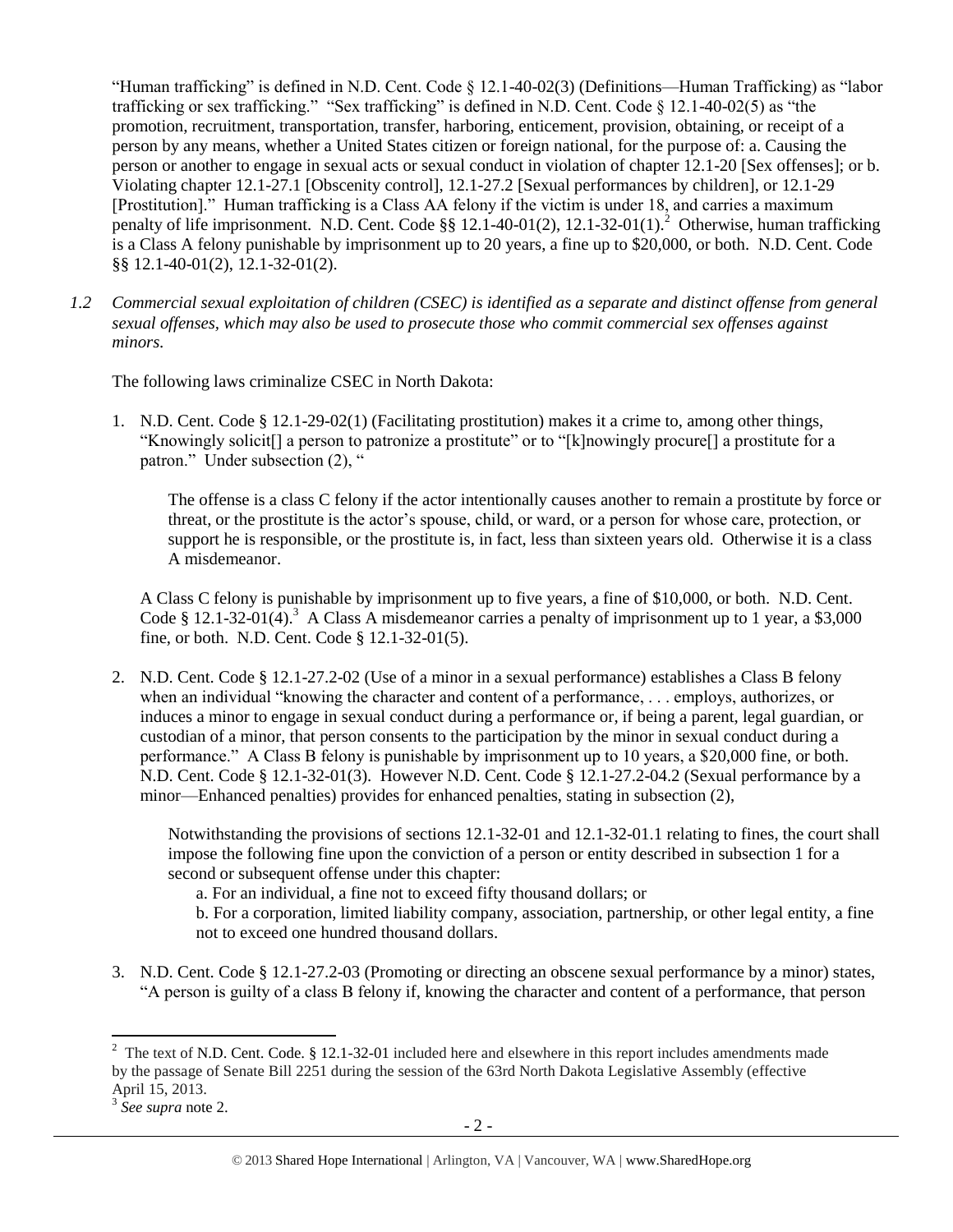produces, directs, or promotes<sup>4</sup> any obscene performance which includes sexual conduct by a person who was a minor at the time of the performance." A Class B felony is punishable by imprisonment up to 10 years, a \$20,000 fine, or both. N.D. Cent. Code § 12.1-32-01(3). This offense is also subject to the enhanced penalties in N.D. Cent. Code § 12.1-27.2-04.2.

- 4. N.D. Cent. Code § 12.1-27.1-03(2) (Promoting obscenity to minors—Minor performing in obscene performance) makes it a Class C felony "to permit a minor to participate in a performance which is harmful to minors."<sup>5</sup>
- 5. N.D. Cent. Code § 12.1-27.2-04 (Promoting a sexual performance by a minor) makes it a Class C felony if "knowing the character and content of a performance, [a] person produces, directs, or promotes any performance which includes sexual conduct by a person who was a minor at the time of the performance." A Class C felony is punishable by imprisonment up to five years, a fine of \$10,000, or both. N.D. Cent. Code § 12.1-32-01(4). This offense is also subject to the enhanced penalties in N.D. Cent. Code § 12.1- 27.2-04.2.

Non-commercial sex offenses that may apply in certain CSEC cases include the following:

- 1. N.D. Cent. Code § 12.1-20-03 (Gross sexual imposition) makes it a crime, among other things, when a person "engages in a sexual act with another, or . . . causes another to engage in a sexual act" or "engages in sexual contact with another, or . . . causes another to engage in sexual contact" when the victim is less than 15, or when "[t]hat person compels the victim to submit by force or by threat of imminent death, serious bodily injury, or kidnapping, to be inflicted on any human being." N.D. Cent. Code § 12.1-20-03(1), (2). This crime is a Class AA felony if "serious bodily injury" was inflicted on the victim, the victim was under 15 and the offender over 22, or the victim subjected to the sexual act was compelled "to submit by force or by threat of imminent death, serious bodily injury, or kidnapping, to be inflicted on any human being." N.D. Cent. Code § 12.1-20-03(3)(a). The sentence for committing these Class AA felonies is imprisonment for not less than 20 years with probation to follow.<sup>6</sup> N.D. Cent. Code § 12.1-20-03(3)(a). In all other cases, this is a Class A felony with possible imprisonment up to 20 years, a fine not to exceed \$20,000, or both. N.D. Cent. Code §§ 12.1-20-03(3)(b), 12.1-32-01(2).
- 2. N.D. Cent. Code § 12.1-20-04 (Sexual imposition) makes it a Class B felony to

 $\overline{a}$ 

"engage[] in a sexual act or sexual contact with another, or . . . cause[] another to engage in a sexual act or sexual contact, . . . if the actor:

that quality of any description or representation, in whatever form of sexual conduct or sexual excitement, when such description or representation:

a. Considered as a whole, appeals to the prurient sexual interest of minors;

b. Is patently offensive to prevailing standards in the adult community in North Dakota as a whole with respect to what is suitable material for minors; and

- c. Considered as a whole, lacks serious literary, artistic, political, or scientific value for minors.
- $6$  However, N.D. Cent. Code § 12.1-20-03(3)(a)(Gross sexual imposition—Penalty) states in part,

The court may deviate from the mandatory sentence if the court finds that the sentence would impose a manifest injustice as defined in section 39-01-01 and the defendant has accepted responsibility for the crime or cooperated with law enforcement. However, a defendant convicted of a class AA felony under this section may not be sentenced to serve less than five years of incarceration.

<sup>4</sup> N.D. Cent. Code § 12.1-27.2-01(3) (Definitions—Sexual Performances by Children) defines "promote" as "to procure, manufacture, issue, sell, give, provide, lend, mail, deliver, transfer, transmit, publish, distribute, circulate, disseminate, present, exhibit, or advertise."<br><sup>5</sup> "Harmful to minors" is defined in N.D. Cent. Code § 12.1-27.1-02(2) (Promoting obscenity to minors—

Definitions) to mean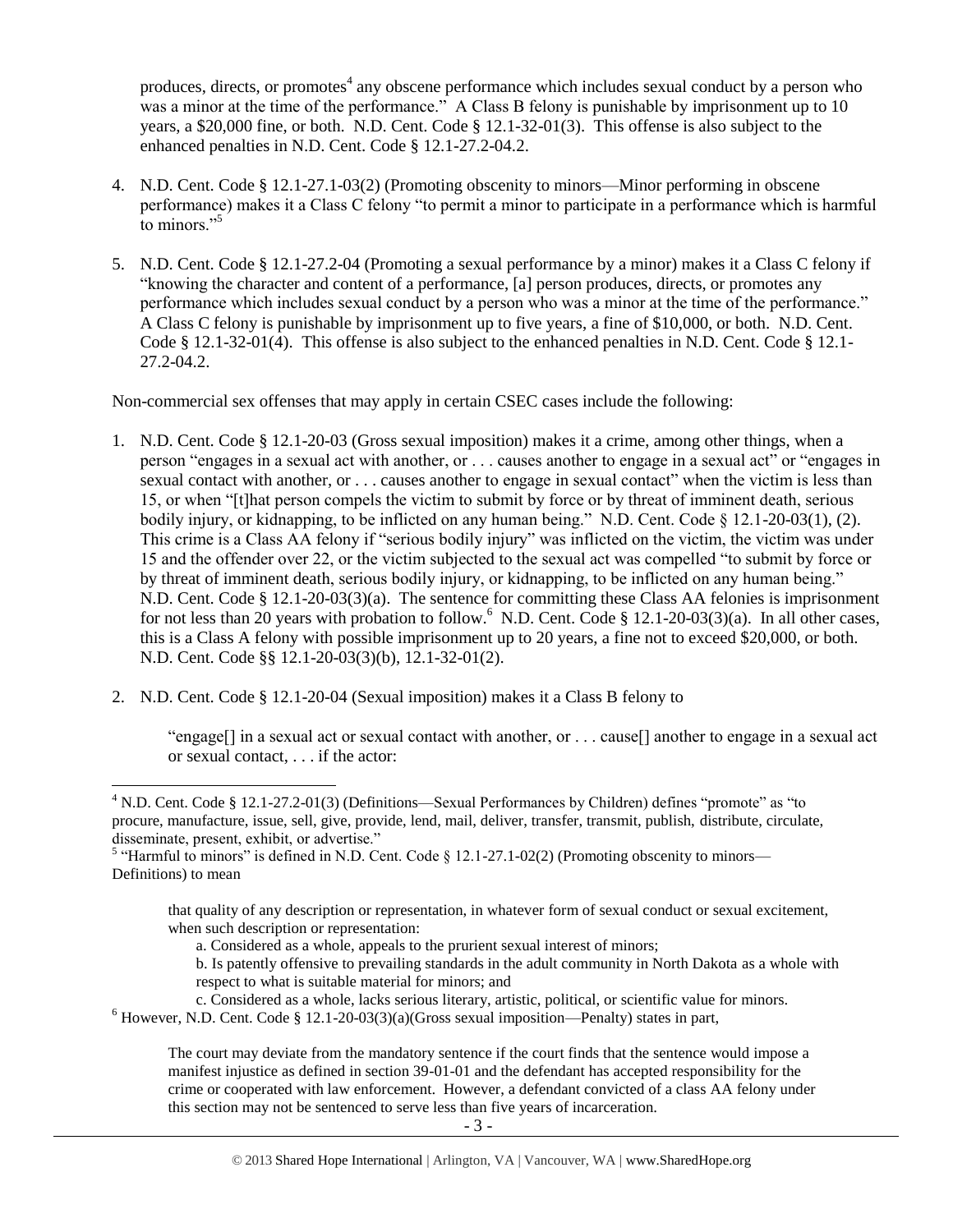1. Compels the other person to submit by any threat or coercion that would render a person reasonably incapable of resisting; or

2. Engages in a sexual act or sexual contact with another, whether consensual or not, as part of an induction, initiation, ceremony, pledge, hazing, or qualification to become a member or an associate of any criminal street gang as defined in section 12.1-06.2-01."

A Class B felony is punishable by imprisonment up to 10 years, a \$20,000 fine, or both. N.D. Cent. Code § 12.1-32-01(3).

- 3. N.D. Cent. Code § 12.1-20-03.1(1) (Continuous sexual abuse of a child) makes it a crime for an adult to "engage[] in any combination of three or more sexual acts or sexual contacts with a minor under the age of fifteen years during a period of three or more months." If the offender was at least 22 years of age at the time of the offense, the offense is a Class AA felony. N.D. Cent. Code § 12.1-20-03.1(1). For all other violations of this statute, the offense is a Class A felony. N.D. Cent. Code  $$12.1-20-03.1(1).$
- 4. N.D. Cent. Code § 12.1-20-07(1) (Sexual assault) makes it a Class C felony to

knowingly ha<sup>[ve]</sup> sexual contact with another person, or . . . cause<sup>[]</sup> another person to have sexual contact with that person . . . if:

e. The other person is a minor, fifteen years of age or older, and the actor is the other person's parent, guardian, or is otherwise responsible for general supervision of the other person's welfare; or f. The other person is a minor, fifteen years of age or older, and the actor is an adult [at least 22 years old].

If the offender of subsection (f) is 18-21 years old, then the offense is a Class A misdemeanor. N.D. Cent. Code § 12.1-20-07(2).

5. N.D. Cent. Code § 12.1-20-05(1) (Corruption or solicitation of minors) makes it a Class A misdemeanor for an adult to "engage[] in, solicit[] with the intent to engage in, or cause[] another to engage in a sexual act with a minor" when the minor is 15 or older. Subsection (2) states,

An adult who solicits with the intent to engage in a sexual act with a minor under age fifteen or engages in or causes another to engage in a sexual act<sup>7</sup> when the adult is at least twenty-two years of age and the victim is a minor fifteen years of age or older, is guilty of a class C felony.

Subsection (5) defines "sexual contact" as

. . .

any touching, whether or not through the clothing or other covering, of the sexual or other intimate parts of the person, or the penile ejaculation or ejaculate or emission of urine or feces upon any part of the person, for the purpose of arousing or satisfying sexual or aggressive desires.

 $\overline{\phantom{a}}$ <sup>7</sup> N.D. Cent. Code § 12.1-20-02(4) (Definitions—Sex Offenses) defines "sexual act" as

sexual contact between human beings consisting of contact between the penis and the vulva, the penis and the anus, the mouth and the penis, the mouth and the vulva, or any other portion of the human body and the penis, anus, or vulva; or the use of an object which comes in contact with the victim's anus, vulva, or penis. For the purposes of this subsection, sexual contact between the penis and the vulva, the penis and the anus, any other portion of the human body and the anus or vulva, or an object and the anus, vulva, or penis of the victim, occurs upon penetration, however slight. Emission is not required.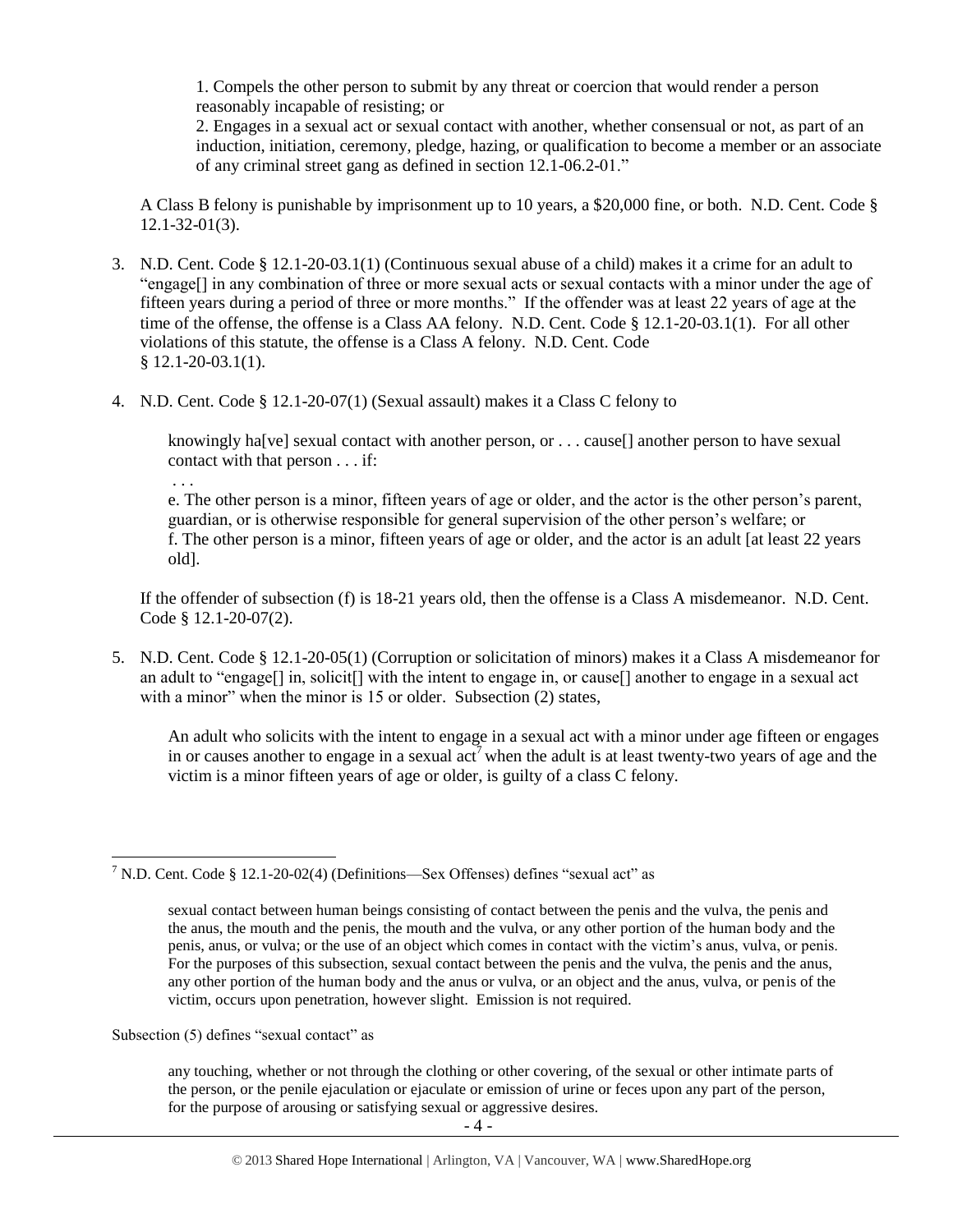A Class A misdemeanor carries a maximum penalty of imprisonment for one year, a fine of \$3,000, or both. N.D. Cent. Code § 12.1-32-01(5). A Class C felony is punishable by imprisonment up to five years, a fine of \$10,000, or both. N.D. Cent. Code § 12.1-32-01(4).

6. N.D. Cent. Code § 14-10-06 (Unlawful to encourage or contribute to the deprivation or delinquency of minor) states in subsection (2),

Any individual who by any act willfully encourages, causes, or contributes to the deprivation of a child less than sixteen years of age by causing that child to engage in sexual conduct as defined under section 12.1-27.2-01, in any play, motion picture, photograph, dance, or other visual representation is guilty of a class C felony.

*1.3 Prostitution statutes refer to the sex trafficking statute to identify the commercially sexually exploited minor as a trafficking victim.* 

N.D. Cent. Code § 12.1-29-03 (Prostitution) does not distinguish between minors and adults or refer to § 12.1- 40-01 (Human trafficking) to identify prostitution offenses involving a minor as domestic minor sex trafficking.

- 1.3.1 Recommendation: Amend N.D. Cent. Code § 12.1-29-03 (Prostitution) to refer to § 12.1-40-01 (Human trafficking) to identify prostitution offenses involving a minor as domestic minor sex trafficking.
- *1.4 The state racketeering or gang crimes statute includes sex trafficking and commercial sexual exploitation of children (CSEC) offenses as predicate acts allowing the statute to be used to prosecute trafficking crimes.*

N.D. Cent. Code §12.1-06.1-03 (Illegal control of an enterprise – Illegally conducting an enterprise) states,

1. A person is guilty of an offense if such person, through a pattern of racketeering activity or its proceeds, acquires or maintains, by investment or otherwise, control of any enterprise. 2. A person is guilty of an offense if the person is employed or associated with any enterprise and

conducts or participates in the conduct of that enterprise's affairs through a pattern of racketeering activity.

3. A knowing violation of this section is a class B felony.

N.D. Cent. Code § 12.1-06.1-01(2)(f) (Definitions—Racketeer Influenced and Corrupt Organizations) defines "racketeering" in part as

any act including any criminal attempt, facilitation, solicitation, or conspiracy, committed for financial gain, which is chargeable or indictable under the laws of the state in which the act occurred and, if the act occurred in a state other than this state, would be chargeable or indictable under the laws of this state had the act occurred in this state and punishable by imprisonment for more than one year, regardless of whether such act is charged or indicted, involving:

. . . . (17) Obscenity.

(18) Child pornography.

(19) Prostitution.

(20) Human trafficking.

N.D. Cent. Code § 12.1-06.1-02 (Leading a criminal association) states in subsection (1),

1. A person is guilty of an offense by any of the following:

a. Intentionally organizing, managing, directing, supervising, or financing a criminal association.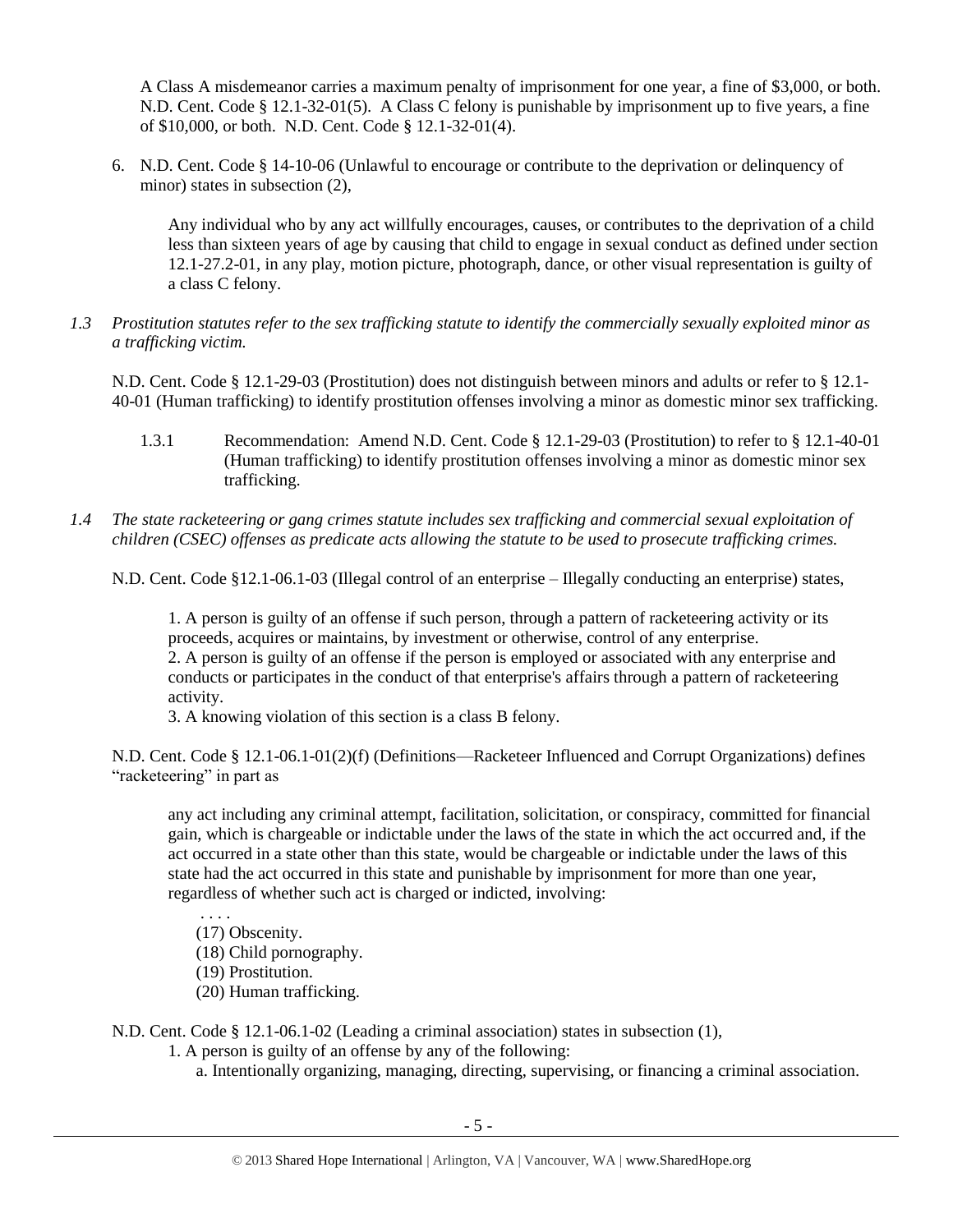b. Knowingly inciting or inducing others to engage in violence or intimidation to promote or further the criminal objectives of a criminal association.

c. Willfully furnishing advice, assistance, or direction in the conduct, financing, or management of a criminal association's affairs with the intent to promote or further the criminal objectives of a criminal association.

d. Intentionally promoting or furthering the criminal objectives of a criminal association by inducing or committing any act or omission by a public servant in violation of official duty.

N.D. Cent. Code § 12.1-06.1-01(1)(b) defines "criminal association" as

any combination of persons or enterprises engaging, or having the purpose of engaging, on a continuing basis in conduct which violates any one or more provisions of any felony statute of this state or which is the willful and illegal transportation or disposal of radioactive waste material or hazardous waste.

A violation of this section is a Class B felony, subject to a maximum penalty of ten years' imprisonment, a fine of \$20,000 or both. N.D. Cent. Code  $$12.1-32-01(3)<sup>8</sup>$ . Additionally, an offender may be subject to asset forfeiture and civil remedies. Additionally, under these sections, a trafficker is subject to civil asset forfeiture. Pursuant to N.D. Cent. Code § 12.1-06.1-05(f) (Racketeering – Civil remedies), following a determination of liability, the court may order:

Forfeiture, pursuant to chapter 32-14, to the state school fund of the state or county as appropriate under section 29-27-02.1, to the extent not already ordered to be paid in other damages:

(1) Any property or other interest acquired or maintained by a person in violation of section 12.1- 06.1-02 (Leading a criminal association) or 12.1-06.1-03 (Illegal control of an enterprise). (2) Any interest in, security of, claims against, or property or contractual right of any kind affording a source of influence over any enterprise that a person has established, operated, controlled, conducted, or participated in the conduct of in violation of section 12.1-06.1-02 or 12.1-06.1-03. (3) All proceeds traceable to an offense included in the definition of racketeering and all moneys, negotiable instruments, securities, and other things of value used or intended to be used to facilitate commission of the offense if upon application for the order it is shown to the satisfaction of the court that the racketeering offense has occurred as a part of a pattern of racketeering activity.

Furthermore, N.D. Cent. Code § 12.1-06.1-05(1) (Racketeering—Civil remedies) provides that

[a] person who sustains injury to person, business, or property by a pattern of racketeering activity or by a violation of section 12.1-06.1-02 [Leading a criminal association] or 12.1-06.1-03 [Illegal control of an enterprise] may file an action in district court for the recovery of treble damages and the costs of the suit, including reasonable attorney fees. The state may file an action in behalf of those persons injured or to prevent, restrain, or remedy a pattern of racketeering activity or a violation of section 12.1-06.1-02 or 12.1-06.1-03.

N.D. Cent. Code § 12.1-06.1-05(4) states,

. . . .

Following a determination of liability, orders may include:

d. Ordering the payment of treble damages and appropriate restitution to those persons injured by a pattern of racketeering activity or a violation of section 12.1-06.1-02 or 12.1-06.1-03. e. Ordering the payment of all costs and expenses and reasonable attorneys' fees concerned with

the prosecution and investigation of any offense included in the definition of racketeering if upon application for the order it is shown to the satisfaction of the court that the racketeering offense has

<sup>8</sup> *See supra* note [2.](#page-1-0)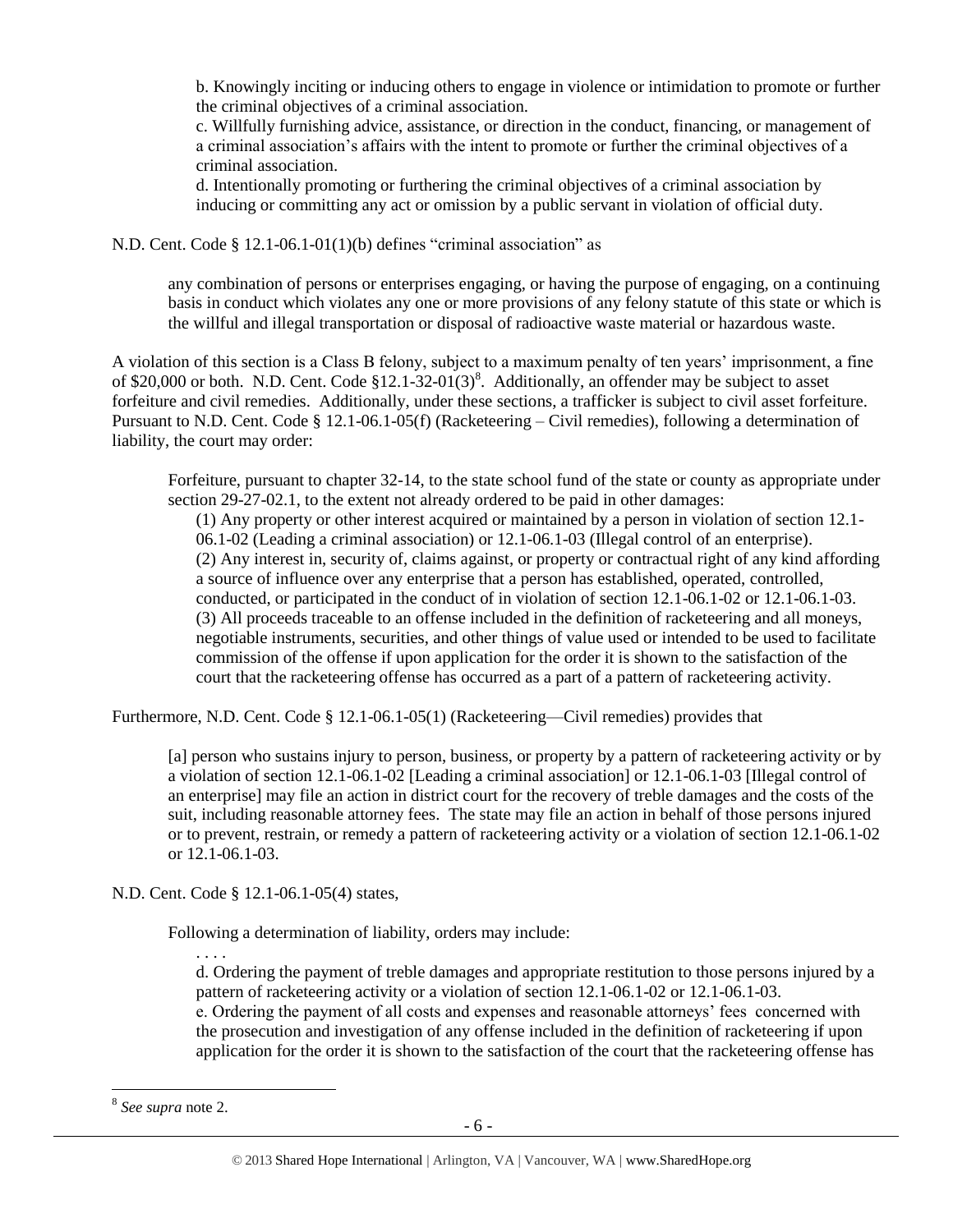occurred as a part of a pattern of racketeering activity or a violation of section 12.1-06.1-02 or 12.1- 06.1-03, civil and criminal, incurred by the state or county as appropriate to be paid to the general fund of the state or county that brings the action.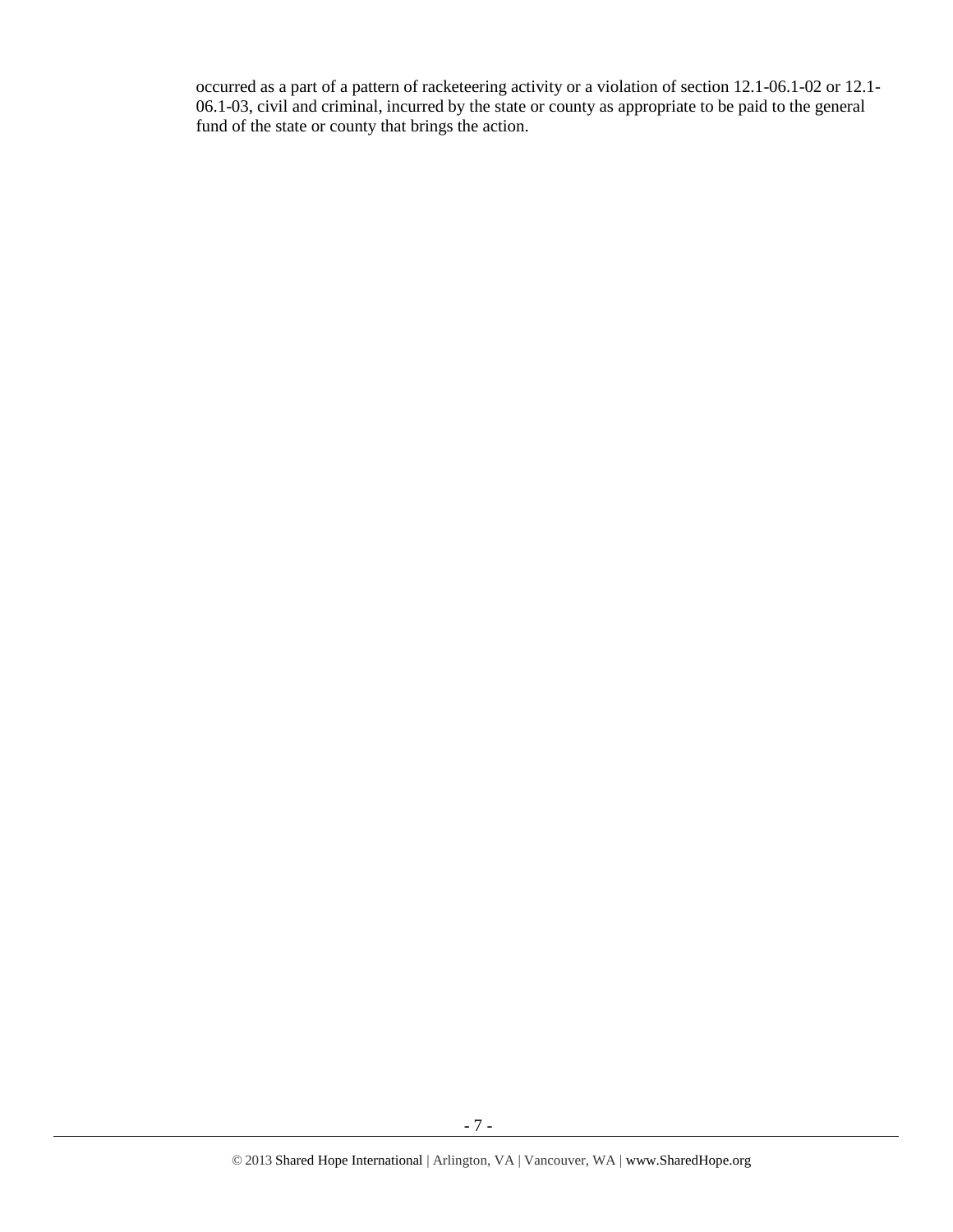#### **FRAMEWORK ISSUE 2: CRIMINAL PROVISIONS ADDRESSING DEMAND**

#### *Legal Components:*

- *2.1 The state sex trafficking law can be applied to buyers of commercial sex acts with a victim of domestic minor sex trafficking.*
- *2.2 Buyers of commercial sex acts with a minor can be prosecuted under commercial sexual exploitation of children (CSEC) laws.*
- *2.3 Solicitation of prostitution laws differentiate between buying sex with an adult and buying sex with a minor under 18.*
- *2.4 Penalties for buyers of commercial sex acts with minors are as high as federal penalties.*
- *2.5 Using the Internet to lure, entice, or purchase, or attempt to lure, entice or purchase, commercial sex acts with a minor is a separate crime or results in an enhanced penalty for buyers.*
- *2.6 No age mistake defense is permitted for a buyer of commercial sex acts with any minor under 18.*
- *2.7 Base penalties for buying sex acts with a minor under 18 are sufficiently high and not reduced for older minors.*
- *2.8 Financial penalties for buyers of commercial sex acts with minors are sufficiently high to make it difficult for buyers to hide the crime.*
- *2.9 Buying and possessing child pornography carries penalties as high as those for sex trafficking of a minor, commercial sexual exploitation of a child, and similar federal offenses.*
- *2.10 Convicted buyers of commercial sex acts with minors and child pornography are required to register as sex offenders.*

\_\_\_\_\_\_\_\_\_\_\_\_\_\_\_\_\_\_\_\_\_\_\_\_\_\_\_\_\_\_\_\_\_\_\_\_\_\_\_\_\_\_\_\_\_\_\_\_\_\_\_\_\_\_\_\_\_\_\_\_\_\_\_\_\_\_\_\_\_\_\_\_\_\_\_\_\_\_\_\_\_\_\_\_\_\_\_\_\_\_\_\_\_\_

#### *Legal Analysis:*

*2.1 The state sex trafficking law can be applied to buyers of commercial sex acts with a victim of domestic minor sex trafficking.* 

N.D. Cent. Code § 12.1-40-01 (Human trafficking) can apply to buyers of sex with minors following federal precedent through the term "obtain."<sup>9</sup> However, the buyer must have knowledge that "the person will be subject to human trafficking." N.D. Cent. Code § 12.1-40-01(1)(b). N.D. Cent. Code § 12.1-40-01 (Human trafficking) makes it a crime to "[p]romote[], recruit[], entice[], harbor[], transport[], provide[], or obtain[] by any means, or attempt[] to promote, recruit, entice, harbor, transport, provide, or obtain by any means, another person, knowing that the person will be subject to human trafficking." N.D. Cent. Code  $\S 12.1-40-01(1)(b)$ . The definition of "human trafficking" in N.D. Cent. Code  $\S$  12.1-40-02(3) is "labor trafficking or sex trafficking." "Sex trafficking" is further defined as

promotion, recruitment, transportation, transfer, harboring, enticement, provision, obtaining, or receipt of a person by any means, whether a United States citizen or foreign national, for the purpose of: a. Causing the person or another to engage in sexual acts or sexual conduct in violation of chapter 12.1-20 [Sex offenses]; or

<sup>&</sup>lt;sup>9</sup> See United States v. Jungers, 702 F.3d 1066 (8<sup>th</sup> Cir. 2013). In this case, the Eighth Circuit specifically addressed whether the federal sex trafficking law, 18 U.S.C. § 1591 (Sex trafficking of children or by force, fraud, or coercion) applies to buyers when it reversed a District of South Dakota ruling that Congress did not intend the string of verbs constituting criminal conduct under 18 U.S.C. § 1591(a)(1) ("recruits, entices, harbors, transports, provides, obtains, or maintains") to reach the conduct of buyers. United States v. Jungers, 834 F. Supp. 2d 930, 931 (D.S.D. 2011). Holding that the conduct of buyers who obtain a child for commercial sex can violate 18 U.S.C. § 1591(a)(1), the Eighth Circuit illustrated through hypothetical buyer scenarios that, under certain circumstances, most of the terms in the string of verbs constituting criminal conduct under 18 U.S.C. § 1591(a)(1) could apply to buyers. While other terms may apply to buyers' conduct under state law as well, the analysis here focuses on the term "obtains" which is most likely to apply in the majority of buyer cases.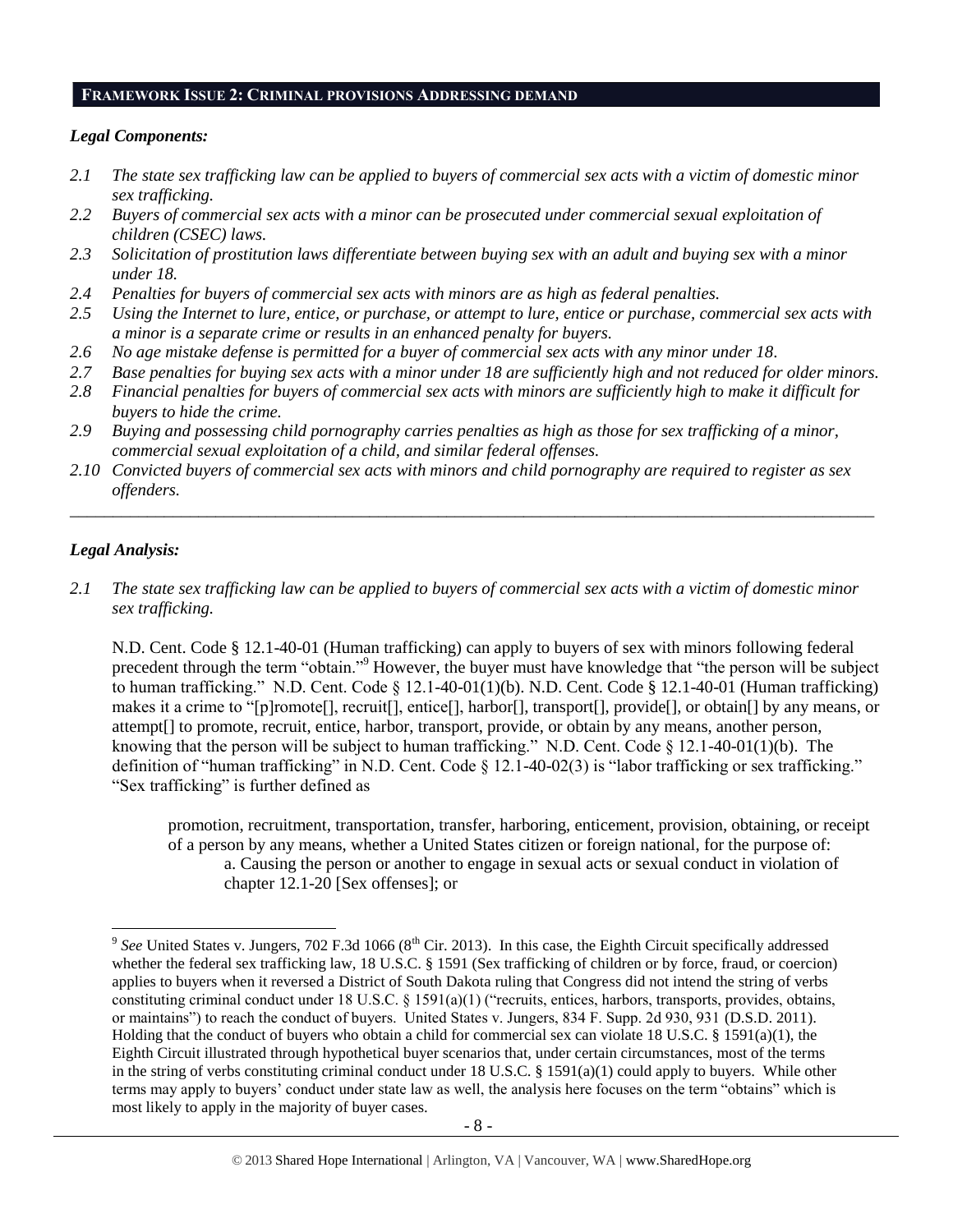b. Violating chapter 12.1-27.1 [Obscenity control], 12.1-27.2 [Sexual performances by children], or 12.1-29 [Prostitution].

*2.2 Buyers of commercial sex acts with a minor can be prosecuted under commercial sexual exploitation of children (CSEC) laws.*

The CSEC laws are geared toward the prosecution of traffickers (e.g., facilitation of prostitution of a minor under 16 pursuant to N.D. Cent. Code § 12.1- 29-02(2), the use of or promotion of a minor in a sexual performance pursuant to N.D. Cent. Code § 12.1-27.2-02, et seq.) and do not apply to those who pay for sex with minors.

Although not specifically addressing commercial sex acts, N.D. Cent. Code § 12.1-20-05 (Corruption or solicitation of minors) makes it a distinct offense for adults to "engage[] in, solicit[] with the intent to engage in, or cause[] another to engage in a sexual act with a minor . . . ." Under N.D. Cent. Code § 12.1-20-05(1), this offense is "a class A misdemeanor if the victim is a minor fifteen years of age or older," and this offense is a class C felony under § 12.1-20-05(2) "when the adult is at least twenty-two years of age and the victim is a minor fifteen years of age or older." Under § 12.1-20-05(3), the penalty is enhanced by one offense level if the offense is committed "within fifty feet [15.24 meters] of or on the real property comprising a public or nonpublic elementary, middle, or high school."

2.2.1 Recommendation: Enact a law to criminalize the purchase of commercial sex acts with any minor under 18. Alternatively, amend N.D. Cent. Code § 12.1-20-05 (Corruption or solicitation of minors) to specifically prohibit engaging in, or soliciting commercial sexual activity with a minor and provide penalties consistent with N.D. Cent. Code § 12.1-40-01 (Human trafficking).

# *2.3 Solicitation of prostitution laws differentiate between buying sex with an adult and buying sex with a minor under 18.*

N.D. Cent. Code § 12.1-29-06 (Hiring an individual to engage in sexual activity) applies to buyers of commercial sex, regardless of the age of the individual with whom the commercial sex act is purchased. Under this statute, "An individual who hires or offers or agrees to hire another individual with the intention of engaging in sexual activity is guilty of a class B misdemeanor." N.D. Cent. Code § 12.1-29-06.

- 2.3.1 Recommendation: Amend N.D. Cent. Code § 12.1-29-06 (Hiring an individual to engage in sexual activity) to provide a heightened penalty for soliciting commercial sex acts with a minor.
- *2.4 Penalties for buyers of commercial sex acts with minors are as high as federal penalties.*

Penalties for buyers of commercial sex with minors vary depending on the law applied. N.D. Cent. Code § 12.1-40-01(Human trafficking) is a class AA felony if the victim is under 18. N.D. Cent. Code § 12.1-40- 01(2). A conviction carries a maximum penalty of life imprisonment without consideration of parole for 30 years, "less sentence reduction earned for good conduct," if the offender is sentenced to life imprisonment. N.D. Cent. Code §12.1-32-01(1).<sup>10</sup>

N.D. Cent. Code § 12.1-20-05 (Corruption or solicitation of minors) by a person under 22 years of age when the minor involved is 15 or older is just a Class A misdemeanor with a maximum penalty of imprisonment for one year, a fine of \$3,000, or both. N.D. Cent. Code §§ 12.1-20-05(1), 12.1-32-01(5). When the minor is under 15, or the offender is 22 or older and the victim is 15 or older, the crime is a Class C felony punishable by imprisonment up to five years, a fine of \$10,000, or both. N.D. Cent. Code §§ 12.1-20-05(2), 12.1-32-01(4). The penalties for each crime are enhanced one level when the offense is committed "within fifty feet . . . of or

 $\overline{\phantom{a}}$ <sup>10</sup> *See supra* note [2.](#page-1-0)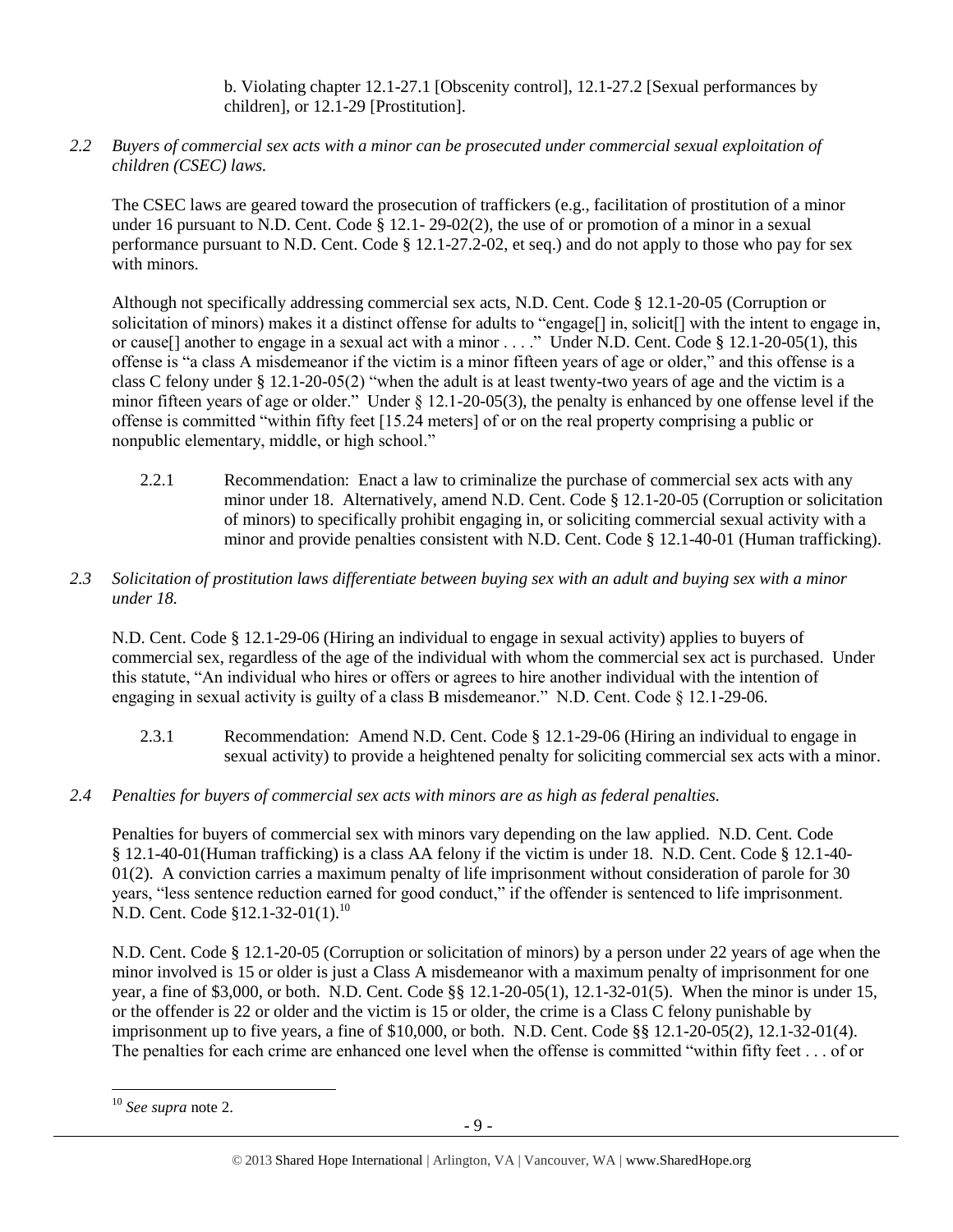on the real property comprising a public or nonpublic elementary, middle, or high school." N.D. Cent. Code  $\S$ 12.1-20-05(3).

N.D. Cent. Code § 12.1-29-06 (Hiring an individual to engage in sexual activity) is not limited in application to buying sex with adults and is a Class B misdemeanor punishable by a maximum penalty of thirty days imprisonment, a fine of \$1,500, or both. N.D. Cent. Code § 12.1-32-01(6).

<span id="page-9-0"></span>In comparison, if the victim is under the age of 14, a conviction under the TVPA for child sex trafficking is punishable by 15 years to life imprisonment and a fine not to exceed \$250,000. 18 U.S.C. §§ 1591(b)(1),  $3559(a)(1)$ ,  $3571(b)(3)$ . If the victim is between the ages of  $14-17$  a conviction is punishable by 10 years to life imprisonment and a fine not to exceed \$250,000. 18 U.S.C. §§ 1591(b)(2), 3559(a)(1), 3571(b)(3). A conviction is punishable by mandatory life imprisonment however, if the buyer has a prior conviction for a federal sex offense<sup>11</sup> against a minor. . 18 U.S.C. § 3559(e)(1). To the extent buyers can be prosecuted under other federal CSEC laws,<sup>12</sup> a conviction is punishable by penalties ranging from a fine not to exceed \$250,000 to life imprisonment and a fine not to exceed  $$250,000$ .<sup>13</sup>

*2.5 Using the Internet to lure, entice, or purchase, or attempt to lure, entice or purchase, commercial sex acts with a minor is a separate crime or results in an enhanced penalty for buyers.*

Using the Internet to induce or engage a minor sexually is prohibited under N.D. Cent. Code § 12.1-20-05.1 (Luring minors by computer or other electronic means). Although the offense does not specifically refer to a commercial sexual arrangement, it may apply to CSEC situations. Subsection (1) states,

1. An adult is guilty of luring minors by computer or other electronic means when:

a. The adult knows the character and content of a communication that, in whole or in part, implicitly or explicitly discusses or depicts actual or simulated nudity, sexual acts, sexual contact, sadomasochistic abuse, or other sexual performances and uses any computer communication system or other electronic means that allows the input, output, examination, or transfer of data or programs from one computer or electronic device to another to initiate or engage in such communication with a person the adult believes to be a minor; and

b. By means of that communication the adult importunes, invites, or induces a person the adult believes to be a minor to engage in sexual acts or to have sexual contact with the adult, or to engage in a sexual performance, obscene sexual performance, or sexual conduct for the adult's benefit, satisfaction, lust, passions, or sexual desires.

<sup>&</sup>lt;sup>11</sup> Pursuant to 18 U.S.C. § 3559(e)(2), "federal sex offense" is defined as an offense under section 1591 [18 USCS § 1591] (relating to sex trafficking of children), 2241 [18 USCS § 2241] (relating to aggravated sexual abuse), 2242 [18 USCS § 2242] (relating to sexual abuse),  $2244(a)(1)$  [18 USCS § 2244(a)(1)] (relating to abusive sexual contact), 2245 [18 USCS § 2245] (relating to sexual abuse resulting in death), 2251 [18 USCS § 2251] (relating to sexual exploitation of children), 2251A [18 USCS § 2251A] (relating to selling or buying of children), 2422(b) [18 USCS § 2422(b)] (relating to coercion and enticement of a minor into prostitution), or 2423(a) [18 USCS § 2423(a)] (relating to transportation of minors).

<sup>&</sup>lt;sup>12</sup> 18 U.S.C. §§ 2251A(b) (Selling or buying of children), 2251(a) (Sexual exploitation of children), 2423(a) (Transportation of a minor with intent for minor to engage in criminal sexual activity), 2422(a) (Coercion and enticement), 2252(a)(2), (a)(4) (Certain activities relating to material involving the sexual exploitation of minors).

<sup>&</sup>lt;sup>13</sup> 18 U.S.C. §§ 2251A(b) (conviction punishable by imprisonment for 30 years to life and a fine), 2251(e) (conviction punishable by imprisonment for 15–30 years and a fine), 2423(a) (conviction punishable by imprisonment for 10 years to life and a fine), 2422(a) (conviction punishable by a fine, imprisonment up to 20 years, or both),  $2252(a)(2)$ , (4) (stating that a conviction under subsection (a)(2) is punishable by imprisonment for  $5-20$ years and a fine, while a conviction under subsection (a)(4) is punishable by imprisonment up to 10 years, a fine, or both); *see also* 18 U.S.C §§ 3559(a)(1) (classifying all of the above listed offenses as felonies), 3571(b)(3) (providing a fine up to \$250,000 for any felony conviction).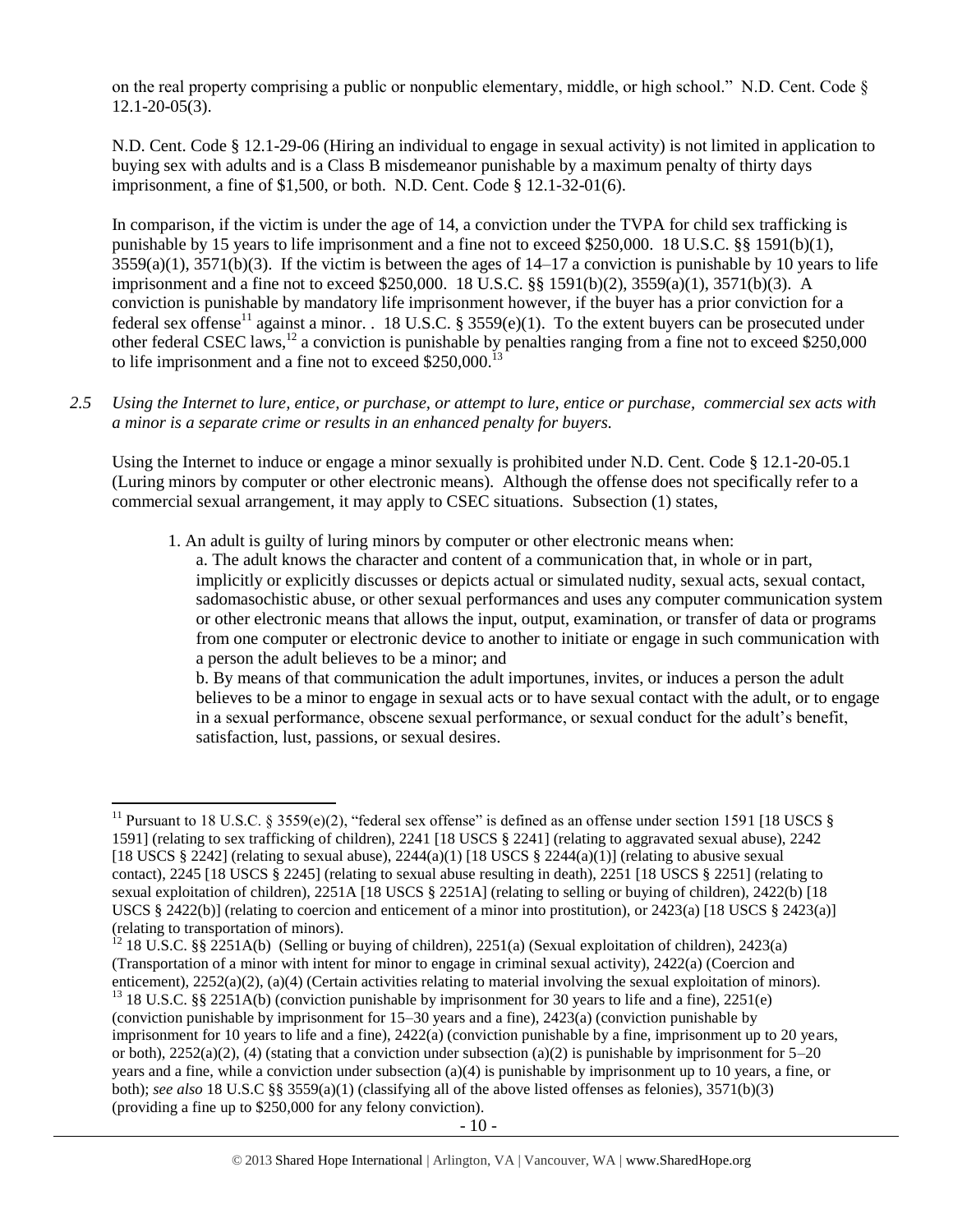This offense has varying degrees of penalties depending on the age of the offender and the victim. It is a Class A misdemeanor with a maximum penalty of imprisonment for one year, a fine of \$3,000 if the offender is less than 22 and "reasonably believes the minor" is 15-17. N.D. Cent. Code §§ 12.1-20-05.1(2), 12.1-32-01(5),  $^{14}$  or both. It is a Class C felony with a maximum penalty of imprisonment for five years, a fine of \$10,000 if the adult is less than 22 and "reasonably believes the minor is under" 15, or if the adult is 22 or older and "reasonably believes the minor is" 15-17, or both. N.D. Cent. Code  $\S$ § 12.1-20-05.1(2), 12.1-32-01(4). Finally, it is a Class B felony with a maximum penalty of imprisonment for ten years, a fine of \$20,000 if the adult is 22 or older and "reasonably believes the minor is under" 15, or both. N.D. Cent. Code §§ 12.1-20-05.1(2), 12.1- 32-01(3). "The court shall sentence an adult convicted of a class B or class C felony under this section to serve a term of imprisonment of at least one year, except the court may sentence an individual to less than one year if the individual did not take a substantial step toward meeting with the minor." N.D. Cent. Code § 12.1-20-  $05.1(2)$ .

## *2.6 No age mistake defense is permitted for a buyer of commercial sex acts with any minor under 18.*

N.D. Cent. Code § 12.1-40-01(3) (Human trafficking) eliminates a defense of mistake of age by stating, "If the person subject to human trafficking is under the age of eighteen years, it is no defense that the actor did not know the child's age or reasonably believed the child to be eighteen years of age or older."

However, pursuant to N.D. Cent. Code § 12.1-27.2-05 (Sexual performance by a minor—Affirmative defenses), "It is an affirmative defense to a prosecution under this chapter that: 1. The defendant in good faith reasonably believed the person appearing in the performance was eighteen years of age or older."

Age mistake defenses are further provided to offenders of non-commercial sex offenses in N.D. Cent. Code § 12.1-20-03 through 12.1-20-08 (Sex offenses), which includes the crimes of gross sexual imposition, continuous sexual abuse of a child, sexual imposition, corruption or solicitation of minors, luring minors by computer, and sexual assault. N.D. Cent. Code § 12.1-20-01 (General provisions) provides,

1. When the criminality of conduct depends on a child's being below the age of fifteen, it is no defense that the actor did not know the child's age, or reasonably believed the child to be older than fourteen. 2. When criminality depends on the victim being a minor, it is an affirmative defense that the actor reasonably believed the victim to be an adult.

3. When criminality depends on the victim being a minor fifteen years of age or older, the actor is guilty of an offense only if the actor is at least three years older than the minor.

- 2.6.1 Recommendation: Eliminate the mistake of age defense in N.D. Cent. Code § 12.1-27.2-05 (Sexual performance by a minor).
- *2.7 Base penalties for buying sex acts with a minor under 18 are sufficiently high and not reduced for older minors.*

North Dakota's CSEC offenses do not specifically criminalize the purchase of sex acts with minors.<sup>15</sup> Buyers may be prosecuted under N.D. Cent. Code § 12.1-20-05 (Corruption or solicitation of minors), which staggers its penalties based on the age of the victim, stating

1. An adult who engages in, solicits with the intent to engage in, or causes another to engage in a sexual act with a minor, is guilty of a class A misdemeanor if the victim is a minor fifteen years of age or older.

<sup>14</sup> *See supra* note [2.](#page-1-0)

<sup>15</sup> *See supra* Section 2.2.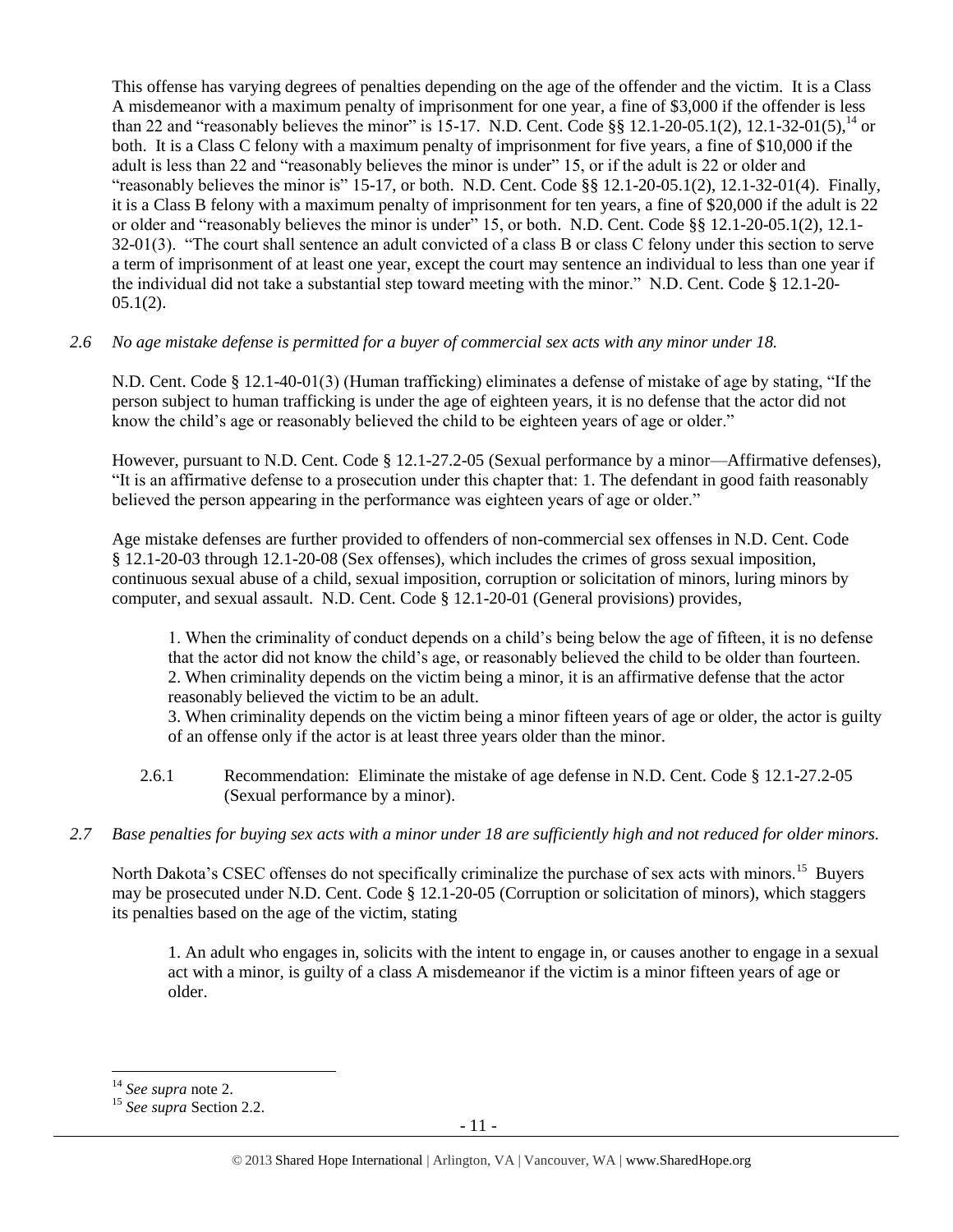2. An adult who solicits with the intent to engage in a sexual act with a minor under age fifteen or engages in or causes another to engage in a sexual act when the adult is at least twenty-two years of age and the victim is a minor fifteen years of age or older, is guilty of a class C felony."

#### *2.8 Financial penalties for buyers of commercial sex acts with minors are sufficiently high to make it difficult for buyers to hide the crime.*

If applicable to a buyer of sex with a minor, then a buyer faces possible life in prison for violating the human trafficking law; however, there is no financial penalty directly tied to the offense. N.D. Cent. Code §§ 12.1-40- 01(2), 12.1-32-01(1).<sup>16</sup>

Financial penalties can be imposed during sentencing for a violation of N.D. Cent. Code § 12.1-20-05 (Corruption or solicitation of minors). Violation of subsection (1), which occurs when an adult "engages in, solicits with the intent to engage in, or causes another to engage in a sexual act with a minor" 15 or older, is a Class A misdemeanor and may be punishable by a fine of \$3,000. N.D. Cent. Code §§ 12.1-20-05(1), 12.1-32-  $01(5)$ . Violation of subsection (2), which occurs when an adult "solicits with the intent to engage in a sexual act with a minor under age fifteen" or an adult over 22 "engages in . . . a sexual act" with a minor 15 or older, is a Class C felony and may be punishable by a fine of \$10,000. N.D. Cent. Code §§ 12.1-20-05(2), 12.1-32-01(4). The penalties for each crime are enhanced one level when the offense is committed "within fifty feet . . . of or on the real property comprising a public or nonpublic elementary, middle, or high school." N.D. Cent. Code § 12.1-20-05(3).

A violation of N.D. Cent. Code § 12.1-29-06 (Hiring an individual to engage in sexual activity) is a Class B misdemeanor, which may be punishable by a fine of \$1,500. N.D. Cent. Code § 12.1-32-01(6).

A buyer could face discretionary civil asset forfeiture for certain property. N.D. Cent. Code § 29-31.1-04(1) (Forfeiture proceedings) states, "Forfeiture is a civil proceeding not dependent upon a prosecution for, or conviction of, a criminal offense and forfeiture proceedings are separate and distinct from any related criminal action."<sup>17</sup> Under N.D. Cent. Code § 29-31.1-01(1) (Definitions—Property Forfeiture and Disposition) "forfeitable property" is defined as including,

<span id="page-11-0"></span>a. Property that is illegally possessed or is contraband.

b. Property that has been used or is intended to be used to facilitate the commission of a criminal offense or to avoid detection or apprehension of a person committing a criminal offense . . . . c. Property that is acquired as or from the proceeds of a criminal offense.

d. Property offered or given to another as an inducement for the commission of a criminal offense. e. A vehicle or other means of transportation used in the commission of a felony, the escape from the scene of the commission of a felony, or in the transportation of property that is the subject matter of a felony.

. . . .

N.D. Cent. Code § 29-31.1-03 (Seizure of forfeitable property) states in part, "Forfeitable property may be seized whenever and wherever the property is found within this state. Forfeitable property may be seized by taking custody of the property or by serving upon the person in possession of the property a notice of forfeiture and seizure." N.D. Cent. Code §29-31.1-03 also governs disposition of the property and requires that

<sup>16</sup> *See supra* note [2.](#page-1-0)

<sup>&</sup>lt;sup>17</sup> Under N.D. Cent. Code § 29-31.1-10 (Inapplicability of chapter), "The provisions of this chapter do not apply to forfeiture proceedings commenced under other specific provisions of law, including chapters 12.1-06.1 [Racketeer Influenced and Corrupt Organizations], 19-03.1 [Uniform Controlled Substances Act], and 20.1-10 [Confiscation under Title 20 (Game, Fish, Predators, and Boating)]."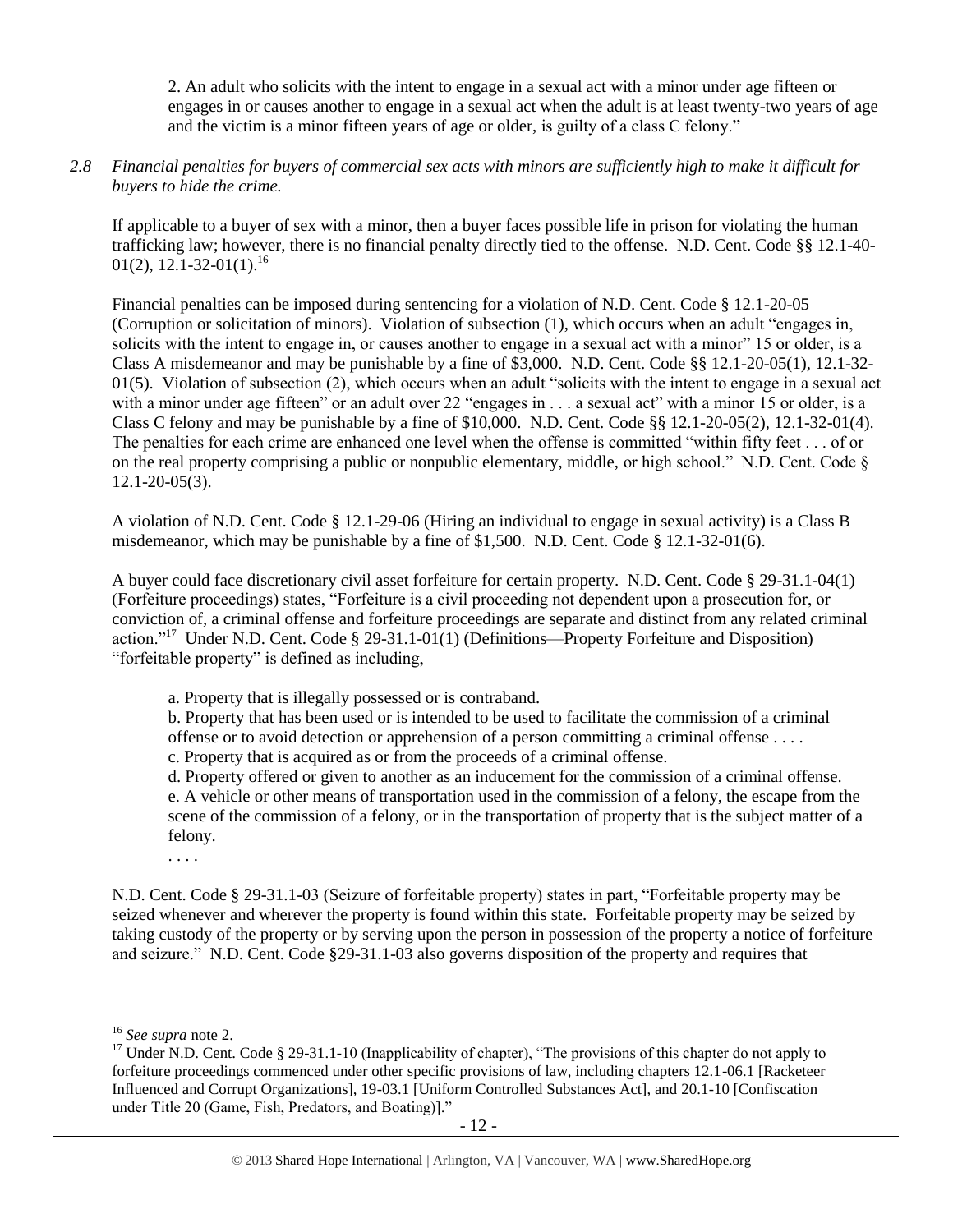[i]f the court finds that the forfeiture is warranted, an order transferring ownership to the seizing agency must be entered and the property must be delivered to the seizing agency for disposition as directed by the court. Property that has been seized for forfeiture, and is not already secured as evidence in a criminal case, must be safely secured or stored by the agency that caused its seizure.

A buyer of commercial sex with a minor may also be required to pay restitution under N.D. Cent. Code § 12.1-32-08 (Hearing prior to ordering restitution, reparation, or reimbursement of indigent defense costs and expenses—Conditions—Collection of restitution for insufficient funds checks—Continuing appropriation), which provides for restitution at the discretion of the court, unless the victim has suffered pecuniary damages. Where the victim suffers pecuniary damages, restitution is mandatory. N.D. Cent. Code § 12.1-32-08 (1) states in part,

Before imposing restitution or reparation as a sentence or condition of probation, the court shall hold a hearing on the matter with notice to the prosecuting attorney and to the defendant as to the nature and amount of restitution. The court, when sentencing a person adjudged guilty of criminal activities that have resulted in pecuniary damages, in addition to any other sentence the court may impose, shall order that the defendant make restitution to the victim or other recipient as determined by the court, unless the court states on the record, based upon the criteria in this subsection, the reason it does not order restitution or orders only partial restitution…

The section also sets forth items the court is to consider "[i]n determining whether to order restitution  $\dots$ ." One of those items, subsection  $(1)(a)$  states that "[t]he defendant may be required as part of the sentence imposed by the court to pay the prescribed treatment costs for a victim of a sexual offense as defined in chapters 12.1-20 [Sex offenses] and 12.1-27.2 [Sexual performances by children]."

The human trafficking law authorizes mandatory restitution by stating, "In addition to any sentence or fine imposed for a conviction of an offense under this chapter, the court shall order the person convicted to make restitution to the victim of the crime." N.D. Cent. Code § 12.1-40-01(4).

- 2.8.1 Recommendation: Amend human trafficking and CSEC offenses to require mandatory fines for these offenses.
- *2.9 Buying and possessing child pornography carries penalties as high as those for sex trafficking of a minor, commercial sexual exploitation of a child, and similar federal offenses.*

Possession of child pornography is a Class C felony under N.D. Cent. Code § 12.1-27.2-04.1 (Possession of certain materials prohibited), which states, "A person is guilty of a class C felony if, knowing of its character and content, that person knowingly possesses any motion picture, photograph, or other visual representation that includes sexual conduct by a minor." A Class C felony is punishable by imprisonment up to 5 years, a fine of \$10,000, or both. N.D. Cent. Code § 12.1-32-01(4).<sup>18</sup>

In comparison, a federal conviction for possession of child pornography<sup>19</sup> is generally punishable by imprisonment for 5–20 years and a fine not to exceed \$250,000.<sup>20</sup> Subsequent convictions, however, are punishable by imprisonment up to 40 years and a fine not to exceed \$250,000.<sup>21</sup>

<sup>18</sup> *See supra* note [2.](#page-1-0)

<sup>&</sup>lt;sup>19</sup> 18 U.S.C. §§ 2252(a)(2), (a)(4) (Certain activities relating to material involving the sexual exploitation of minors),  $2252A(a)(2)$ –(3) (Certain activities relating to material constituting or containing child pornography), 1466A(a), (b) (Obscene visual representations of the sexual abuse of children).

<sup>&</sup>lt;sup>20</sup> 18 U.S.C. §§ 2252(b) (stating that a conviction under subsection (a)(2) is punishable by imprisonment for 5–20 years and a fine, while a conviction under subsection (a)(4) is punishable by imprisonment up to 10 years, a fine, or both),  $2252A(b)(1)$  (a conviction is punishable by imprisonment for  $5-20$  years and a fine),  $1466A(a)$ , (b) (stating that a conviction under subsection (a) is "subject to the penalties provided in section  $2252A(b)(1)$ ," imprisonment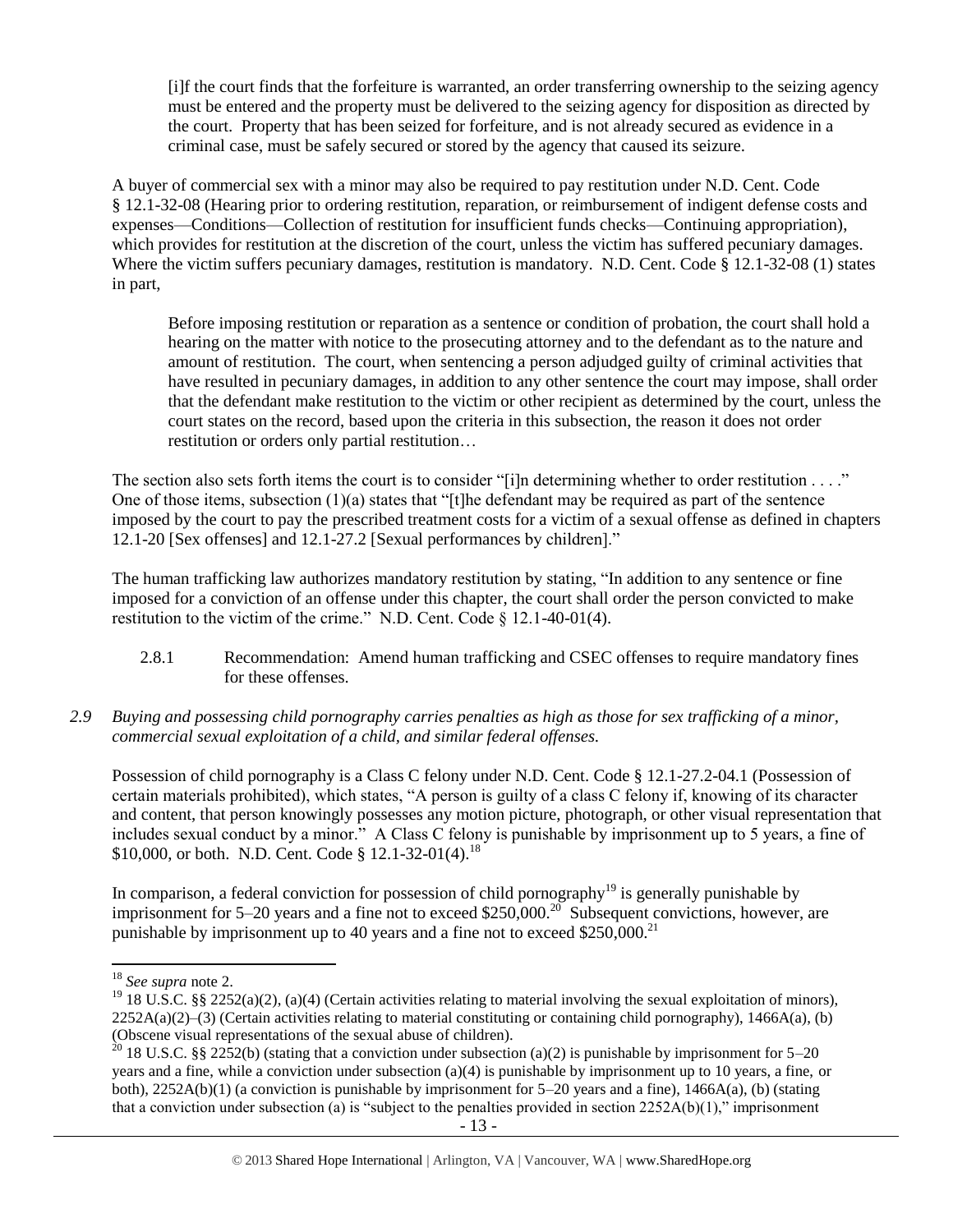- 2.9.1 Recommendation: Amend N.D. Cent. Code § 12.1-27.2-04.1 (Possession of certain materials prohibited) to raise the penalty to align with federal penalties.
- *2.10 Convicted buyers of commercial sex acts with minors and child pornography are required to register as sex offenders.*

Convicted buyers of sex with minors may be required to register as sex offenders. In North Dakota, offenders could be required to register both for offenses against children and sexual offenses under N.D. Cent. Code § 12.1-32-15(2) (Offenders against children and sexual offenders—Sexually violent predators—Registration requirement—Penalty). Under N.D. Cent. Code § 12.1-32-15(1)(e), "sexual offender" is defined as

<span id="page-13-0"></span>a person who has pled guilty to or been found guilty, including juvenile delinquent adjudications, of a violation of section 12.1-20-03 [Gross sexual imposition], 12.1-20-03.1 [Continuous sexual abuse of a child], 12.1-20-04 [Sexual imposition], 12.1-20-05 [Corruption or solicitation of minors], 12.1-20-05.1 [Luring minors by computer or other electronic means], 12.1-20-06 [Sexual abuse of wards], 12.1-20- 06.1 [Sexual exploitation by therapist], 12.1-20-07 [Sexual assault] except for subdivision a, . . . chapter 12.1-27.2 [Sexual performances by children], or subsection 2 of section 12.1-22-03.1 (Surreptitious intrusion),<sup>22</sup> sex trafficking in violation of chapter 12.1-40, or an equivalent offense from another court in the United States, a tribal court, or court of another country, or an attempt or conspiracy to commit these offenses.

However, N.D. Cent. Code § 12.1-32-15(2)(b) states in part,

The court shall require an individual to register by stating this requirement on the court records, if that individual:

. . . .

 $\overline{\phantom{a}}$ 

b. Has pled guilty or nolo contendere to, or been found guilty as a sexual offender for, a misdemeanor or attempted misdemeanor. The court may deviate from requiring an individual to register if the court first finds the individual is no more than three years older than the victim if the victim is a minor, the individual has not previously been convicted as a sexual offender or of a crime against a child, and the individual did not exhibit mental abnormality or predatory conduct in the commission of the offense.

Additionally, "a crime against a child" potentially requiring registration includes all prostitution-related offenses under chapter 12.1-29, "in which the victim is a minor or is otherwise of the age required for the act to be a crime or an attempt or conspiracy to commit these offenses." N.D. Cent. Code § 12.1-32-15(1)(a).

for 5–20 years and a fine, while a conviction under subsection (b) is "subject to the penalties provided in section 2252A(b)(2)," imprisonment up to 10 years, a fine, or both); *see also* 18 U.S.C. §§ 3559(a)(1) (classifying all of the above listed offenses as felonies), 3571(b)(3) (providing a fine up to \$250,000 for any felony conviction). <sup>21</sup> 18 U.S.C. §§ 2252(b) (stating if a person has a prior conviction under subsection (a)(2), or a list of other statutes, a conviction is punishable by a fine and imprisonment for 15–40 years, but if a person has a prior conviction under subsection (a)(4), or a list of other statutes, a conviction is punishable by a fine and imprisonment for  $10-20$  years),  $2252A(b)(1)$  (stating if a person has a prior conviction under subsection (a)(2), (a)(3), or a list of other statutes, a conviction is punishable by a fine and imprisonment for  $15-40$  years),  $1466A(a)$ , (b) (stating that the penalty scheme for section 2252A(b) applies); *see also* 18 U.S.C. §§ 3559(a)(1) (classifying all of the above listed offenses as felonies), 3571(b)(3) (providing a fine up to \$250,000 for any felony conviction).

<sup>&</sup>lt;sup>22</sup> N.D. Cent. Code § 12.1-22-03.1 was repealed by S.L. 2001, ch. 134, § 11, effective Aug. 1, 2001.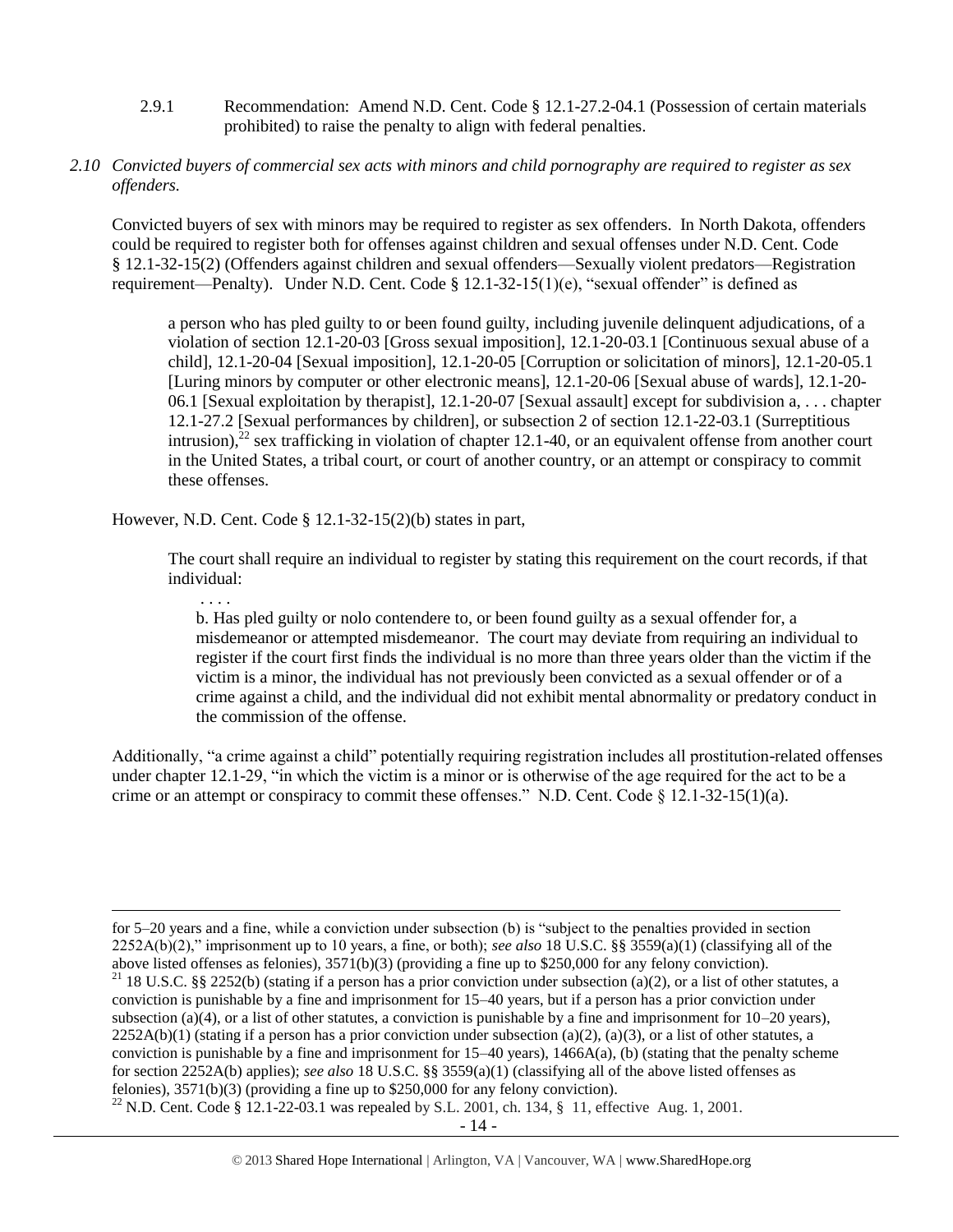#### **FRAMEWORK ISSUE 3: CRIMINAL PROVISIONS FOR TRAFFICKERS**

#### *Legal Components:*

- *3.1 Penalties for trafficking a child for sexual exploitation are as high as federal penalties.*
- *3.2 Creating and distributing child pornography carries penalties as high as similar federal offenses.*
- *3.3 Using the Internet to lure, entice, recruit, or sell commercial sex acts with a minor is a separate crime or results in an enhanced penalty for traffickers.*
- *3.4 Financial penalties for traffickers, including asset forfeiture, are sufficiently high*.
- *3.5 Convicted traffickers are required to register as sex offenders.*
- *3.6 Laws relating to termination of parental rights for certain offenses include sex trafficking or commercial sexual exploitation of children (CSEC) offenses in order to remove the children of traffickers from their control and potential exploitation.*

*\_\_\_\_\_\_\_\_\_\_\_\_\_\_\_\_\_\_\_\_\_\_\_\_\_\_\_\_\_\_\_\_\_\_\_\_\_\_\_\_\_\_\_\_\_\_\_\_\_\_\_\_\_\_\_\_\_\_\_\_\_\_\_\_\_\_\_\_\_\_\_\_\_\_\_\_\_\_\_\_\_\_\_\_\_\_\_\_\_\_\_\_\_\_*

## *Legal Analysis:*

*3.1 Penalties for trafficking a child for sexual exploitation are as high as federal penalties.* 

N.D. Cent. Code § 12.1-40-01(Human trafficking) is a Class AA felony when the victim is under 18. The maximum penalty is life imprisonment without parole. N.D. Cent. Code § 12.1-32-01(1).<sup>23</sup>

N.D. Cent. Code § 12.1-27.2-03 (Promoting or directing an obscene sexual performance by a minor) states, "A person is guilty of a class B felony if, knowing the character and content of a performance, that person produces, directs, or promotes any obscene performance which includes sexual conduct by a person who was a minor at the time of the performance." While a Class B felony typically carries a maximum penalty of imprisonment for 10 years, a fine up to \$20,000, or both, the financial penalty is enhanced for chapter 12.1-27.2 offenses (Sexual performances by children). N.D. Cent. Code §§ 12.1-32-01(3), 12.1-27.2-04.2(1). N.D. Cent. Code § 12.1-27.2-04.2(1) (Sexual performance by a minor—Enhanced penalties) states, "[A] person who commits an offense under this chapter and who acts in the course of a commercial or for-profit activity or transaction in which the offender had or shared ownership, control, managerial responsibility, or a financial interest other than wages is subject to" a fine of up to \$10,000 for individual offenders or a fine up to \$25,000 for a "corporation, limited liability company, association, partnership, or other legal entity." Subsequent offenses receive increased penalties of up to \$50,000 for individuals and up to \$100,000 for a "corporation, limited liability company, association, partnership, or other legal entity." N.D. Cent. Code § 12.1-27.2-04.2(2). N.D. Cent. Code § 12.1-27.2-04 (Promoting a sexual performance by a minor) makes it a Class C felony to "knowing the character and content of a performance, . . . produce[], direct[], or promote[] any performance which includes sexual conduct by a person who was a minor at the time of the performance." This chapter 12.1-27.2 offense also receives enhanced penalties as outlined above. N.D. Cent. Code § 12.1-27.2-04.2. A Class C felony is typically punishable by imprisonment up to 5 years, a fine not to exceed \$10,000, or both. N.D. Cent. Code § 12.1-32-01(4).

A trafficker could also be charged with N.D. Cent. Code § 12.1-29-01(Promoting prostitution) or N.D. Cent. Code § 12.1-29-02 (Facilitating prostitution). N.D. Cent. Code § 12.1-29-01(1)(a) (Promoting prostitution) makes it a crime to "[o]perate[] a prostitution business or house of prostitution." A violation of this provision is a Class A misdemeanor unless the "actor owns, controls, manages, or otherwise supervises the prostitution business or house of prostitution," in which case it is a Class C felony. N.D. Cent. Code § 12.1-29-01(2). It is also a Class C felony under this provision to "[i]nduce[] or otherwise intentionally cause[] another to become engaged in sexual activity as a business," or to "[k]nowingly procure[] a prostitute for a prostitution business or a house of prostitution." N.D. Cent. Code  $\S 12.1-29-01$ . A Class C felony is punishable by imprisonment up to 5 years, a fine not to exceed \$10,000. N.D. Cent. Code § 12.1-32-01(4).

 $\overline{\phantom{a}}$ <sup>23</sup> *See supra* note [2.](#page-1-0)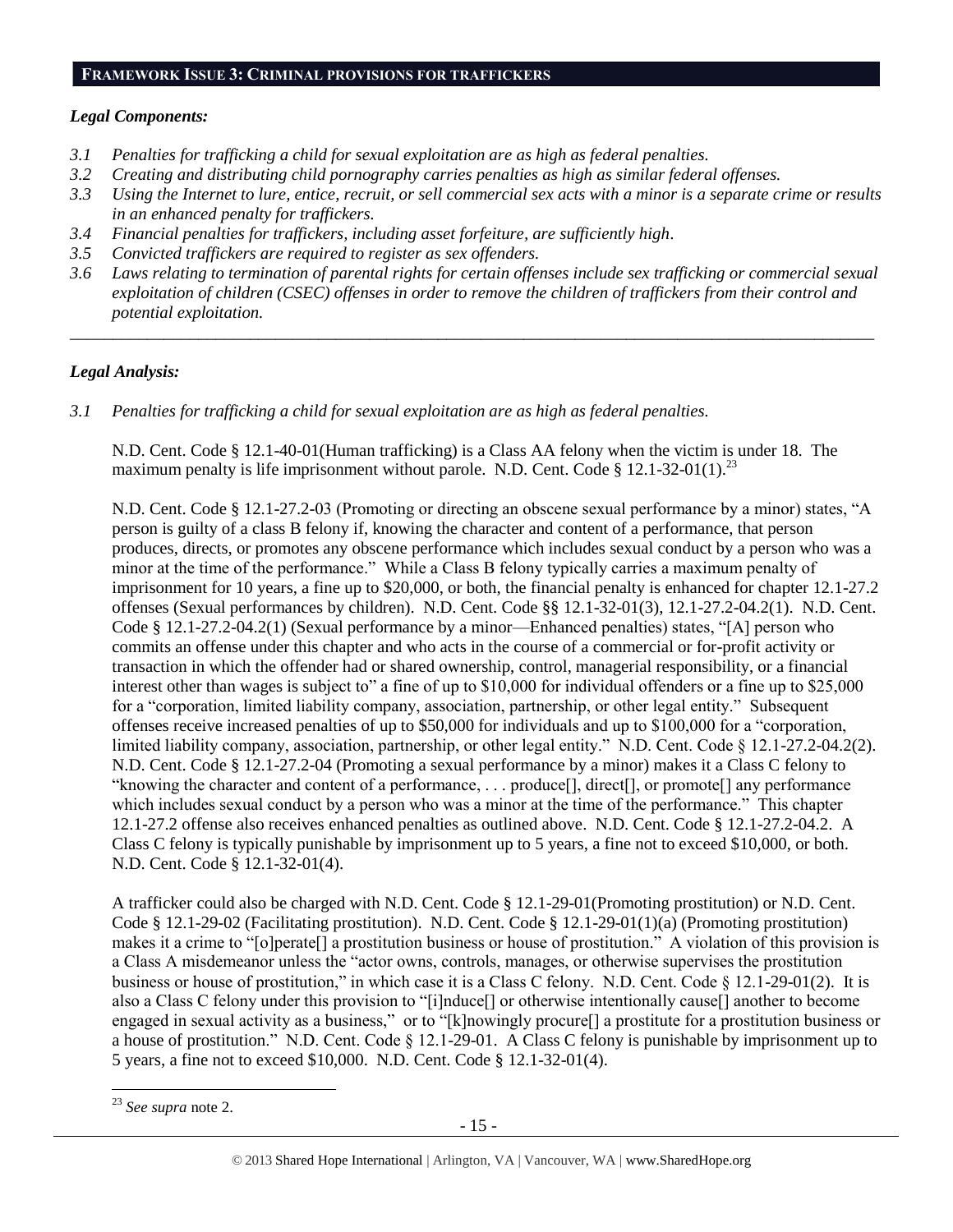N.D. Cent. Code § 12.1-29-02 (Facilitating prostitution) makes it a crime to, among other things, "[k]nowingly solicit[] a person to patronize a prostitute" or to "[k]nowingly procure[] a prostitute for a patron." The offense is a Class C felony, with a potential \$10,000 fine, if the prostituted individual is under 16. N.D. Cent. Code §§ 12.1-29-02(2), 12.1-32-01(4). If the prostituted individual is 16 or older, the crime is a Class A misdemeanor with a possible fine of \$3,000. N.D. Cent. Code §§ 12.1-29-02(2), 12.1-32-01(5).

In comparison, if the victim is under the age of 14, a conviction under the Trafficking Victims Protection Act (TVPA) for child sex trafficking is punishable by 15 years to life imprisonment and a fine not to exceed \$250,000. 18 U.S.C. §§ 1591(b)(1), 3559(a)(1), 3571(b)(3). If the victim is between the ages of 14–17, a conviction is punishable by 10 years to life imprisonment and a fine not to exceed \$250,000. 18 U.S.C. §§ 1591(b)(2), 3559(a)(1), 3571(b)(3). A conviction is punishable by mandatory life imprisonment, however, if the trafficker has a prior conviction for a federal sex offense<sup>24</sup> against a minor.

## *3.2 Creating and distributing child pornography carries penalties as high as similar federal offenses*.

Several statutes prohibit the use of a minor to create pornography, as well as subsequently producing, promoting, and distributing of the materials. N.D. Cent. Code § 12.1-27.2-02 (Use of a minor in a sexual performance) is a Class B felony punishable by imprisonment up to 10 years, a possible fine of \$20,000, or both. N.D. Cent. Code § 12.1-32-01(3).<sup>25</sup> N.D. Cent. Code § 12.1-27.2-02 states,

A person is guilty of a class B felony if, knowing the character and content of a performance, that person employs, authorizes, or induces a minor to engage in sexual conduct during a performance or, if being a parent, legal guardian, or custodian of a minor, that person consents to the participation by the minor in sexual conduct during a performance.<sup>26</sup>

N.D. Cent. Code § 12.1-27.2-03 (Promoting or directing an obscene sexual performance by a minor) is a Class B felony with a maximum penalty of imprisonment for 10 years, a possible fine of \$20,000, or both. N.D. Cent. Code § 12.1-32-01(3). The provision states, "A person is guilty of a class B felony if, knowing the character and content of a performance, that person produces, directs, or promotes any obscene performance, which includes sexual conduct by a person who was a minor at the time of the performance." N.D. Cent. Code § 12.1- 27.2-03.

Lastly, N.D. Cent. Code § 12.1-27.2-04 (Promoting a sexual performance by a minor) is a Class C felony punishable by imprisonment up to five years and possible fine of \$10,000. N.D. Cent. Code § 12.1-32-01(4). The provision states, "A person is guilty of a class C felony if, knowing the character and content of a performance, that person produces, directs, or promotes any performance which includes sexual conduct by a person who was a minor at the time of the performance." N.D. Cent. Code § 12.1-27.2-04.

 $\overline{\phantom{a}}$ 

. . . .

4. "Sexual conduct" means actual or simulated sexual intercourse, sodomy, sexual bestiality, masturbation, sadomasochistic abuse, or lewd exhibition of the buttocks, breasts, or genitals, including the further definitions of sodomy and sadomasochistic abuse under section 12.1-27.1-01.

5. "Sexual performance" means any performance which includes sexual conduct by a minor.

. . . .

<sup>24</sup> *See supra* note [11.](#page-9-0) 

<sup>25</sup> *See supra* note [2.](#page-1-0)

<sup>&</sup>lt;sup>26</sup> N.D. Cent. Code § 12.1-27.2-01 (Definitions—Sexual Performances by Children)

<sup>2. &</sup>quot;Performance" means any play, motion picture, photograph, dance, or other visual representation, or any part of a performance.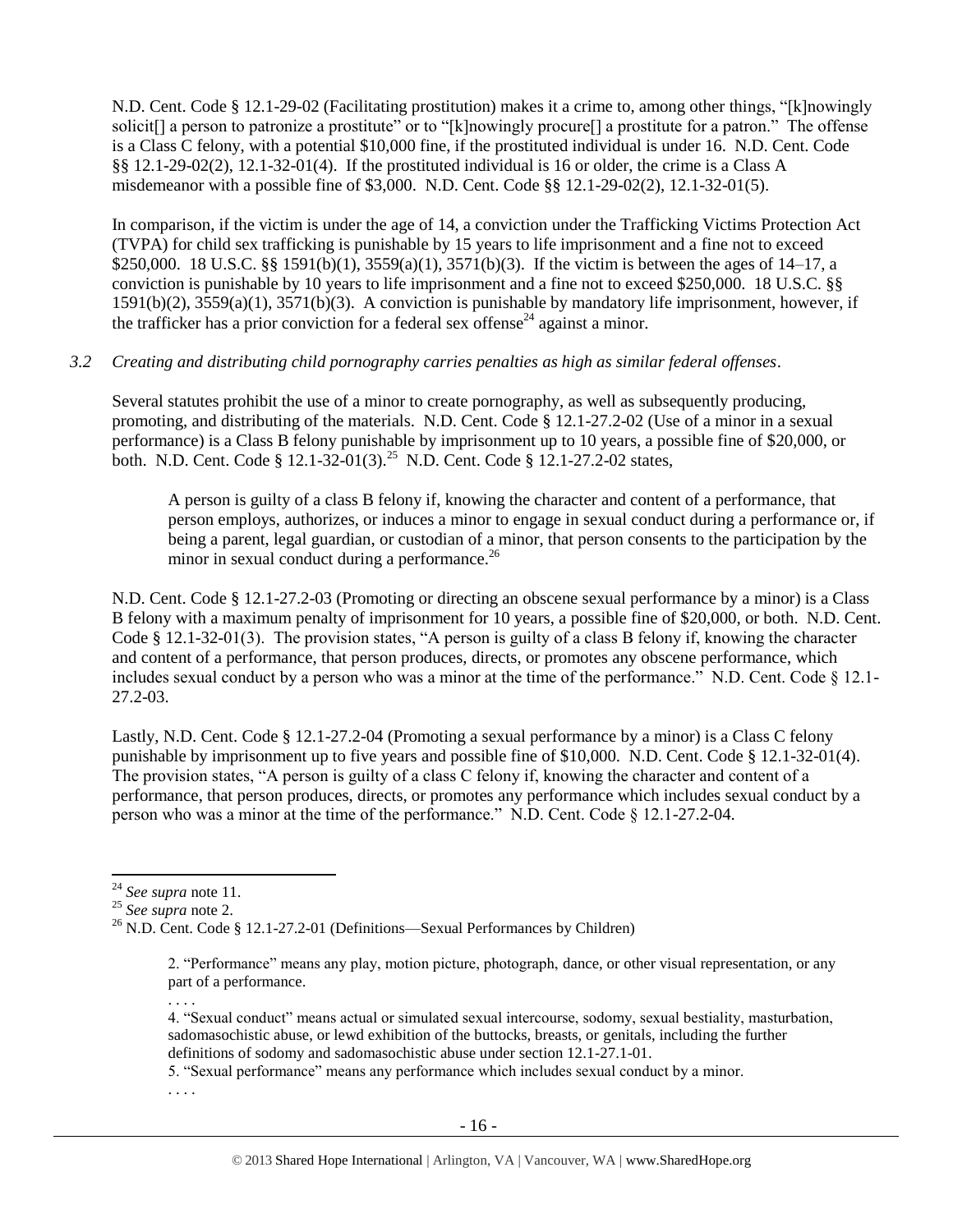In comparison, if the victim is under the age of 14, a conviction under the TVPA for child sex trafficking is punishable by 15 years to life imprisonment and a fine not to exceed \$250,000. 18 U.S.C. §§ 1591(b)(1),  $3559(a)(1)$ ,  $3571(b)(3)$ . If the victim is between the ages of  $14-17$ , a conviction is punishable by 10 years to life imprisonment and a fine not to exceed \$250,000. 18 U.S.C. §§ 1591(b)(2), 3559(a)(1), 3571(b)(3). A conviction is punishable by mandatory life imprisonment, however, if the trafficker has a prior conviction for a federal sex offense<sup>27</sup> against a minor. Additionally, a federal conviction for distribution of child pornography<sup>28</sup> is generally punishable by imprisonment for  $5-20$  years and a fine not to exceed \$250,000.<sup>29</sup> Subsequent convictions, however, are punishable by imprisonment up to 40 years and a fine not to exceed \$250,000.<sup>30</sup>

*3.3 Using the Internet to lure, entice, recruit, or sell commercial sex acts with a minor is a separate crime or results in an enhanced penalty for traffickers.*

Using the Internet to initiate or engage in communications to invite or induce minors to engage in sexual acts is prohibited under N.D. Cent. Code § 12.1-20-05.1 (Luring minors by computer or other electronic means). Although the offense does not specifically refer to a commercial sexual arrangement, it may apply to CSEC situations. Subsection (1) states,

1. An adult is guilty of luring minors by computer or other electronic means when:

a. The adult knows the character and content of a communication that, in whole or in part, implicitly or explicitly discusses or depicts actual or simulated nudity, sexual acts, sexual contact, sadomasochistic abuse, or other sexual performances and uses any computer communication system or other electronic means that allows the input, output, examination, or transfer of data or programs from one computer or electronic device to another to initiate or engage in such communication with a person the adult believes to be a minor; and

b. By means of that communication the adult importunes, invites, or induces a person the adult believes to be a minor to engage in sexual acts or to have sexual contact with the adult, or to engage in a sexual performance, obscene sexual performance, or sexual conduct for the adult's benefit, satisfaction, lust, passions, or sexual desires.

This offense has varying degrees of penalties depending on the age of the offender and the victim. It is a Class A misdemeanor with a maximum penalty of imprisonment for one year, a fine of \$3,000 if the offender is less than 22 and "reasonably believes the minor" is 15-17, or both. N.D. Cent. Code §§ 12.1-20-05.1(2), 12.1-32-  $01(5)$ .<sup>31</sup> It is a Class C felony with a maximum penalty of imprisonment for five years, a fine of \$10,000 if the adult is less than 22 and "reasonably believes the minor is under" 15, or if the adult is 22 or older and "reasonably believes the minor is" 15-17, or both. N.D. Cent. Code §§ 12.1-20-05.1(2), 12.1-32-01(4). Finally,

 $\overline{a}$ 

<sup>1</sup> See supra note [2.](#page-1-0)

<sup>27</sup> *See supra* note [11.](#page-9-0) 

<sup>&</sup>lt;sup>28</sup> 18 U.S.C. §§ 2252(a)(1), (a)(2), (a)(3) (Certain activities relating to material involving the sexual exploitation of minors),  $2252A(a)(2)$ ,  $(a)(3)$  (Certain activities relating to material constituting or containing child pornography), 1466A(a) (Obscene visual representations of the sexual abuse of children).

<sup>&</sup>lt;sup>29</sup> 18 U.S.C. §§ 2252(b) (stating that a conviction under subsection (a)(1), (a)(2), or (a)(3) is punishable by imprisonment for  $5-20$  years and a fine),  $2252A(b)(1)$  (a conviction is punishable by imprisonment for  $5-20$  years and a fine), 1466A(a), (b) (stating that a conviction under subsection (a) is "subject to the penalties provided in section 2252A(b)(1)," imprisonment for 5–20 years and a fine, while a conviction under subsection (b) is "subject to the penalties provided in section 2252A(b)(2)," imprisonment up to 10 years, a fine, or both); *see also* 18 U.S.C §§  $3559(a)(1)$  (classifying all of the above listed offenses as felonies),  $3571(b)(3)$  (providing a fine up to \$250,000 for any felony conviction).

<sup>&</sup>lt;sup>30</sup> 18 U.S.C. §§ 2252(b) (stating if a person has a prior conviction under subsection (a)(1), (a)(2), or (a)(3) or a list of other statutes, a conviction is punishable by a fine and imprisonment for 15–40 years), 2252A(b)(1) (stating if a person has a prior conviction under subsection (a)(2), (a)(3), or a list of other statutes, a conviction is punishable by a fine and imprisonment for 15–40 years), 1466A(a), (b) (stating that the penalty scheme for section 2252A(b) applies); *see also* 18 U.S.C. §§ 3559(a)(1) (classifying all of the above listed offenses as felonies), 3571(b)(3) (providing a fine up to \$250,000 for any felony conviction).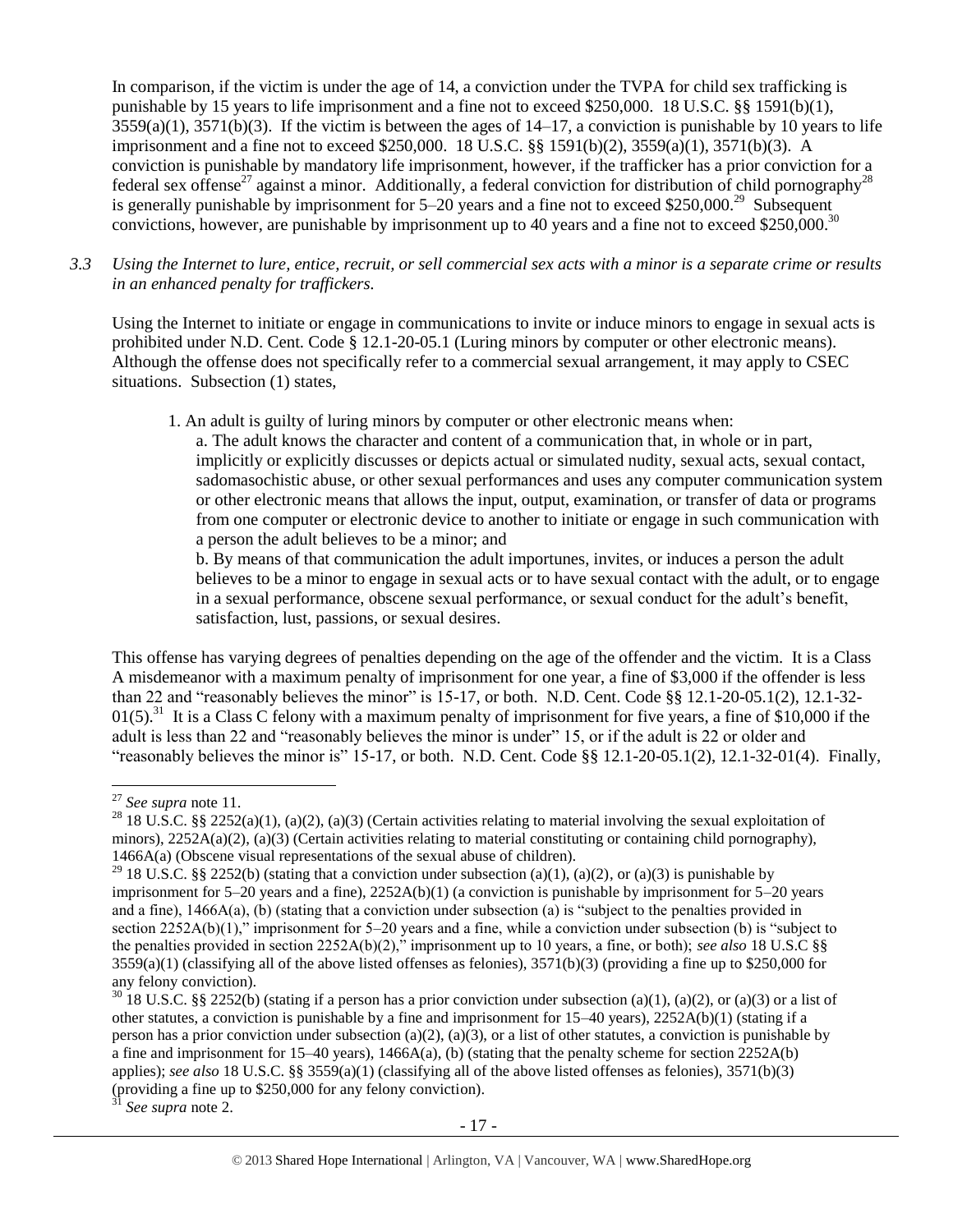it is a Class B felony with a maximum penalty of imprisonment for 10 years, a fine of \$20,000 if the adult is 22 or older and "reasonably believes the minor is under" 15, or both. N.D. Cent. Code §§ 12.1-20-05.1(2), 12.1- 32-01(3). "The court shall sentence an adult convicted of a class B or class C felony under this section to serve a term of imprisonment of at least one year, except the court may sentence an individual to less than one year if the individual did not take a substantial step toward meeting with the minor." N.D. Cent. Code  $\S$  12.1-20- $05.1(2)$ .

# *3.4 Financial penalties for traffickers, including asset forfeiture, are sufficiently high*.

Various fines are associated with crimes traffickers commit. Although there is no fine directly tied to the Class AA felony of sex trafficking of a minor, there are fines for other crimes with which a trafficker may be charged. For facilitating prostitution, which includes "[k]nowingly solicit[ing] a person to patronize a prostitute" or "[k]nowingly procur[ing] a prostitute for a patron," a trafficker may face a Class C felony with a fine of \$10,000 if the prostituted individual is under 16. N.D. Cent. Code  $\S$ § 12.1-29-02(1)(a)-(b), (2), 12.1-32-01(4).<sup>32</sup> If the prostituted individual is 16 or older, the trafficker may face a Class A misdemeanor with a possible fine of \$3,000. N.D. Cent. Code §§ 12.1-29-02(2), 12.1-32-01(5). If guilty of N.D. Cent. Code § 12.1-29-01(1)(a) (Promoting prostitution), which includes "[o]perat[ing] a prostitution business or a house of prostitution," the trafficker may face a Class A misdemeanor with a possible fine of \$3,000. N.D. Cent. Code §§ 12.1-29-01(2), 12.1-32-01(5). A trafficker may face a Class C felony and a possible \$10,000 fine if the trafficker is guilty of promoting prostitution and "owns, controls, manages, or otherwise supervises the prostitution business or house of prostitution." N.D. Cent. Code  $\S 12.1-29-01(2)$ , 12.1-32-01(4). The trafficker may also be guilty of promoting prostitution and face a Class C felony if the trafficker "[i]nduces or otherwise intentionally causes another to become engaged in sexual activity as a business," or "[k]nowingly procures a prostitute for a prostitution business or a house of prostitution." N.D. Cent. Code § 12.1-29-01.

Fines may be assessed against traffickers who use a minor to create pornography, as well as subsequently producing, promoting, and distributing the materials. As Class B felonies, N.D. Cent. Code § 12.1-27.2-02 (Use of a minor in a sexual performance) and N.D. Cent. Code § 12.1-27.2-03 (Promoting or directing an obscene sexual performance by a minor) have possible fines of \$20,000. N.D. Cent. Code § 12.1-32-01(3). As a Class C felony, N.D. Cent. Code § 12.1-27.2-04 (Promoting a sexual performance by a minor) has a possible fine of \$10,000. N.D. Cent. Code § 12.1-32-01(4).

A trafficker may also be required to pay restitution under N.D. Cent. Code § 12.1-32-08 (Hearing prior to ordering restitution, reparation, or reimbursement of indigent defense costs and expenses—Conditions— Collection of restitution for insufficient funds checks—Continuing appropriation), which provides for mandatory restitution only where the victim suffered pecuniary damages, and for discretionary restitution in other cases. Subsection (1) states in part,

Before imposing restitution or reparation as a sentence or condition of probation, the court shall hold a hearing on the matter with notice to the prosecuting attorney and to the defendant as to the nature and amount of restitution. The court, when sentencing a person adjudged guilty of criminal activities that have resulted in pecuniary damages, in addition to any other sentence the court may impose, shall order that the defendant make restitution to the victim or other recipient as determined by the court, unless the court states on the record, based upon the criteria in this subsection, the reason it does not order restitution or orders only partial restitution.

The section also sets forth items the court is to consider "[i]n determining whether to order restitution . . . ." One of those items, subsection  $(1)(a)$  states that "[t]he defendant may be required as part of the sentence imposed by the court to pay the prescribed treatment costs for a victim of a sexual offense as defined in chapters 12.1-20 [Sex offenses] and 12.1-27.2 [Sexual performances by children]."

 $\overline{\phantom{a}}$ <sup>32</sup> *See supra* note [2.](#page-1-0)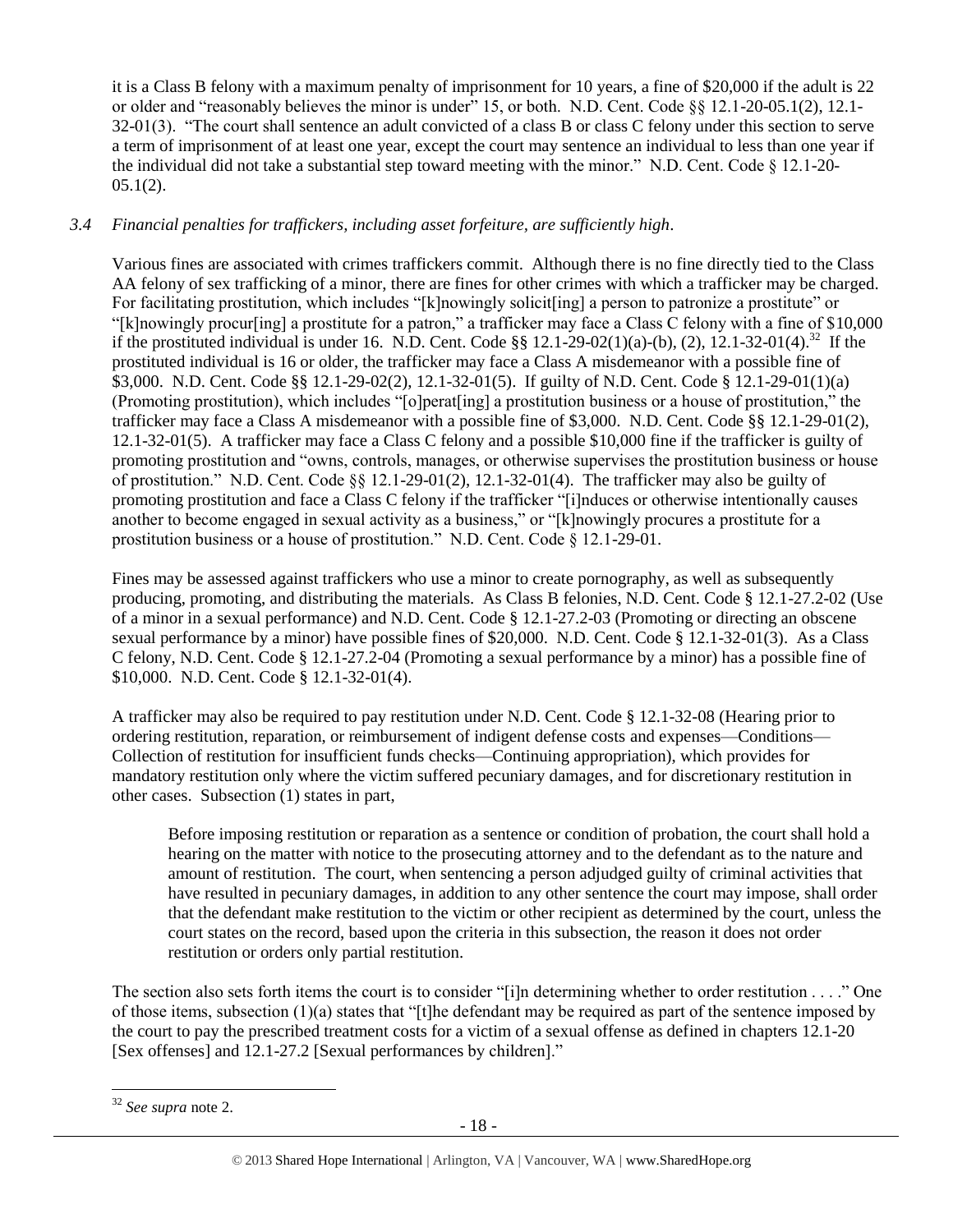The human trafficking law authorizes mandatory restitution by stating, "In addition to any sentence or fine imposed for a conviction of an offense under this chapter, the court shall order the person convicted to make restitution to the victim of the crime." N.D. Cent. Code § 12.1-40-01(4).

Traffickers are also subject to discretionary civil asset forfeiture proceedings. N.D. Cent. Code § 29-31.1-04(1) (Forfeiture proceedings) states, "Forfeiture is a civil proceeding not dependent upon a prosecution for, or conviction of, a criminal offense and forfeiture proceedings are separate and distinct from any related criminal action."<sup>33</sup> Under N.D. Cent. Code § 29-31.1-01(1) "forfeitable property" is defined as including,

b. Property that has been used or is intended to be used to facilitate the commission of a criminal offense or to avoid detection or apprehension of a person committing a criminal offense . . . . c. Property that is acquired as or from the proceeds of a criminal offense.

d. Property offered or given to another as an inducement for the commission of a criminal offense. e. A vehicle or other means of transportation used in the commission of a felony, the escape from the scene of the commission of a felony, or in the transportation of property that is the subject matter of a felony.

. . . .

N.D. Cent. Code § 29-31.1-03 (Seizure of forfeitable property) states in part, "Forfeitable property may be seized whenever and wherever the property is found within this state. Forfeitable property may be seized by taking custody of the property or by serving upon the person in possession of the property a notice of forfeiture and seizure." N.D. Cent. Code. §29-31.1-03 also governs disposition of forfeited property and states,

If the court finds that the forfeiture is warranted, an order transferring ownership to the seizing agency must be entered and the property must be delivered to the seizing agency for disposition as directed by the court. Property that has been seized for forfeiture, and is not already secured as evidence in a criminal case, must be safely secured or stored by the agency that caused its seizure.

#### *3.5 Convicted traffickers are required to register as sex offenders.*

Convicted traffickers may be required to register as sex offenders. In North Dakota, offenders could be required to register both for offenses against children and sexual offenses under N.D. Cent. Code § 12.1-32-15(2) (Offenders against children and sexual offenders—Sexually violent predators—Registration requirement— Penalty). Under N.D. Cent. Code  $\S$  12.1-32-15(1)(e), "sexual offender" is defined as

a person who has pled guilty to or been found guilty, including juvenile delinquent adjudications, of a violation of section 12.1-20-03 [Gross sexual imposition], 12.1-20-03.1 [Continuous sexual abuse of a child], 12.1-20-04 [Sexual imposition], 12.1-20-05 [Corruption or solicitation of minors], 12.1-20-05.1 [Luring minors by computer or other electronic means], 12.1-20-06 [Sexual abuse of wards], 12.1-20- 06.1 [Sexual exploitation by therapist], 12.1-20-07 [Sexual assault] except for subdivision a, . . . chapter 12.1-27.2 [Sexual performances by children], or subsection 2 of section 12.1-22-03.1,<sup>34</sup> sex trafficking in violation of chapter 12.1-40, or an equivalent offense from another court in the United States, a tribal court, or court of another country, or an attempt or conspiracy to commit these offenses.

However, N.D. Cent. Code § 12.1-32-15(2)(b) states in part,

The court shall require an individual to register by stating this requirement on the court records, if that individual:

<sup>33</sup> *See supra*, note [17](#page-11-0)*.*

<sup>34</sup> *See supra* note [22.](#page-13-0)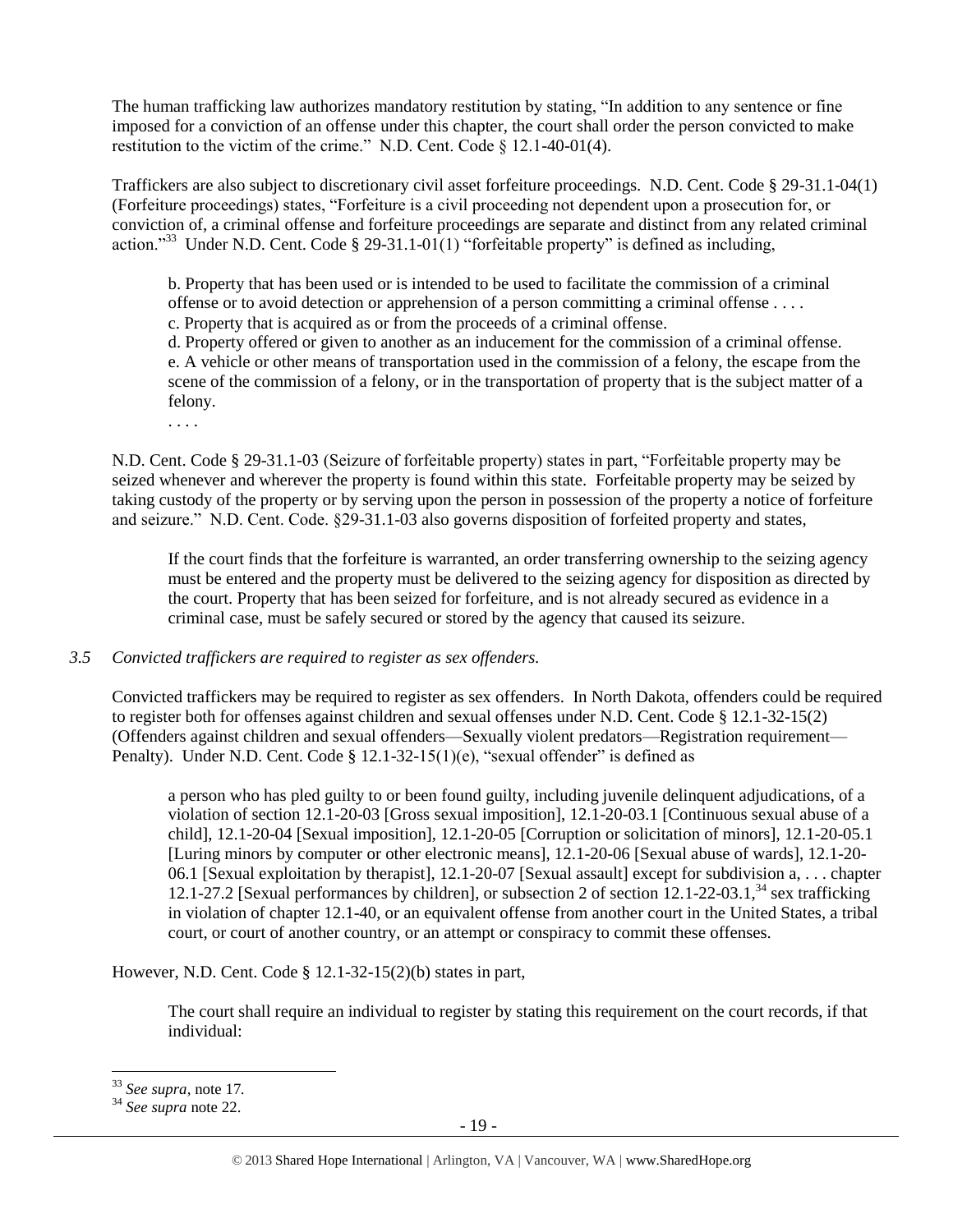. . . . b. Has pled guilty or nolo contendere to, or been found guilty as a sexual offender for, a misdemeanor or attempted misdemeanor. The court may deviate from requiring an individual to register if the court first finds the individual is no more than three years older than the victim if the victim is a minor, the individual has not previously been convicted as a sexual offender or of a crime against a child, and the individual did not exhibit mental abnormality or predatory conduct in the commission of the offense.

Additionally "a crime against a child" potentially requiring registration includes all prostitution related offenses under chapter 12.1-29, "in which the victim is a minor or is otherwise of the age required for the act to be a crime or an attempt or conspiracy to commit these offenses." N.D. Cent. Code § 12.1-32-15(1)(a).

*3.6 Laws relating to termination of parental rights for certain offenses include sex trafficking or CSEC offenses in order to remove the children of traffickers from their control and potential exploitation.* 

Under N.D. Cent. Code § 27-20-44(1) (Termination of parental rights),

1. The court by order may terminate the parental rights of a parent with respect to the parent's child if: a. The parent has abandoned the child;

b. The child is subjected to aggravated circumstances as defined under subsection 3 of section 27- 20-02 [Definitions];

- c. The child is a deprived child and the court finds:
	- (1) The conditions and causes of the deprivation are likely to continue or will not be remedied and that by reason thereof the child is suffering or will probably suffer serious physical, mental, moral, or emotional harm; or

(2) The child has been in foster care, in the care, custody, and control of the department, or a county social service board, or, in cases arising out of an adjudication by the juvenile court that a child is an unruly child, the division of juvenile services, for at least four hundred fifty out of the previous six hundred sixty nights; or

d. The written consent of the parent acknowledged before the court has been given.

"Aggravated circumstances" is defined in part in N.D. Cent. Code  $\S 27-20-02(3)(a)$ , (c) as "circumstances in which a parent: a. Abandons, tortures, chronically abuses, or sexually abuses a child; . . . ; c. Engages in conduct prohibited under sections 12.1-20-01 through 12.1-20-08 or chapter 12.1-27.2 [Sexual performances by children], in which a child is the victim or intended victim." The provisions in N.D. Cent. Code §§ 12.1-20-01 through 12.1-20-08, include gross sexual imposition, sexual imposition, continuous sexual abuse of a child, corruption or solicitation of minors, luring minors by computer or other electronic means, and sexual assault.

Additionally, N.D. Cent. Code § 27-20-20.1 (Petition to terminate parental rights—When bought—Definitions) sets out certain circumstances, subject to some exceptions, when "a petition for termination of parental rights must be filed," including, under subsection  $(2)(c)(1)$ , "A violation of ... subdivision a of subsection 1 of section 14-09-22 in which the victim is another child of the parent." N.D. Cent. Code § 14-09-22(1)(a) (Abuse or neglect of child) states,

1. Except as provided in subsection 2 or 3, a parent, adult family or household member, guardian, or other custodian of any child, who willfully commits any of the following offenses is guilty of a class C felony except if the victim of an offense under subdivision a is under the age of six years in which case the offense is a class B felony: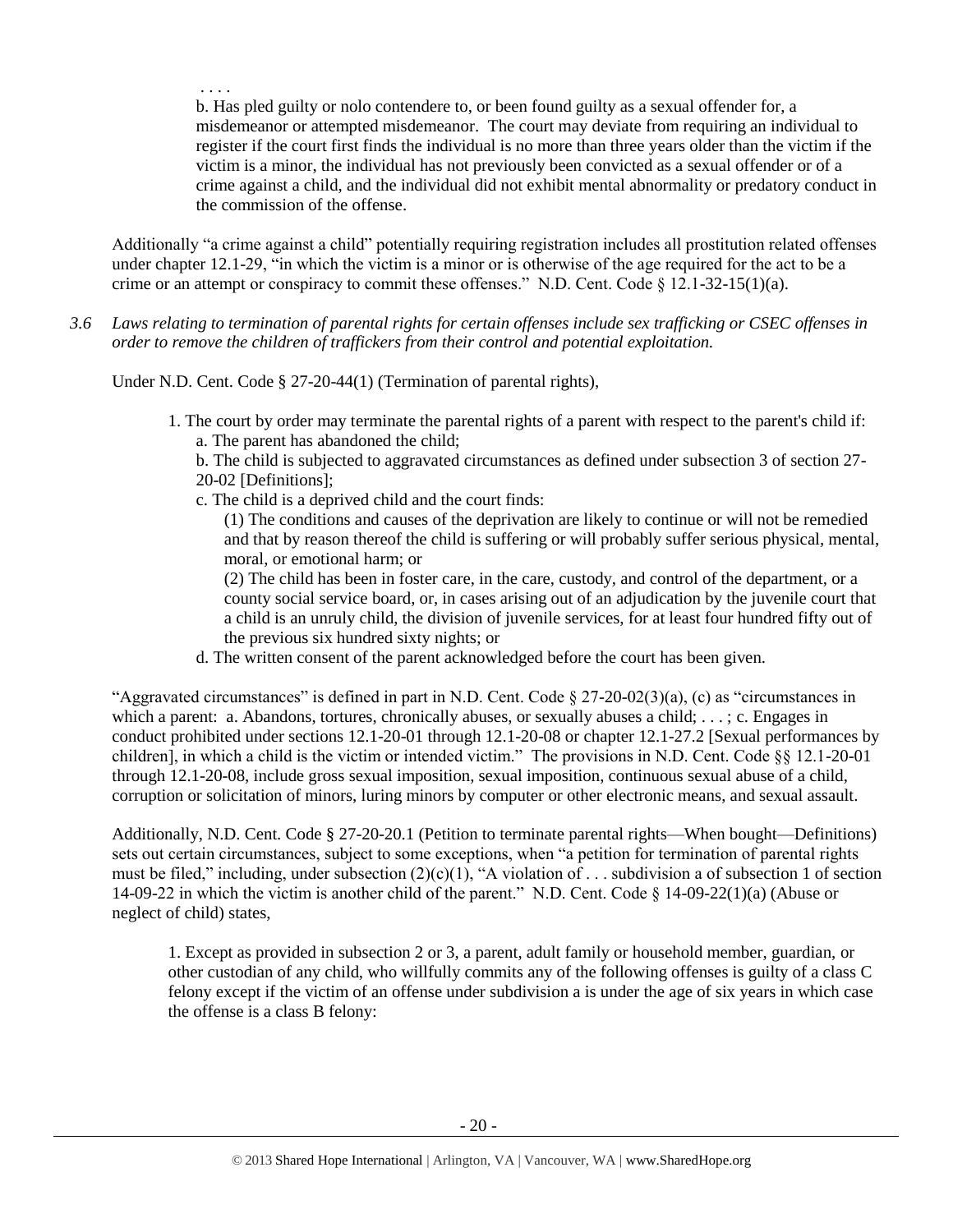a. Inflicts, or allows to be inflicted, upon the child, bodily injury, substantial bodily injury, or serious bodily injury as defined by section  $12.1$ -01-04<sup>35</sup> or mental injury.

l  $35$  N.D. Cent. Code § 12.1-01-04(4),(29), (31) (General definitions) defines "bodily injury" as "any impairment of physical condition, including physical pain," "serious bodily injury" as "bodily injury that creates a substantial risk of death or which causes serious permanent disfigurement, unconsciousness, extreme pain, permanent loss or impairment of the function of any bodily member or organ, a bone fracture, or impediment of air flow or blood flow to the brain or lungs," and "substantial bodily injury" as "a substantial temporary disfigurement, loss, or impairment of the function of any bodily member or organ."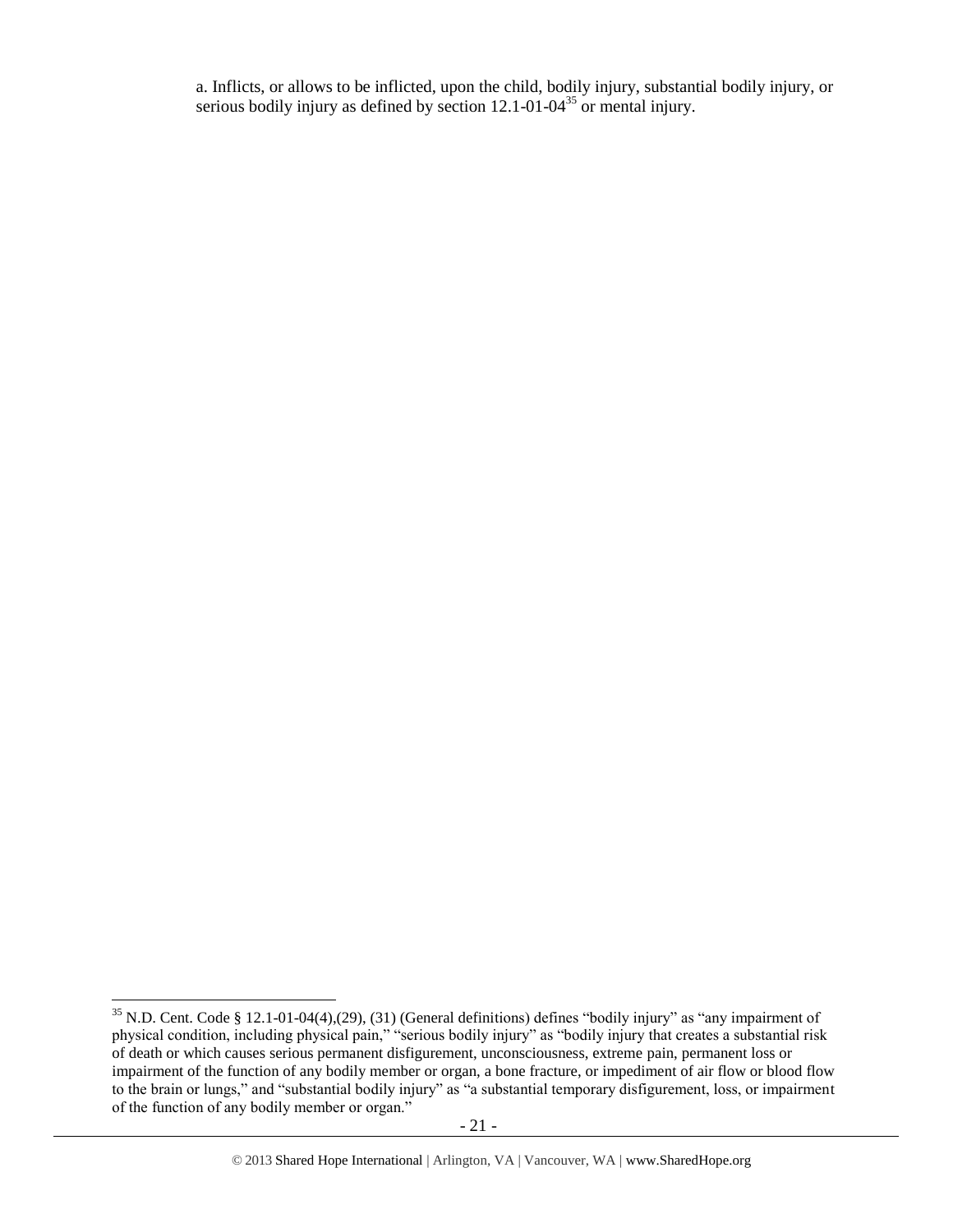## **FRAMEWORK ISSUE 4: CRIMINAL PROVISIONS FOR FACILITATORS**

# *Legal Components:*

- *4.1 The acts of assisting, enabling, or financially benefitting from child sex trafficking are included as criminal offenses in the state sex trafficking statute.*
- *4.2 Financial penalties, including asset forfeiture laws, are in place for those who benefit financially from or aid and assist in committing domestic minor sex trafficking.*

*\_\_\_\_\_\_\_\_\_\_\_\_\_\_\_\_\_\_\_\_\_\_\_\_\_\_\_\_\_\_\_\_\_\_\_\_\_\_\_\_\_\_\_\_\_\_\_\_\_\_\_\_\_\_\_\_\_\_\_\_\_\_\_\_\_\_\_\_\_\_\_\_\_\_\_\_\_\_\_\_\_\_\_\_\_\_\_\_\_\_\_\_\_\_*

- *4.3 Promoting and selling child sex tourism is illegal.*
- *4.4 Promoting and selling child pornography is illegal.*

# *Legal Analysis:*

*4.1 The acts of assisting, enabling, or financially benefitting from child sex trafficking are included as criminal offenses in the state sex trafficking statute.*

Assisting, enabling, or financially benefiting from human trafficking are crimes under N.D. Cent. Code § 12.1-40-01 (Human trafficking—Penalty). It states in part,

1. A person is guilty of human trafficking if the person:

a. Benefits financially or receives anything of value from knowing participation in human trafficking; or b. Promotes, recruits, entices, harbors, transports, provides, or obtains by any means, or attempts to promote, recruit, entice, harbor, transport, provide, or obtain by any means, another person, knowing that the person will be subject to human trafficking.

This crime is a Class AA felony when the victim is under 18. N.D. Cent. Code § 12.1-40-01(2).

Additionally, N.D. Cent. Code § 12.1-29-02 (Facilitating prostitution) applies to facilitators. N.D. Cent. Code § 12.1-29-02(1) makes it a crime, among other things, when an individual does the following:

c. Knowingly leases or otherwise permits a place controlled by the actor, alone or in association with others, to be regularly used for prostitution, promoting prostitution, or facilitating prostitution, or fails to make reasonable effort to abate such use by ejecting the tenant, notifying law enforcement authorities, or taking other legally available means; or

d. Knowingly induces or otherwise intentionally causes another to remain a prostitute. A person who is supported in whole or substantial part by the proceeds of prostitution, other than the prostitute or the prostitute's minor child or a person whom the prostitute is required by law to support, is presumed to be knowingly inducing or intentionally causing another to remain a prostitute.

This crime is a Class C felony in certain circumstances, including if the minor is under 16 or force or threat is used to cause a person to remain a prostitute. N.D. Cent. Code § 12.1-29-02(2). Otherwise the crime is a Class A misdemeanor. N.D. Cent. Code § 12.1-29-02(2).

*4.2 Financial penalties, including asset forfeiture laws, are in place for those who benefit financially from or aid and assist in committing domestic minor sex trafficking.*

Various fines are associated with crimes facilitators commit. For facilitating prostitution, a facilitator may face a Class C felony with a fine of \$10,000 if the prostituted individual is under 16. N.D. Cent. Code §§ 12.1-29-  $02(1)(a)-(b)$ ,  $(2)$ , 12.1-32-01(4).<sup>36</sup> If the prostituted individual is 16 or older, the trafficker may face a Class A misdemeanor with a possible fine of \$3,000. N.D. Cent. Code §§ 12.1-29-02(2), 12.1-32-01(5).

 $\overline{\phantom{a}}$ <sup>36</sup> *See supra* note [2.](#page-1-0)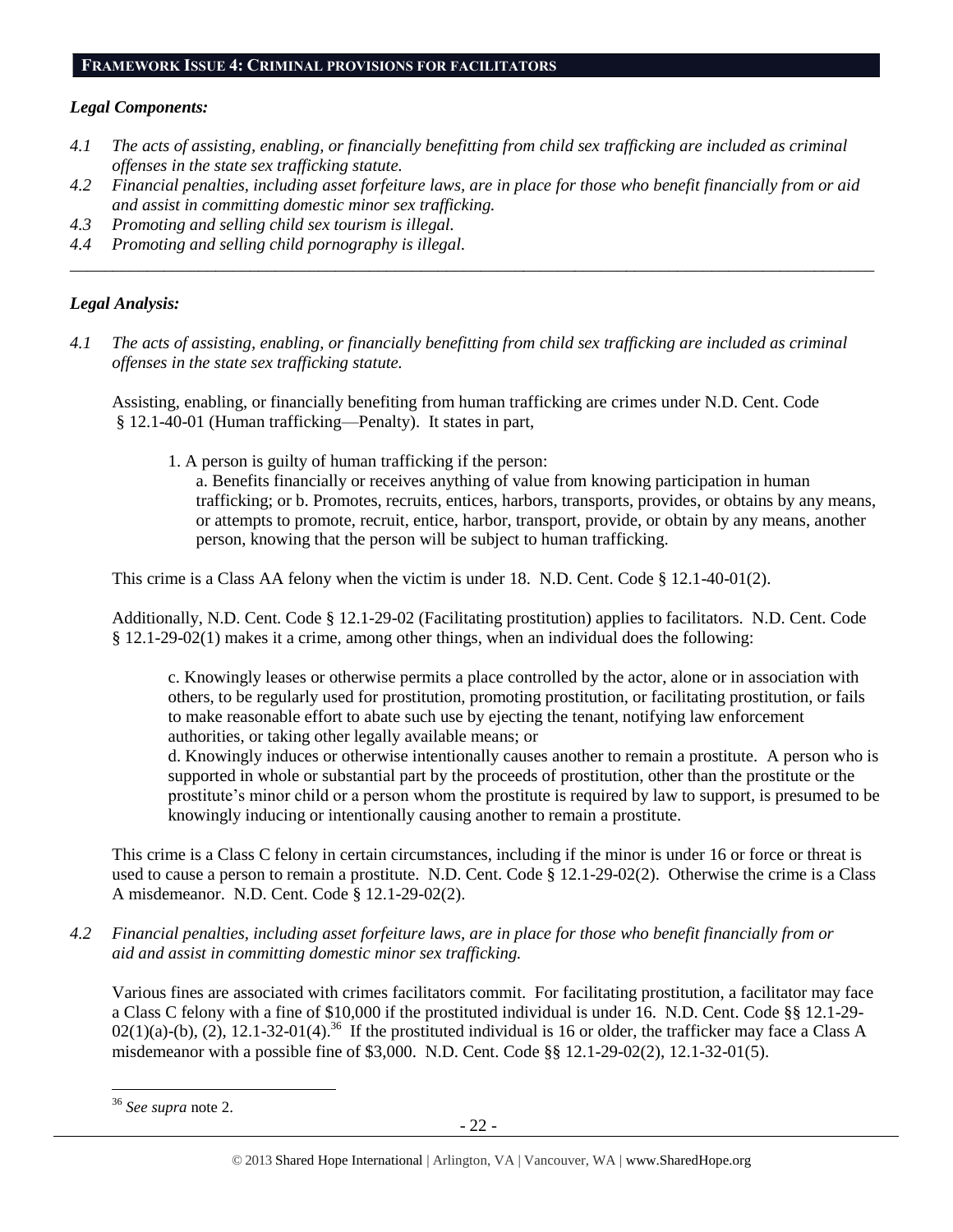A facilitator may also be required to pay restitution under N.D. Cent. Code § 12.1-32-08 (Hearing prior to ordering restitution, reparation, or reimbursement of indigent defense costs and expenses—Conditions— Collection of restitution for insufficient funds checks—Continuing appropriation), which provides for mandatory restitution only where the victim suffered pecuniary damages. Subsection (1) states in part,

Before imposing restitution or reparation as a sentence or condition of probation, the court shall hold a hearing on the matter with notice to the prosecuting attorney and to the defendant as to the nature and amount of restitution. The court, when sentencing a person adjudged guilty of criminal activities that have resulted in pecuniary damages, in addition to any other sentence the court may impose, shall order that the defendant make restitution to the victim or other recipient as determined by the court, unless the court states on the record, based upon the criteria in this subsection, the reason it does not order restitution or orders only partial restitution.

The section also sets forth items the court is to consider "[i]n determining whether to order restitution . . . ." One of those items, subsection  $(1)(a)$  states that "[t]he defendant may be required as part of the sentence imposed by the court to pay the prescribed treatment costs for a victim of a sexual offense as defined in chapters 12.1-20 [Sex offenses] and 12.1-27.2 [Sexual performances by children]."

The human trafficking law authorizes mandatory restitution by stating, "In addition to any sentence or fine imposed for a conviction of an offense under this chapter, the court shall order the person convicted to make restitution to the victim of the crime." N.D. Cent. Code § 12.1-40-01(4).

Through civil forfeiture proceedings facilitators could be subject to property forfeiture. "Forfeiture is a civil proceeding not dependent upon a prosecution for, or conviction of, a criminal offense and forfeiture proceedings are separate and distinct from any related criminal action."<sup>37</sup> N.D. Cent. Code § 29-31.1-04 (Forfeiture proceedings). N.D. Cent. Code § 29-31.1-01(1) defines "forfeitable property" as including the following:

a. Property that is illegally possessed or is contraband.

b. Property that has been used or is intended to be used to facilitate the commission of a criminal offense or to avoid detection or apprehension of a person committing a criminal offense. . . .

c. Property that is acquired as or from the proceeds of a criminal offense.

d. Property offered or given to another as an inducement for the commission of a criminal offense. e. A vehicle or other means of transportation used in the commission of a felony, the escape from the scene of the commission of a felony, or in the transportation of property that is the subject matter of a felony.

N.D. Cent. Code § 29-31.1-03 (Seizure of forfeitable property) states in part, "Forfeitable property may be seized whenever and wherever the property is found within this state. Forfeitable property may be seized by taking custody of the property or by serving upon the person in possession of the property a notice of forfeiture and seizure." N.D. Cent. Code. §29-31.1-03, also governs the disposition of property and, in relevant part, requires

If the court finds that the forfeiture is warranted, an order transferring ownership to the seizing agency must be entered and the property must be delivered to the seizing agency for disposition as directed by the court. Property that has been seized for forfeiture, and is not already secured as evidence in a criminal case, must be safely secured or stored by the agency that caused its seizure.

 $\overline{\phantom{a}}$ <sup>37</sup> *See supra*, note [17.](#page-11-0)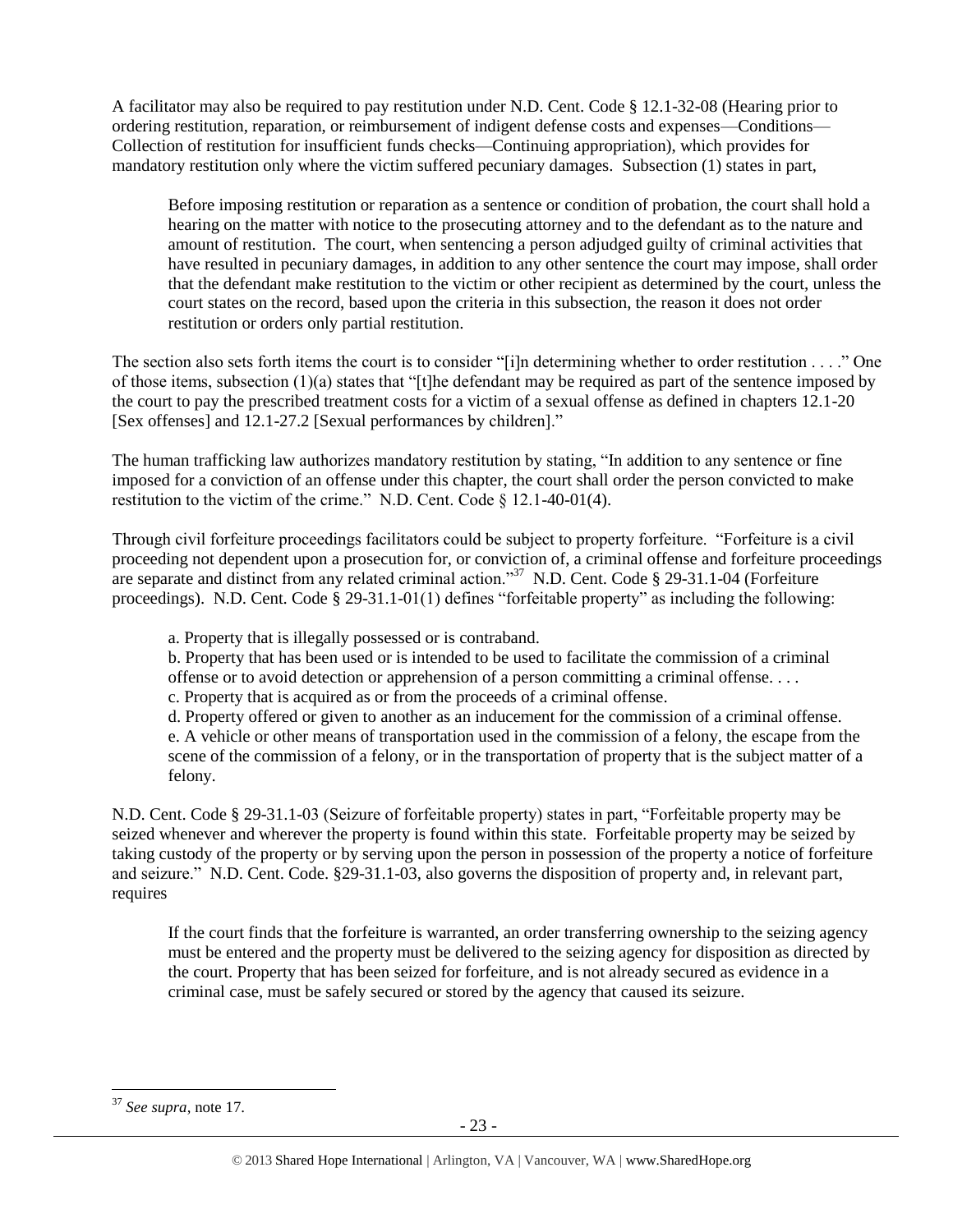## *4.3 Promoting and selling child sex tourism is illegal*.

There are no laws in North Dakota related to sex tourism.

4.3.1 Recommendation: Enact a law prohibiting selling or offering to sell travel services that include or facilitate travel for the purpose of engaging in commercial sexual exploitation of a minor or prostitution of a minor, if occurring in North Dakota.

## *4.4 Promoting and selling child pornography is illegal.*

N.D. Cent. Code § 12.1-27.2-03 (Promoting or directing an obscene sexual performance by a minor) states, "A person is guilty of a class B felony if, knowing the character and content of a performance, that person produces, directs, or promotes any obscene performance which includes sexual conduct by a person who was a minor at the time of the performance." A Class B felony typically carries a maximum penalty of imprisonment for 10 years, a fine up to \$20,000, or both. N.D. Cent. Code § 12.1-32-01(3).<sup>38</sup>

N.D. Cent. Code § 12.1-27.2-04 (Promoting a sexual performance by a minor) makes it a Class C felony to "knowing the character and content of a performance, . . . produce[], direct[], or promote[] any performance which includes sexual conduct by a person who was a minor at the time of the performance." A Class C felony is typically punishable by imprisonment up to 5 years, a fine not to exceed \$10,000, or both. N.D. Cent. Code § 12.1-32-01(4).

These offenses are subject to enhanced penalties. N.D. Cent. Code § 12.1-27.2-04.2(1) (Sexual performance by a minor—Enhanced penalties) states, "[a] person who commits an offense under this chapter and who acts in the course of a commercial or for-profit activity or transaction in which the offender had or shared ownership, control, managerial responsibility, or a financial interest other than wages is subject to" a fine of up to \$10,000 for individual offenders or a fine up to \$25,000 for a "corporation, limited liability company, association, partnership, or other legal entity." Subsequent offenses receive increased penalties of up to \$50,000 for individuals and up to \$100,000 for a "corporation, limited liability company, association, partnership, or other legal entity." N.D. Cent. Code § 12.1-27.2-04.2(2).

The obscenity laws serve as a means for prosecuting promoters, as well as sellers. N.D. Cent. Code § 12.1-27.1-01(1) (Obscenity—Definitions—Dissemination—Classification of offenses) makes it a Class C felony "if, knowing of its character, [a] person disseminates obscene material or if the person produces, transports, or sends obscene material with intent that it be disseminated." "Disseminate" in this section means "to sell, lease, rent, advertise, broadcast, transmit, exhibit, or distribute for pecuniary gain." N.D. Cent. Code § 12.1-27.1-01(6).

 $\overline{\phantom{a}}$ <sup>38</sup> *See supra* note [2.](#page-1-0)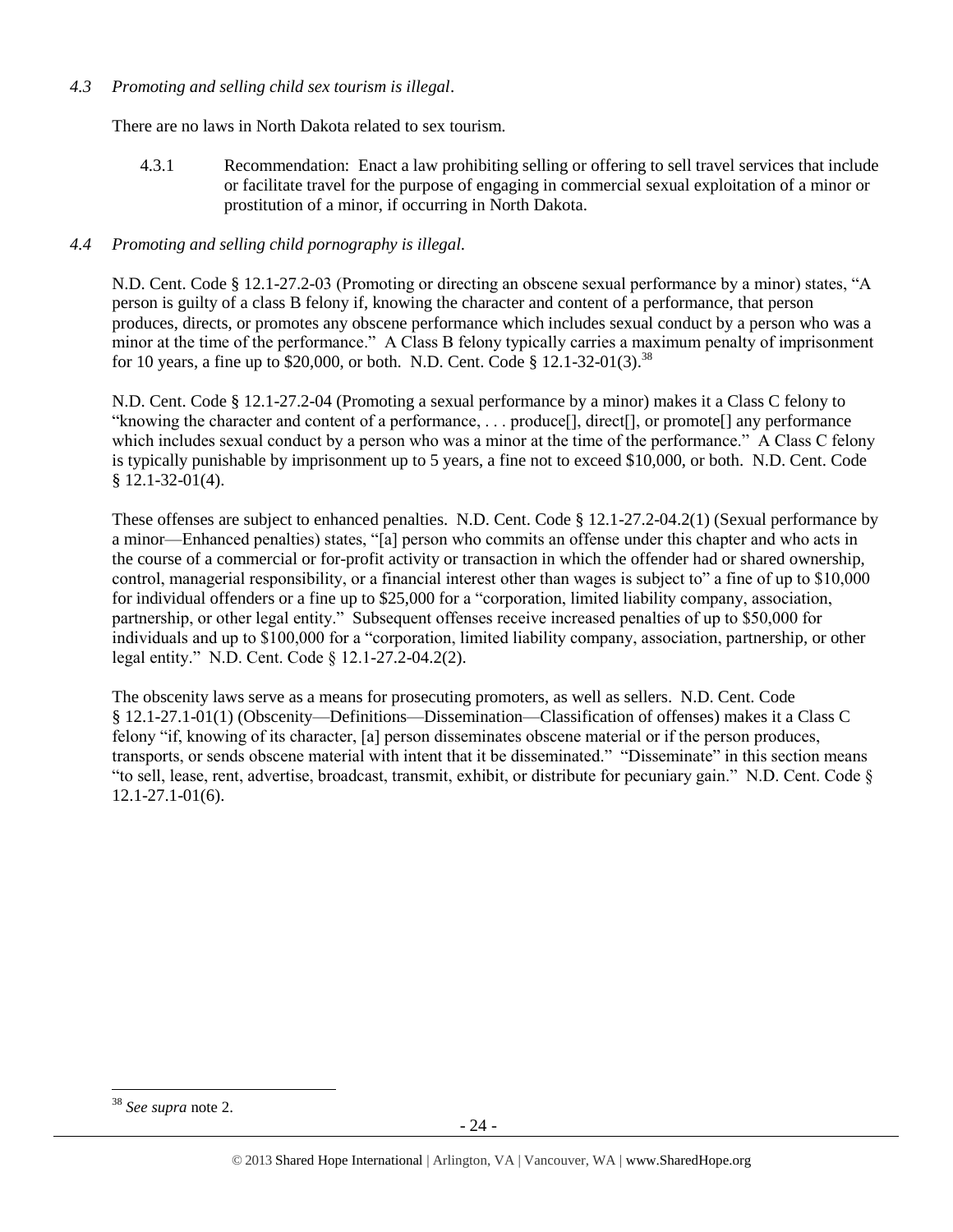#### **FRAMEWORK ISSUE 5: PROTECTIVE PROVISIONS FOR THE CHILD VICTIMS**

#### *Legal Components:*

- *5.1 Statutorily-mandated victim services define "victim" to specifically include victims of domestic minor sex trafficking or commercial sexual exploitation of children (CSEC) to ensure prompt identification and access to victims' rights and services.*
- *5.2 The state sex trafficking statute expressly prohibits a defendant from raising consent of the minor to the commercial sex acts as a defense.*
- *5.3 Prostitution laws apply only to adults, making minors under 18 specifically immune from this offense.*
- *5.4 Child victims of sex trafficking or commercial sexual exploitation are provided with a child protection response, including specialized shelter and services, and are not detained in juvenile detention facilities.*
- *5.5 Commercial sexual exploitation or sex trafficking is identified as a type of abuse and neglect within child protection statutes.*
- *5.6 The definition of "caregiver" (or similar term) in the child welfare statutes is broad enough to include a trafficker who has custody or control of a child in order to bring a trafficked child into the protection of child protective services.*
- *5.7 Crime victims' compensation is specifically available to a child victim of sex trafficking or commercial sexual exploitation of children (CSEC) without regard to ineligibility factors.*
- *5.8 Victim-friendly procedures and protections are provided in the trial process for minors under 18.*
- *5.9 Expungement or sealing of juvenile delinquency records resulting from arrests or adjudications for prostitution-related offenses committed as a result of, or in the course of, the commercial sexual exploitation of a minor is available within a reasonable time after turning 18.*
- *5.10 Victim restitution and civil remedies for victims of domestic minor sex trafficking or commercial sexual exploitation of children (CSEC) are authorized by law.*
- *5.11 Statutes of limitations for civil and criminal actions for child sex trafficking or commercial sexual exploitation of children (CSEC) offenses are eliminated or lengthened sufficiently to allow prosecutors and victims a realistic opportunity to pursue criminal action and legal remedies.*

*\_\_\_\_\_\_\_\_\_\_\_\_\_\_\_\_\_\_\_\_\_\_\_\_\_\_\_\_\_\_\_\_\_\_\_\_\_\_\_\_\_\_\_\_\_\_\_\_\_\_\_\_\_\_\_\_\_\_\_\_\_\_\_\_\_\_\_\_\_\_\_\_\_\_\_\_\_\_\_\_\_\_\_\_\_\_\_\_\_\_\_\_\_*

## *Legal Analysis:*

l

*5.1 Statutorily-mandated victim services define "victim" to specifically include victims of domestic minor sex trafficking or commercial sexual exploitation of children (CSEC) to ensure prompt identification and access to victims' rights and services.*

For the purposes of crime victims' compensation, North Dakota defines a "victim" to include "a person who suffers bodily injury<sup>39</sup> or death as a result of criminally injurious conduct, the good-faith effort of any person to prevent criminally injurious conduct, or the good-faith effort of any person to apprehend a person suspected of engaging in criminally injurious conduct."<sup>40</sup> N.D. Cent. Code § 54-23.4-01(8) (Definitions—Crime Victims Compensation). Therefore, the term is potentially broad enough to cover commercially sexually exploited children but does not specifically define victims of domestic minor sex trafficking or CSEC offenses as victims for purposes of victim compensation.

<sup>&</sup>lt;sup>39</sup> Pursuant to N.D. Cent. Code § 54-23.4-01(1), "Bodily injury' means any harm that requires medical treatment and results in economic loss and includes pregnancy and nervous shock."

<sup>40</sup> N.D. Cent. Code § 54-23.4-01(4) (Definitions—Crime Victims Compensation) defines "criminally injurious conduct" in relevant part as "conduct that results in bodily injury or death, and is punishable by fine, imprisonment, or death, or would be so punishable but for the fact that the person engaging in the conduct was a minor or lacked capacity to commit the crime."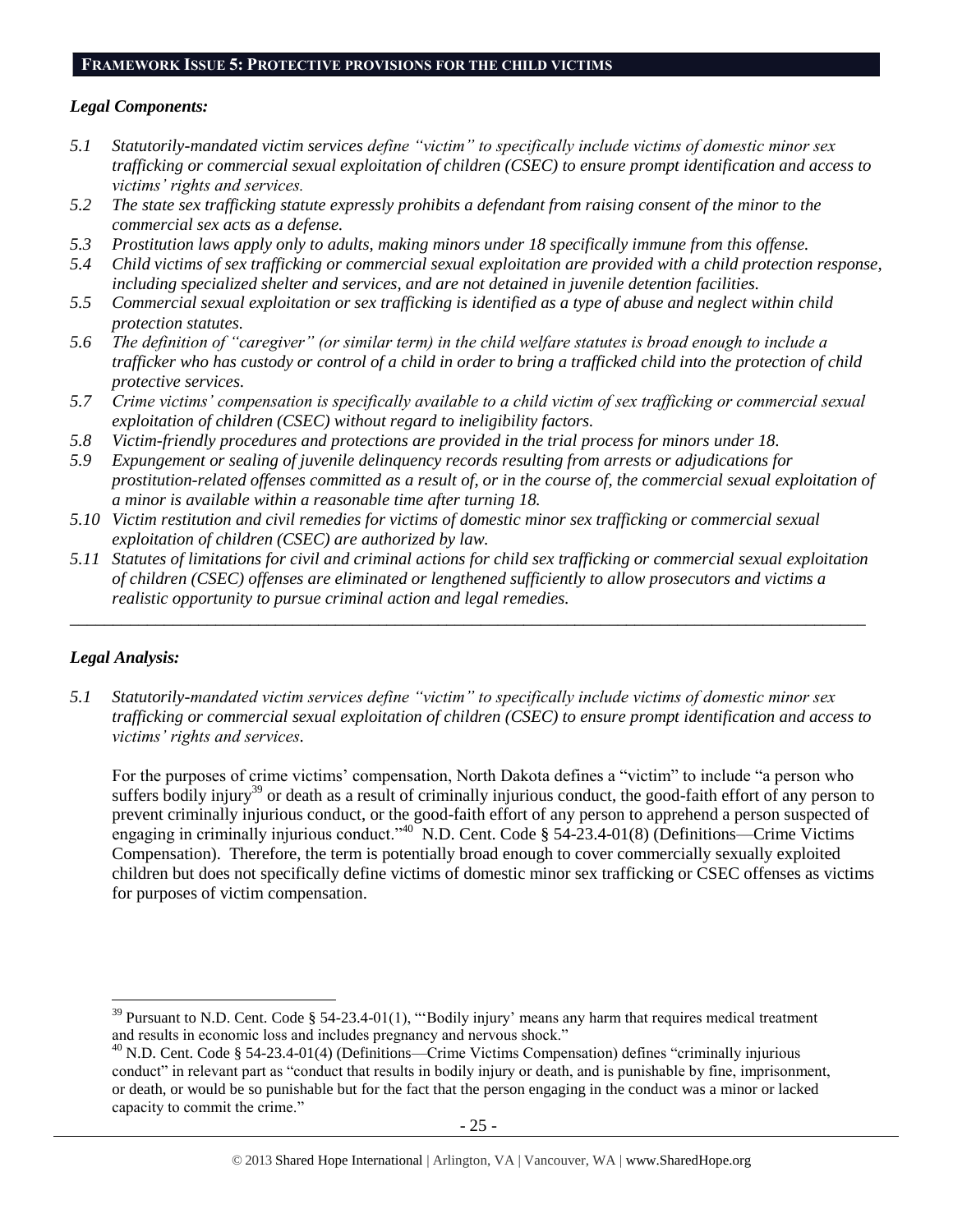- 5.1.1 Recommendation: Amend the definition of victim in N.D. Cent. Code § 54-23.4-01(8) (Definitions—Crime Victims Compensation) to expressly include victims of human trafficking and CSEC offenses.
- *5.2 The state sex trafficking statute expressly prohibits a defendant from raising consent of the minor to the commercial sex acts as a defense.*

Under N.D. Cent. Code § 12.1-17-08(1) (Consent as a defense),

When conduct is an offense because it causes or threatens bodily injury, consent to such conduct or to the infliction of such injury by all persons injured or threatened by the conduct is a defense if:

a. Neither the injury inflicted nor the injury threatened is such as to jeopardize life or seriously impair health;

. . .; or

c. The conduct and the injury are reasonably foreseeable hazards of an occupation or profession or of medical or scientific experimentation conducted by recognized methods, and the persons subjected to such conduct or injury, having been made aware of the risks involved, consent to the performance of the conduct or the infliction of the injury.

Under subsection (2),

 $\overline{\phantom{a}}$ 

Assent does not constitute consent, within the meaning of this section, if:

a. It is given by a person who is legally incompetent to authorize the conduct charged to constitute the offense and such incompetence is manifest or known to the actor;

b. It is given by a person who by reason of youth, mental disease or defect, or intoxication is manifestly unable or known by the actor to be unable to make a reasonable judgment as to the nature or harmfulness of the conduct charged to constitute the offense; or c. It is induced by force, duress, or deception.

- 5.2.1 Recommendation: Amend N.D. Cent. Code § 12.1-17-08(1) (Consent as a defense) to specifically eliminate any consent defense for CSEC crimes and domestic minor sex trafficking.
- *5.3 Prostitution laws apply only to adults, making minors under 18 specifically immune from this offense.*

N.D. Cent. Code § 12.1-29-03 (Prostitution) is not limited in application to adults and does not identify a minor engaged in prostitution as a victim of sex trafficking.

- 5.3.1 Recommendation: Amend N.D. Cent. Code § 12.1-29-03 (Prostitution) to apply only to adults, making this offense specifically inapplicable to minors.
- *5.4 Child victims of sex trafficking or commercial sexual exploitation are provided with a child protection response, including specialized shelter and services, and are not detained in juvenile detention facilities.*

## **Child Identified as Youth in Need of Care (Abused/Neglected)**

Pursuant to N.D. Cent. Code § 50-25.1-02(3)<sup>41</sup>, a sexually exploited child is likely to be identified as abused or neglected. North Dakota does not specifically use the term "caregiver" in its child welfare statutes, and if a child is identified as abused or neglected under N.D. Cent. Code § 50-25.1-02(3), the definition of the person

<sup>&</sup>lt;sup>41</sup> See *infra* section 5.5 for a full analysis of the definition of "abuse" as it relates to identification of sexually exploited children.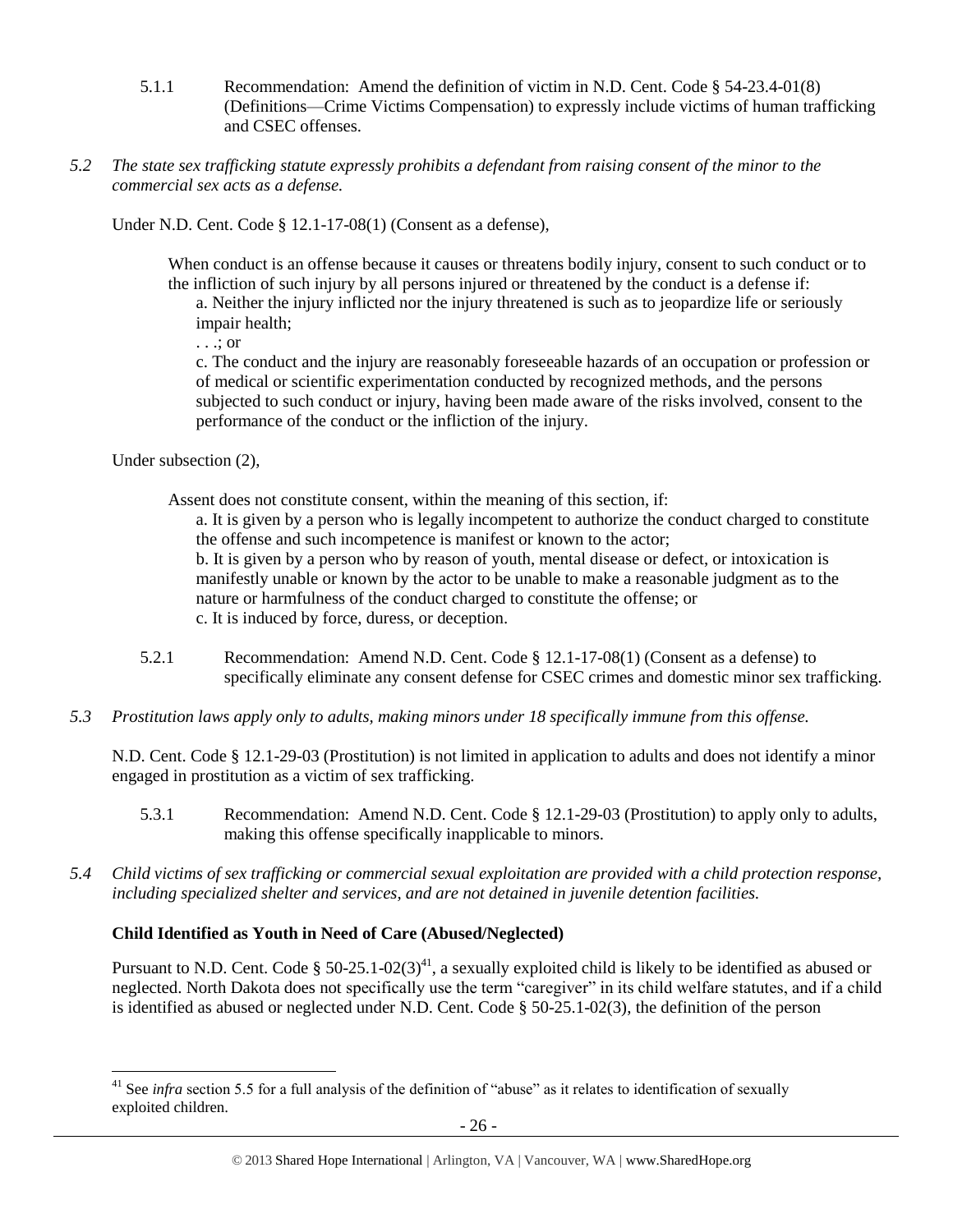responsible for the child under N.D. Cent. Code §  $50-25.1-02(1)^{42}$  is not sufficiently broad to involve Child Protective Services in investigations where the child is in the custody or control of a non-family trafficker.

If found to be an abused or neglected child, the commercially sexually exploited minor could be brought under the protections of N.D. Cent. Code § 50-25.1 (Child Abuse and Neglect), which serves "to protect the health and welfare of children by encouraging the reporting of children who are known to be or suspected of being abused or neglected; the providing of adequate services for the protection and treatment of abused and neglected children and to protect them from further harm; . . . ." N.D. Cent. Code § 50-25.1-01 (Purpose). Upon a report of abuse or neglect, N.D. Cent. Code § 50-25.1-05(1) (Assessment) states that

[t]he [human services] department, in accordance with rules adopted by the department, immediately shall initiate an assessment, or cause an assessment, of any report of child abuse or neglect including, when appropriate, the assessment of the home or the residence of the child, any school or child care facility attended by the child, and the circumstances surrounding the report of abuse or neglect.

Under subsection (2), "If the report alleges a violation of a criminal statute involving sexual or physical abuse, the department and an appropriate law enforcement agency shall coordinate the planning and execution of their investigation efforts to avoid a duplication of fact finding efforts and multiple interviews." N.D. Cent. Code § 50-25.1-05(2) further states that law enforcement may do any of the following:

a. Refer the case to a children's advocacy center for a forensic interview, forensic medical examination, and other services.

b. Interview, without the consent of a person responsible for the child's welfare, the alleged abused or neglected child and any other child who currently resides or who has resided with the person responsible for the child's welfare or the alleged perpetrator.

c. Conduct the interview at a school, child care facility, or any other place where the alleged abused or neglected child or other child is found.

If the report implicates a person who is not "responsible for the child's health or welfare" then "[u]pon determination by the department or the department's designee that a report made under this chapter implicates a person other than a person responsible for a child's welfare, the department may refer the report to an appropriate law enforcement agency for investigation and disposition." N.D. Cent. Code § 50-25.1-05.3 (Disposition of reports implicating a person not responsible for the child's health or welfare).

N.D. Cent. Code § 50-25.1-05.1 (Services required—How determined) requires the human services department to make a decision "whether services are required to provide for the protection and treatment of an abused or neglected child" after an assessment of the reported child abuse or neglect is completed. Under N.D. Cent. Code § 50-25.1-06 (Protective and other services to be provided), the human services department or an authorized agent

shall provide protective services for the abused or neglected child and other children under the same care as may be necessary for their well-being and shall provide other appropriate social services, as the circumstances warrant, to the parents, custodian, or other persons serving in loco parentis with respect to the child or the other children. $43$ 

<sup>&</sup>lt;sup>42</sup> See *infra* section 5.6 for a full analysis of the definition of "caregiver."

<sup>43</sup> "In loco parentis" does not appear to be defined in the Code; however, *State v. Johnson*, 88 N.W.2d 209, 216 (N.D. 1958) (superseded by statute with the adoption of the North Dakota Rules of Criminal Procedure (State v. Allen, 237 N.W.2d 154, 159 (N.D. 1975)). states,

A person who stands 'in loco parentis' is a person who stands in the place of a parent; charged, factitiously, with a parent's rights, duties and responsibilities. Black's Law Dictionary, 4th Ed., p. 896. The cases relating to the application of the terms 'in loco parentis' indicate that it does not refer to such a transitory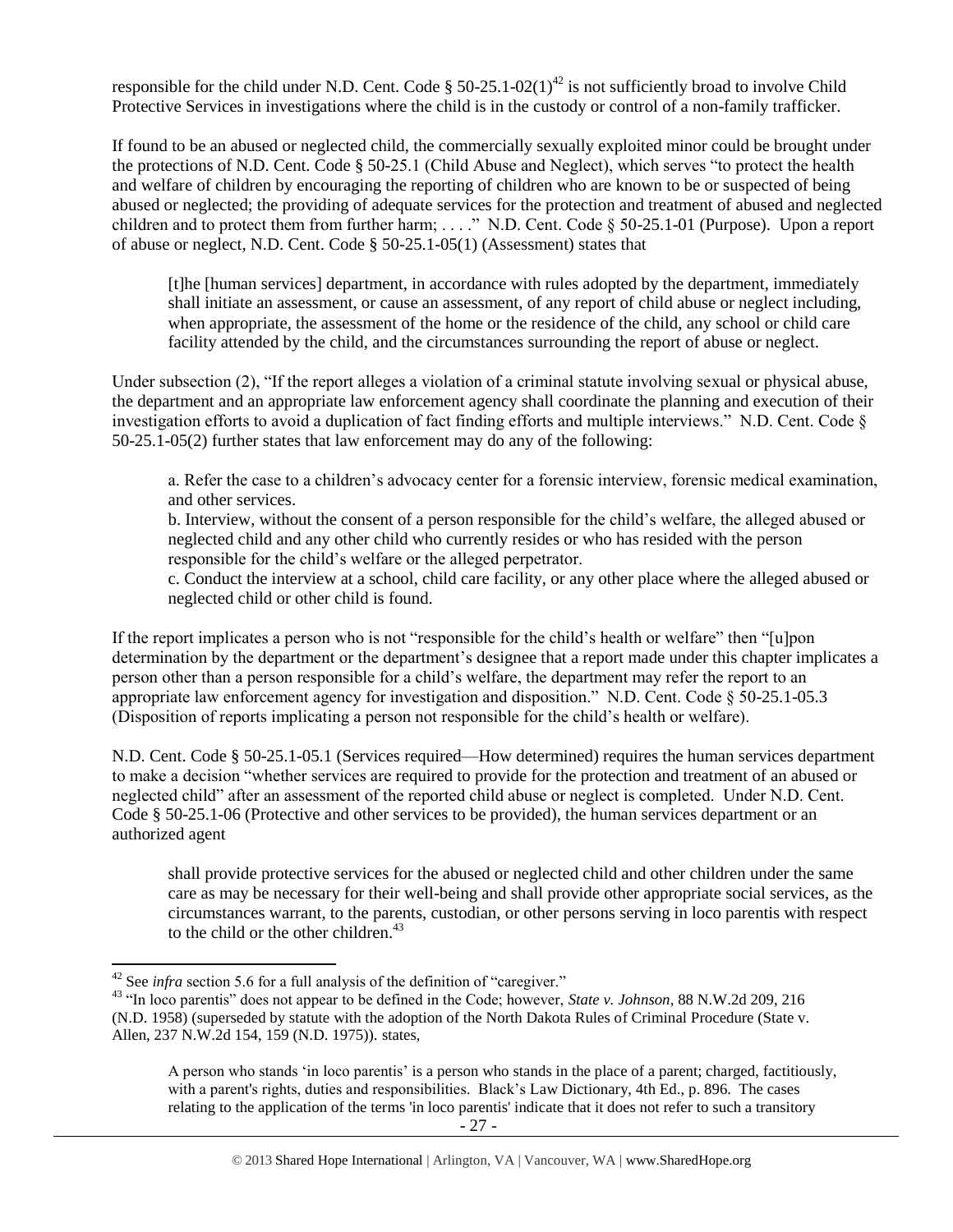#### *I. Initial Custody:*

#### a. Authority for initial custody

North Dakota's laws appear to allow for law enforcement to take a commercially sexually exploited child into custody in certain circumstances. Specifically, N.D. Cent. Code § 27-20-13(1) (Taking into custody) allows a child to be taken into custody through the following means:

- a. Pursuant to an order of the court under this chapter;
- …
- c. By a law enforcement officer if there are reasonable grounds to believe:

(1) That the child is suffering from illness or injury or is in immediate danger from the child's surroundings, and that the child's removal is necessary; or

- …
- d. By order of the director made pursuant to subdivision h of subsection 1 of section 27-20-06.<sup>44</sup>

If taken into custody under N.D. Cent. Code § 27-20-13, this is not considered an arrest, "except for the purpose of determining its validity under the Constitution of North Dakota or the Constitution of the United States." N.D. Cent. Code § 27-20-13(2).

Pursuant to N.D. Cent. Code § 50-25.1-07,

Any physician examining a child with respect to whom abuse or neglect is known or suspected, after reasonable attempts to advise the parents, guardian, or other person having responsibility for the care of the child that the physician suspects has been abused or neglected, may keep the child in the custody of the hospital or medical facility for not to exceed ninetysix hours and must immediately notify the juvenile court and the department in order that child protective proceedings may be instituted.

b. Placement:

After being taken into custody the child

may not be…placed in shelter care prior to the hearing on the petition unless the child's…care is required to protect the person or property of others or of the child or because the child may abscond or be removed from the jurisdiction of the court or because the child has no parent, guardian, or custodian

arrangement as the defendant claims he had with some of the parents of the minors involved in this case. Nor does it refer to a temporary situation in which a minor is accompanied by someone over 18 to a public dance.

<sup>44</sup> N.D. Cent. Code § 27-20-06(1)(e), (h) (Powers and duties of director of juvenile court) states in part that

For the purpose of carrying out the objectives and purposes of this chapter and subject to the limitations of this chapter or imposed by the court, a director shall:

e. Issue a temporary custody order concerning a child who is referred to the director's supervision or care as a delinquent, unruly, or deprived child. Except as provided by this chapter, a director does not have the powers of a law enforcement officer.

. . . .

. . . .

 $\overline{a}$ 

h. Make such temporary order not to exceed ninety-six hours for the custody and control of a child alleged to be deprived as may be deemed appropriate. The order must be reduced to writing within twenty-four hours, excluding holidays and weekends.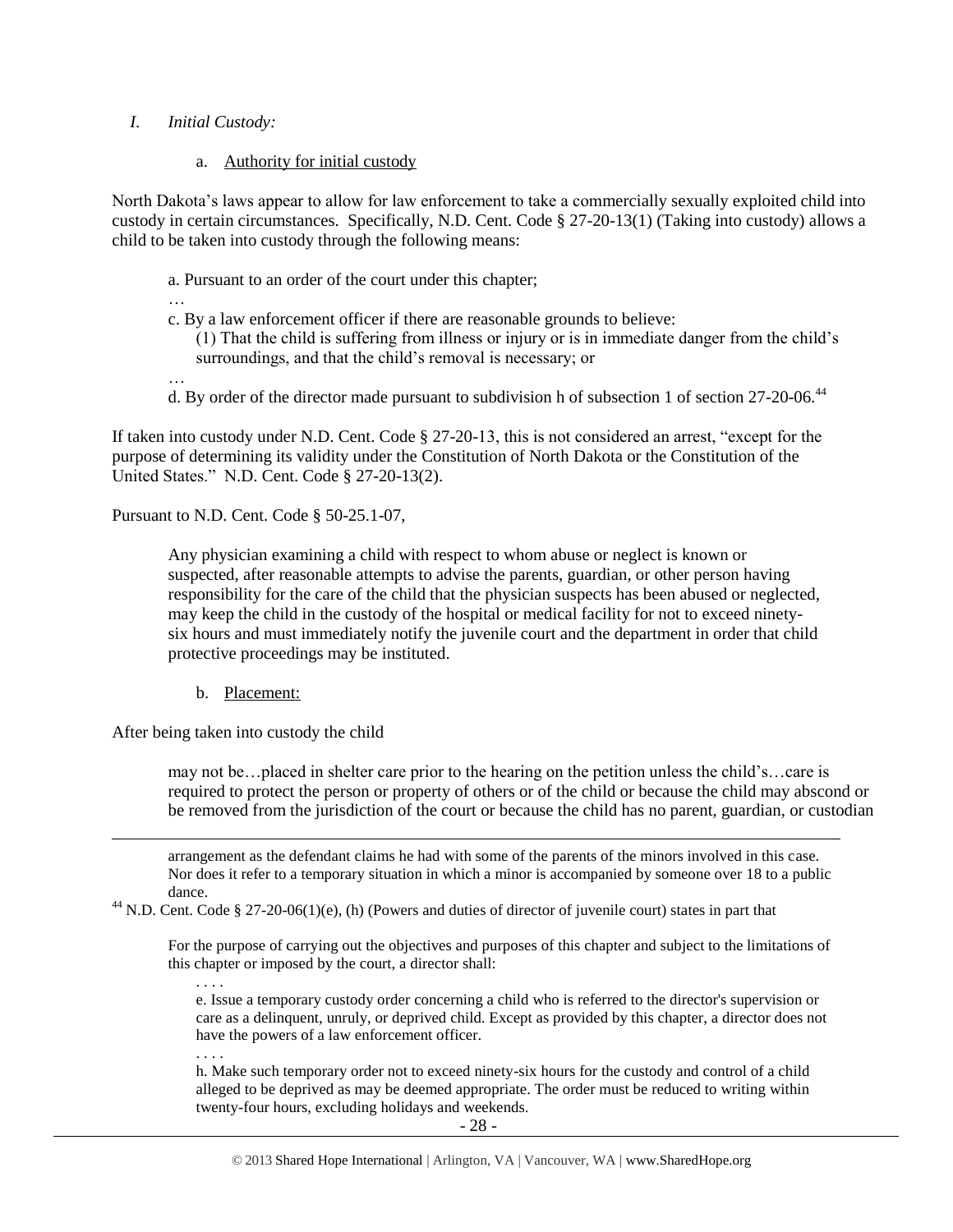or other person able to provide supervision and care for the child and return the child to the court when required, or an order for the child's…shelter care has been made by the court pursuant to this chapter. N.D. Cent. Code § 27-20-14(1) (Detention of child—Juvenile drug court exception).

#### **Child Identified as Deprived**

- *I. Initial Custody:* 
	- a. Authority for initial custody

N.D. Cent. Code § 27-20-13(1) (Taking into custody) allows a child to be taken into custody through the following means:

- a. Pursuant to an order of the court under this chapter;
- b. Pursuant to the laws of arrest;
- c. By a law enforcement officer if there are reasonable grounds to believe:

(1) That the child is suffering from illness or injury or is in immediate danger from the child's surroundings, and that the child's removal is necessary; or

(2) That the child has run away from the child's parents, guardian, or other custodian; or d. By order of the director made pursuant to subdivision h of subsection 1 of section 27-20-06.<sup>45</sup> If taken into custody under N.D. Cent. Code § 27-20-13, this is not considered an arrest, "except for the purpose of determining its validity under the Constitution of North Dakota or the Constitution of the United States." N.D. Cent. Code § 27-20-13(2).

*b.* Placement:

N.D. Cent. Code § 27-20-16 (Place of detention) limits the places where allegedly deprived children may be detained. A deprived child may be detained to the facilities listed below and "may not be detained in a jail or other facility intended or used for the detention of adults charged with criminal offenses or of children alleged to be delinquent or unruly." In accordance with subsection (1), a child alleged to be deprived may only be detained in:

a) A licensed foster home or a home approved by the court;

b) A facility operated by a licensed child welfare agency;

… d) Any other suitable place or facility, including a medical facility for the treatment of mental illness, alcoholism, or drug addiction, designated by the court…

. . . .

. . . .

h. Make such temporary order not to exceed ninety-six hours for the custody and control of a child alleged to be deprived as may be deemed appropriate. The order must be reduced to writing within twenty-four hours, excluding holidays and weekends.

 $\overline{a}$ <sup>45</sup> N.D. Cent. Code § 27-20-06(1)(e), (h) (Powers and duties of director of juvenile court) states in part that

For the purpose of carrying out the objectives and purposes of this chapter and subject to the limitations of this chapter or imposed by the court, a director shall:

e. Issue a temporary custody order concerning a child who is referred to the director's supervision or care as a delinquent, unruly, or deprived child. Except as provided by this chapter, a director does not have the powers of a law enforcement officer.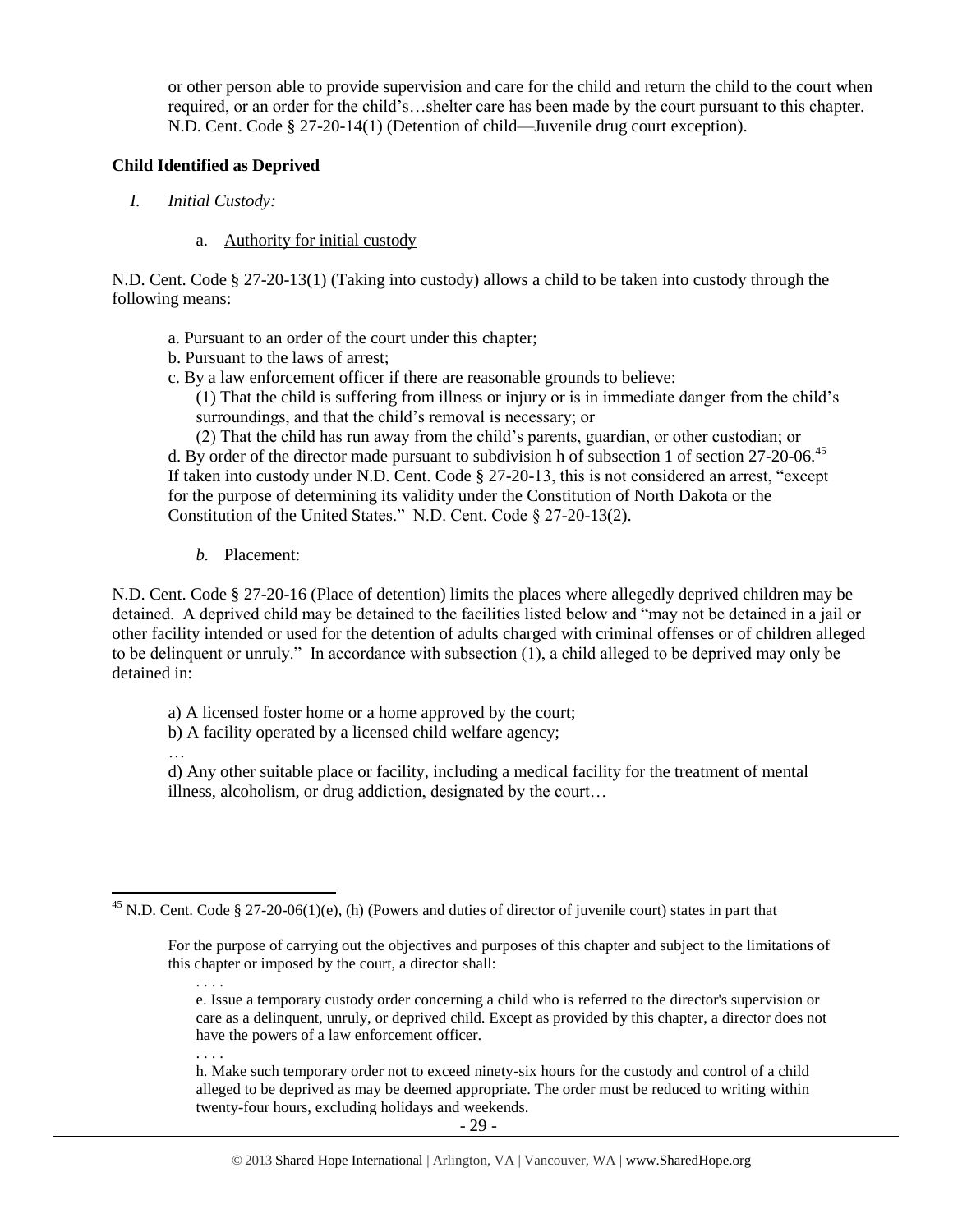#### *II. Outcomes (Final permanent placement)*

Deprived children, under N.D. Cent. Code § 27-20-30(1) (Disposition of deprived child), may receive the following disposition orders "best suited to the protection and physical, mental, and moral welfare of the child:"

a) Permit the child to reside with the child's parents, guardian, or other custodian, subject to conditions and limitations as the court prescribes, including supervision as directed by the court for the protection of the child.

b) Subject to conditions and limitations as the court prescribes, transfer temporary legal custody to any of the following:

(1) An agency or other private organization licensed or otherwise authorized by law to receive and provide care for the child.

(2) The director of the county social service board or other public agency authorized by law to receive and provide care for the child.

. . . .

e) Appoint a fit and willing relative or other appropriate individual as the child's legal guardian. f) In cases in which a compelling reason has been shown that it would not be in the child's best interests to return home, to have parental rights terminated, to be placed for adoption, to be placed with a fit and willing relative, or to be placed with a legal guardian, establish, by order, some other planned permanent living arrangement.

## **Child Identified as Delinquent**

In the event that a victim of domestic minor sex trafficking is determined to be ineligible for child welfare protection, the criminal justice system may find a commercially sexually exploited child to be an unruly child or a delinquent child. Pursuant to N.D. Cent. Code § 27-20-02(19) (Definitions—Uniform Juvenile Court Act), an "unruly child" is one that does any of the following:

a) Is habitually and without justification truant from school;

b) Is habitually disobedient of the reasonable and lawful commands of the child's parent, guardian, or other custodian and is ungovernable or who is willfully in a situation dangerous or injurious to the health, safety, or morals of the child or others;

c) Has committed an offense applicable only to a child, except for an offense committed by a minor fourteen years of age or older under subsection 2 of section 12.1-31-03[Sale of tobacco to minors and use by minors prohibited] or an equivalent local ordinance or resolution;

. . .

f) In any of the foregoing instances is in need of treatment or rehabilitation.

*I. Initial Custody:* 

## a. Authority for initial custody

N.D. Cent. Code § 27-20-13(1) (Taking into custody) allows a child to be taken into custody through the following means:

- a) Pursuant to an order of the court under this chapter;
- b) Pursuant to the laws of arrest;
- c) By a law enforcement officer if there are reasonable grounds to believe:

(1) That the child is suffering from illness or injury or is in immediate danger from the child's surroundings, and that the child's removal is necessary; or

(2) That the child has run away from the child's parents, guardian, or other custodian; or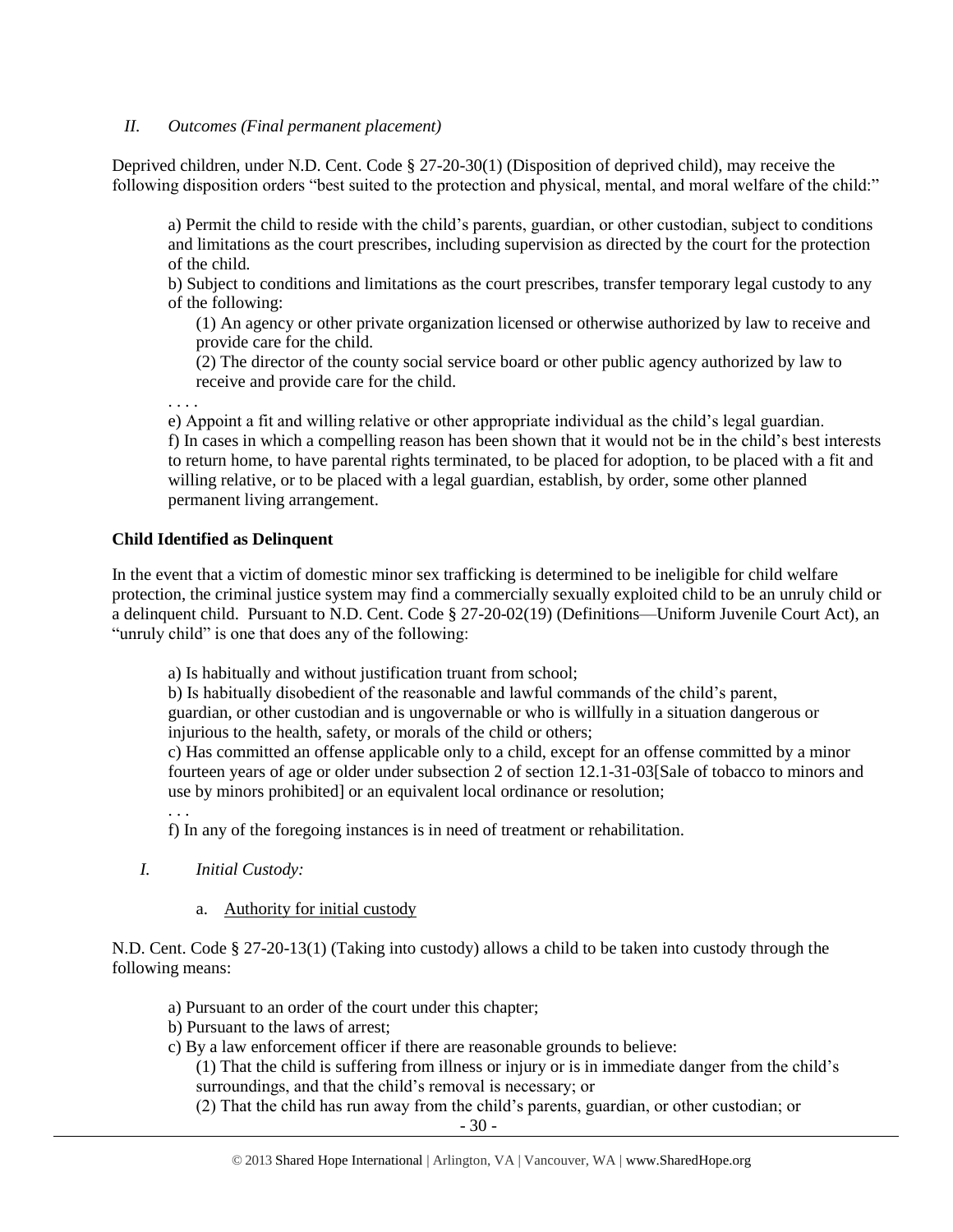d) By order of the director made pursuant to subdivision h of subsection 1 of section  $27-20-06$ .<sup>46</sup>

## *b.* Placement:

If taken into custody under N.D. Cent. Code § 27-20-13, this is not considered an arrest, "except for the purpose of determining its validity under the Constitution of North Dakota or the Constitution of the United States." N.D. Cent. Code § 27-20-13(2). After being taken into custody the child

may not be detained or placed in shelter care prior to the hearing on the petition unless the child's detention or care is required to protect the person or property of others or of the child or because the child may abscond or be removed from the jurisdiction of the court or because the child has no parent, guardian, or custodian or other person able to provide supervision and care for the child and return the child to the court when required, or an order for the child's detention or shelter care has been made by the court pursuant to this chapter. N.D. Cent. Code § 27-20-14(1) (Detention of child—Juvenile drug court exception).

However, under subsection (2),

If a child is participating in a juvenile drug court program as a result of an adjudication for a delinquent offense, the drug court may order the child detained in a juvenile detention center operated pursuant to chapter 12-44.1. The child may be detained twice during the child's participation in the program but the total period of detention under this subsection may not exceed four days in a one-year period.

N.D. Cent. Code § 27-20-16 (Place of detention) limits the places where allegedly…unruly, or delinquent children may be detained. Under subsection (5), "a child alleged to be unruly may be detained only in the facilities listed in subdivisions a, b, c, and d of subsection 1." Subsection (1) states,

1. A child alleged to be delinquent or unruly may be detained only in:

a) A licensed foster home or a home approved by the court;

b) A facility operated by a licensed child welfare agency;

c) A detention home or center for delinquent or unruly children which is under the direction or supervision of the court or other public authority or of a private agency approved by the court;

d) Any other suitable place or facility, including a medical facility for the treatment of mental illness, alcoholism, or drug addiction, designated by the court; or

e) A jail or other facility for the detention of adults only if the facility in subdivision c is not available, the detention is in a room separate and removed from those for adults, it appears to the satisfaction of the court or the juvenile supervisor, intake officer, or other authorized officer of the court, that public safety and protection reasonably require detention, and it is so authorized.

e. Issue a temporary custody order concerning a child who is referred to the director's supervision or care as a delinquent, unruly, or deprived child. Except as provided by this chapter, a director does not have the powers of a law enforcement officer.

. . . .

. . . .

 $\overline{a}$ 

h. Make such temporary order not to exceed ninety-six hours for the custody and control of a child alleged to be deprived as may be deemed appropriate. The order must be reduced to writing within twenty-four hours, excluding holidays and weekends.

<sup>&</sup>lt;sup>46</sup> N.D. Cent. Code § 27-20-06(1)(e), (h) (Powers and duties of director of juvenile court) states in part that

For the purpose of carrying out the objectives and purposes of this chapter and subject to the limitations of this chapter or imposed by the court, a director shall: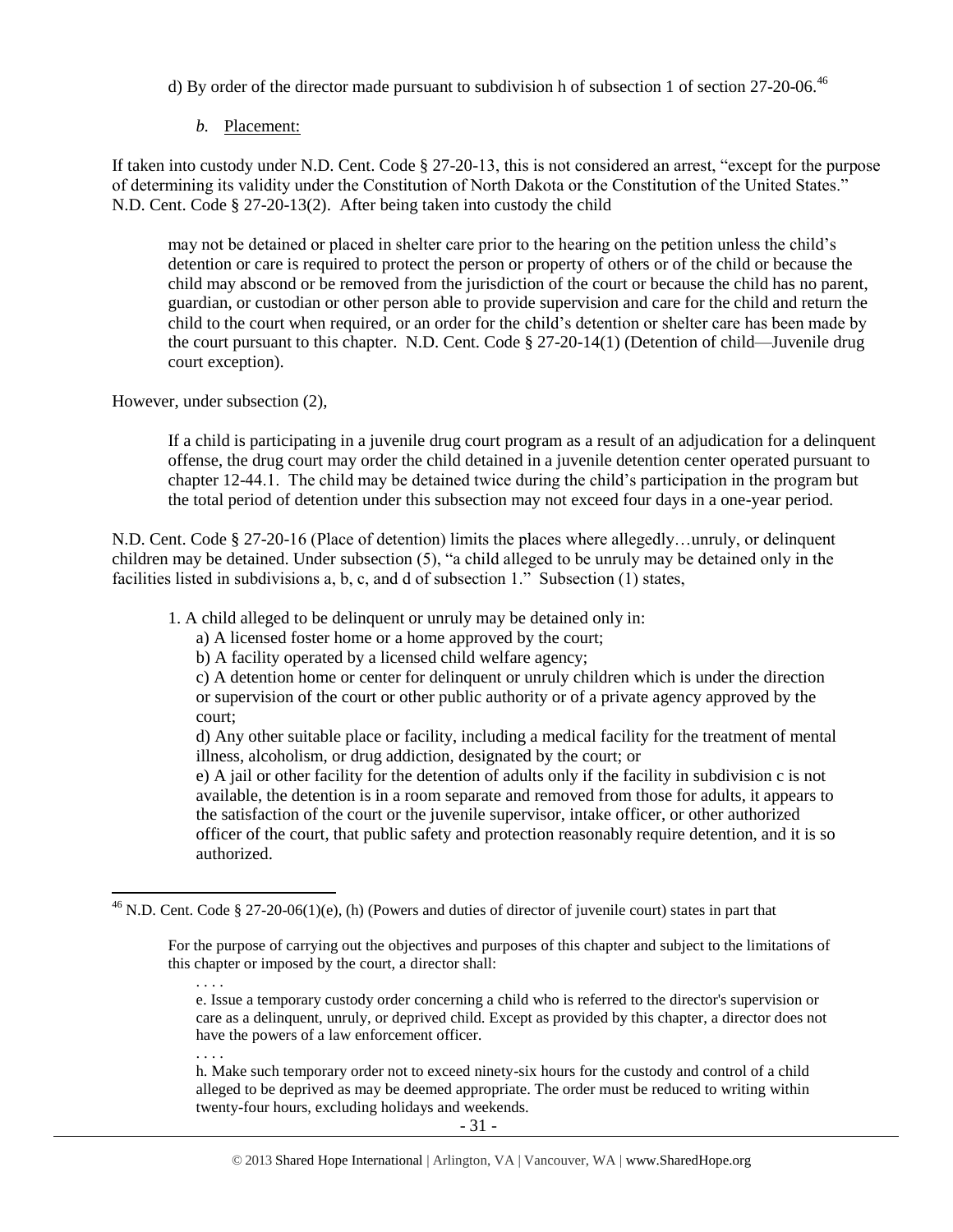## *II. Outcomes (Final permanent placement)*

An unruly child may receive any of the same disposition orders as a delinquent child, other than "commitment to a secure facility." N.D. Cent. Code § 27-20-32 (Disposition of unruly child). However, under N.D. Cent. Code § 27-20-32, "If after making the disposition the court finds upon a further hearing that the child is not amenable to treatment or rehabilitation under the disposition made, it may make a disposition otherwise authorized by section 27-20-31."

A "delinquent child" is "a child who has committed a delinquent act and is in need of treatment or rehabilitation." N.D. Cent. Code § 27-20-02(7). A "delinquent act" is "an act designated a crime under the law, including local ordinances or resolutions of this state, or of another state if the act occurred in that state, or under federal law, and the crime does not fall under subdivision c of subsection 19,<sup>347</sup> which would include the crime of prostitution. N.D. Cent. Code § 27-20-02(6). Under N.D. Cent. Code § 27-20-31 (Disposition of delinquent child),

If the child is found to be a delinquent child, the court may make any of the following orders of disposition best suited to the child's treatment, rehabilitation, and welfare:

1) Any order authorized by section 27-20-30 for the disposition of a deprived child;

2) Placing the child on probation under the supervision of the director, probation officer, or other appropriate officer of the court or of the court of another state as provided in section 27-20-41 or the director of the county social service board under conditions and limitations the court prescribes; . . .

4) Committing the child to the division of juvenile services or to another state department to which commitment of delinquent or unruly children may be made. When necessary, the commitment order may provide that the child initially be placed in a secure facility;

. . .

7) Ordering the child's participation in a juvenile drug court program.

5.4.1 Recommendation: Enact a law mandating a child protection response upon identification of a CSEC victim and ensuring immediate and appropriate services and placement of the child victim.

## *5.5 Commercial sexual exploitation or sex trafficking is identified as a type of abuse and neglect within child protection statutes.*

N.D. Cent. Code § 50-25.1-02(3)<sup>48</sup> (Definitions—Child Abuse and Neglect) defines "abused child" to include a child who is commercially sexually exploited. It defines the term as:

<span id="page-31-0"></span>[A]n individual under the age of eighteen years who is suffering from abuse as defined in subdivision a of subsection 1 of section 14-09-22 [Criminal abuse and neglect of child] caused by a person responsible for the child's welfare and 'sexually abused child' means an individual under the age of eighteen years who is subjected by a person responsible for the child's welfare, or by any individual who acts in violation of sections 12.1-20-01 through 12.1-20-07 [Sexual offenses, including luring a minor by computer and corruption or solicitation of minors], sections 12.1-20-11 through 12.1-20-12.2 [Non-commercial sexual offenses], or chapter 12.1-27.2 [Sexual performances by children].

 $\overline{\phantom{a}}$ <sup>47</sup> N.D. Cent. Code § 27-20-02(19)(c) states, "c. Has committed an offense applicable only to a child, except for an offense committed by a minor fourteen years of age or older under subsection 2 of section 12.1-31-03[Sale of tobacco to minors and use by minors prohibited] or an equivalent local ordinance or resolution."

<sup>&</sup>lt;sup>48</sup> The text of N.D. Cent. Code. § 50-25.1-02 included here and elsewhere in this report includes amendments made by the passage of Senate Bill 2161 during the session of the 63rd North Dakota Legislative Assembly.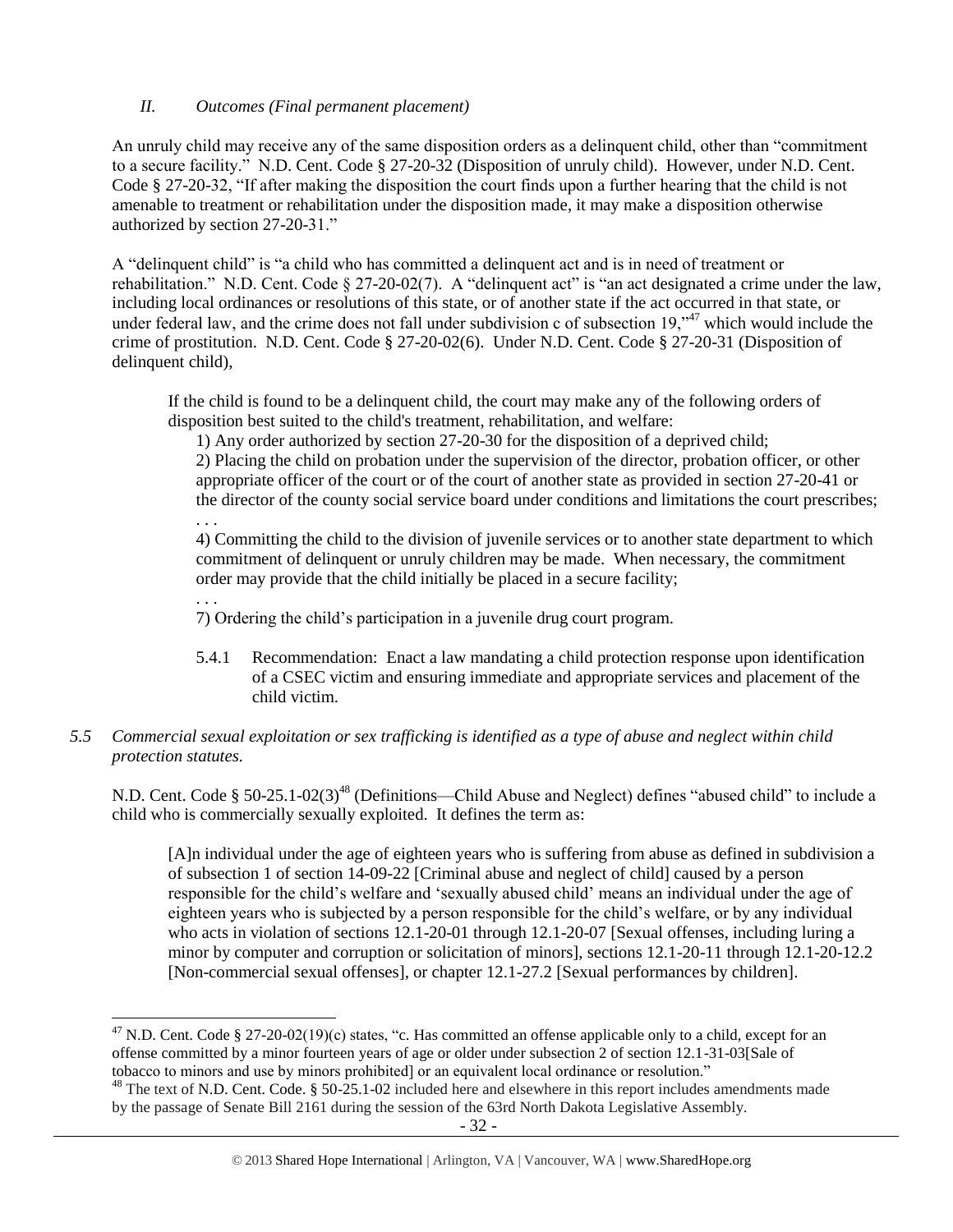- 5.5.1 Recommendation: Amend the definition of "abused child" under N.D. Cent. Code § 50-25.1- 02(3) (Definitions—Child Abuse and Neglect) to include minor victims of §§ 12.1-40-01 (Human trafficking) and § 12.1-29-02 (Facilitating prostitution).
- *5.6 The definition of "caregiver" (or similar term) in the child welfare statutes is broad enough to include a trafficker who has custody or control of a child in order to bring a trafficked child into the protection of child protective services.*

N.D. Cent. Code § 50-25.1-02(1)<sup>49</sup> (Definitions—Child Abuse and Neglect) defines "a person responsible for the child's welfare" for the chapter on "child abuse and neglect" in the title on "public welfare" as including "a person who has responsibility for the care or supervision of a child and who is the child's parent, an adult family member of the child, any member of the child's household, the child's guardian, or the child's foster parent  $\cdots$   $\cdots$ 

- 5.6.1 Recommendation: Amend the definition of "person responsible for the child's welfare" N.D. Cent. Code § 50-25.1-02(1) (Definitions—Child Abuse and Neglect) to include any person with custody or control of a child to allow for child welfare intervention when a non-familial trafficker has custody or control of a child.
- *5.7 Crime victims' compensation is specifically available to a child victim of sex trafficking or commercial sexual exploitation of children (CSEC) without regard to ineligibility factors.*

For the purposes of crime victims' compensation, a "victim" includes "a person who suffers bodily injury or death as a result of criminally injurious conduct, the good-faith effort of any person to prevent criminally injurious conduct, or the good-faith effort of any person to apprehend a person suspected of engaging in criminally injurious conduct."<sup>50</sup> N.D. Cent. Code § 54-23.4-01(8) (Definitions—Crime Victims Compensation). The term is likely broad enough to cover sexually exploited children. Upon successful application for compensation, under N.D. Cent. Code § 54-23.4-02 (Award of compensation), a victim of a crime may be awarded "economic loss arising directly from criminally injurious conduct if satisfied by a preponderance of the evidence that the requirements for compensation have been met." Under N.D. Cent. Code § 54-23.4-01(7), "economic loss" is defined as "economic detriment consisting only of allowable expense, work loss, replacement services loss, and, if injury causes death, dependent's economic loss and dependent's replacement services loss. Noneconomic detriment is not loss. The term includes economic detriment caused by pain and suffering or physical impairment." N.D. Cent. Code § 54-23.4-01(7)(d) defines "noneconomic detriment" as "pain, suffering, inconvenience, physical impairment, and other nonpecuniary damage." N.D. Cent. Code § 54-23.4-01(7)(a) includes in its definition of "allowable expense" "reasonable charges incurred for reasonably needed products, services, and accommodations required due to the injury, including those for medical care, rehabilitation, rehabilitative occupational training, and other remedial treatment and care."

However, several eligibility criteria in the victim of crime compensation statutes under N.D. Cent. Code §§ 54- 23.4-01 et seq. might result in the inability of a domestic minor sex trafficking victim to receive compensation for injuries suffered as a result of commercial sexual exploitation. N.D. Cent. Code § 54-23.4-06(2)<sup>51</sup> (Application for compensation—Awards—Limitations on awards) limits the time period to file a claim for

 $\overline{a}$ 

<sup>49</sup> *See supra* note [48.](#page-31-0)

 $50$  N.D. Cent. Code § 54-23.4-01(4) defines "criminally injurious conduct" in relevant part as "conduct that results in bodily injury or death, and is punishable by fine, imprisonment, or death, or would be so punishable but for the fact that the person engaging in the conduct was a minor or lacked capacity to commit the crime." "Bodily injury" is defined as "any harm that requires medical treatment and results in economic loss and includes pregnancy and nervous shock." N.D. Cent. Code § 54-23.4-01(1)

 $51$  The text of N.D. Cent. Code. §  $54$ -23.4-06 included here and elsewhere in this report includes amendments made by the passage of House Bill 1155 during the session of the 63rd North Dakota Legislative Assembly (effective April 11, 2013).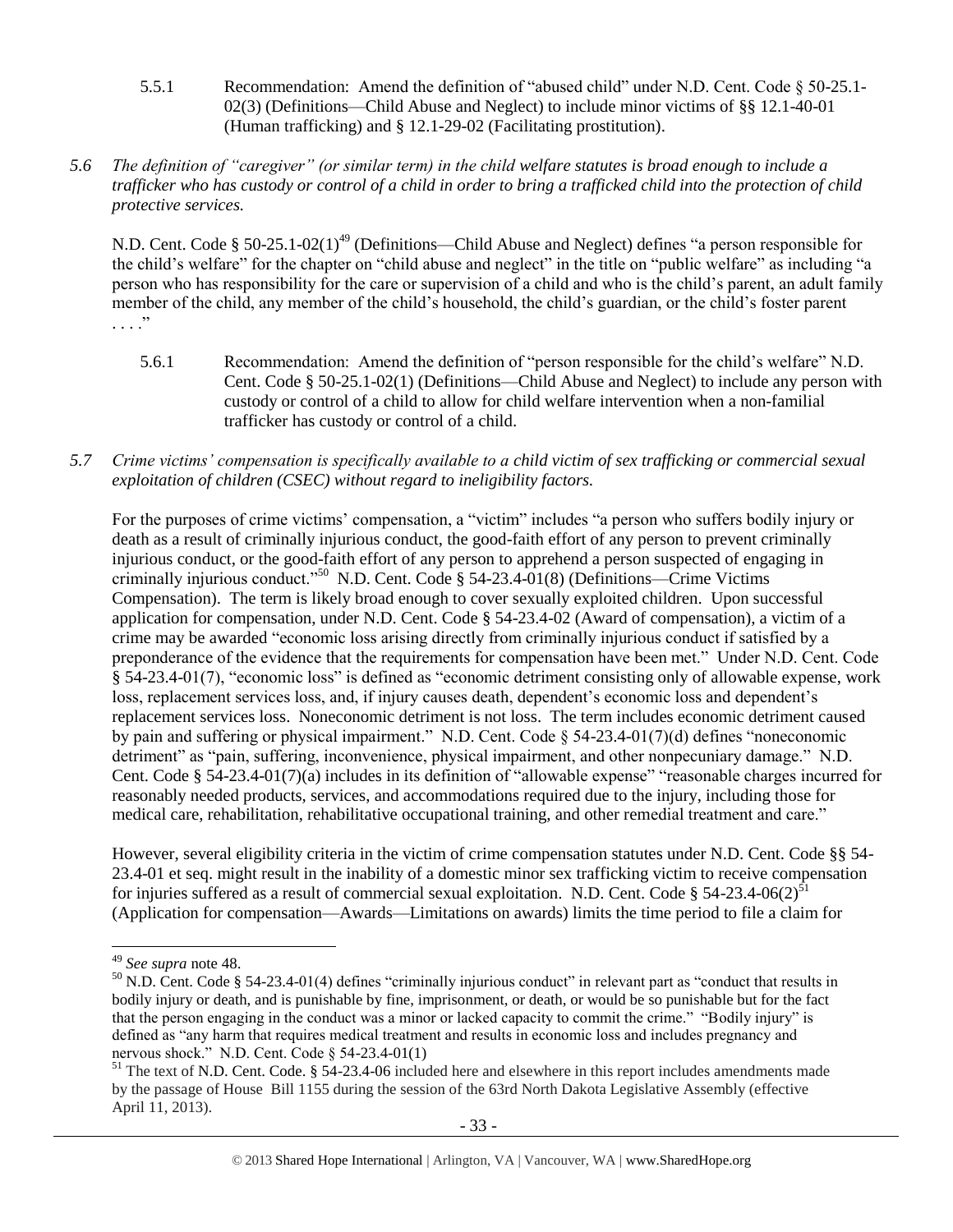compensation to "one year from the date the criminally injurious conduct was reported to a law enforcement officer." However, "The division may extend the time for filing if it determines that the interests of justice so require." Under N.D. Cent. Code § 54-23.4-06(3), "Compensation may not be awarded to a claimant who is the offender or an accomplice of the offender, nor to any claimant if the award would unjustly benefit the offender or an accomplice." N.D. Cent. Code § 54-23.4-06(4) requires, "In the case of child abuse or sexual molestation of a child, the criminally injurious conduct must be reported to a law enforcement officer within three years after the child reaches the age of majority." For other crimes, compensation will not be awarded unless reported within 96 hours of the commission of the crime, unless there was good cause for failure to report. Under subsection (5), "The division, upon finding that the claimant has not fully cooperated with appropriate law enforcement agencies, may deny, reconsider, or reduce an award of compensation." Moreover, N.D. Cent. Code § 54-23.4-06(6) states, "Compensation otherwise payable to a claimant must be reduced or denied:  $\dots$ ; b. To the extent the division deems reasonable because of the contributory misconduct of the claimant or of a victim on whose behalf compensation is claimed . . . ." Lastly, compensation may not exceed a total of \$25,000. N.D. Cent. Code § 54-23.4-06(8).

5.7.1 Recommendation: Amend Chapter 54-23.4 (Crime Victims Compensation) to add a specific exception to the ineligibility criteria for domestic minor sex trafficking victims.

#### *5.8 Victim-friendly procedures and protections are provided in the trial process for minors under 18.*

Several victim-friendly criminal justice procedures and protections are provided to children. N.D. Cent. Code § 31-04-04.1(1) (Videotaped statement of a child sexual offense victim—Criteria for admission as evidence) allows "the oral statement of the child victim" to be recorded prior to trial and entered into evidence subject to certain conditions "[i]n any prosecution for a violation of section 12.1-20-03 [Gross sexual imposition], 12.1- 20-03.1 [Continuous sexual abuse of a child], 12.1-20-04 [Sexual imposition], 12.1-20-05 [Corruption or solicitation of minors], 12.1-20-06 [Sexual abuse of wards], 12.1-20-07 [Sexual assault], or 12.1-20-11[Incest] in which the victim is less than fifteen years of age . . . ." N.D. Cent. Code § 31-04-04.1(1). For this to be admitted into evidence, N.D. Cent. Code § 31-04-04.1(1) states that the following conditions must be satisfied:

a. The court determines there is reasonable cause to believe that the child victim would experience serious emotional trauma as a result of in-court participation in the proceeding;

b. The accused must be given reasonable written notice of the time and place for taking the videotaped statement;

c. The accused must be afforded the opportunity to hear and view the testimony from outside the presence of the child by means of a two-way mirror or other similar method that will ensure that the child cannot hear or see the accused;

d. The accused must have the opportunity to communicate orally with counsel by electronic means while the videotaped statement is being made; and

e. All questioning must be done by the prosecutor or counsel for the defendant unless the defendant is an attorney pro se. An attorney pro se must conduct all questioning from outside the presence of the child. Upon request of any of the parties or upon the determination of the court that it would be appropriate, the court may appoint a person who is qualified as an expert and who has dealt with the child in a therapeutic setting to aid the court throughout proceedings conducted under this section and the court may appoint a guardian ad litem to protect the interests of the child.

Additionally, for the videotaped statement to be admitted into evidence, the court must find "that the child is unavailable as a witness to testify at trial and, upon viewing the videotape recording before it is shown to the jury, determines that it is sufficiently reliable and trustworthy and that the interests of justice will best be served by admission of the statement into evidence." N.D. Cent. Code § 31-04-04.1(2). Under this subsection,

"[U]navailable" includes a determination, based on medical or psychological evidence or expert testimony, that the child would suffer serious emotional or psychological strain if required to testify at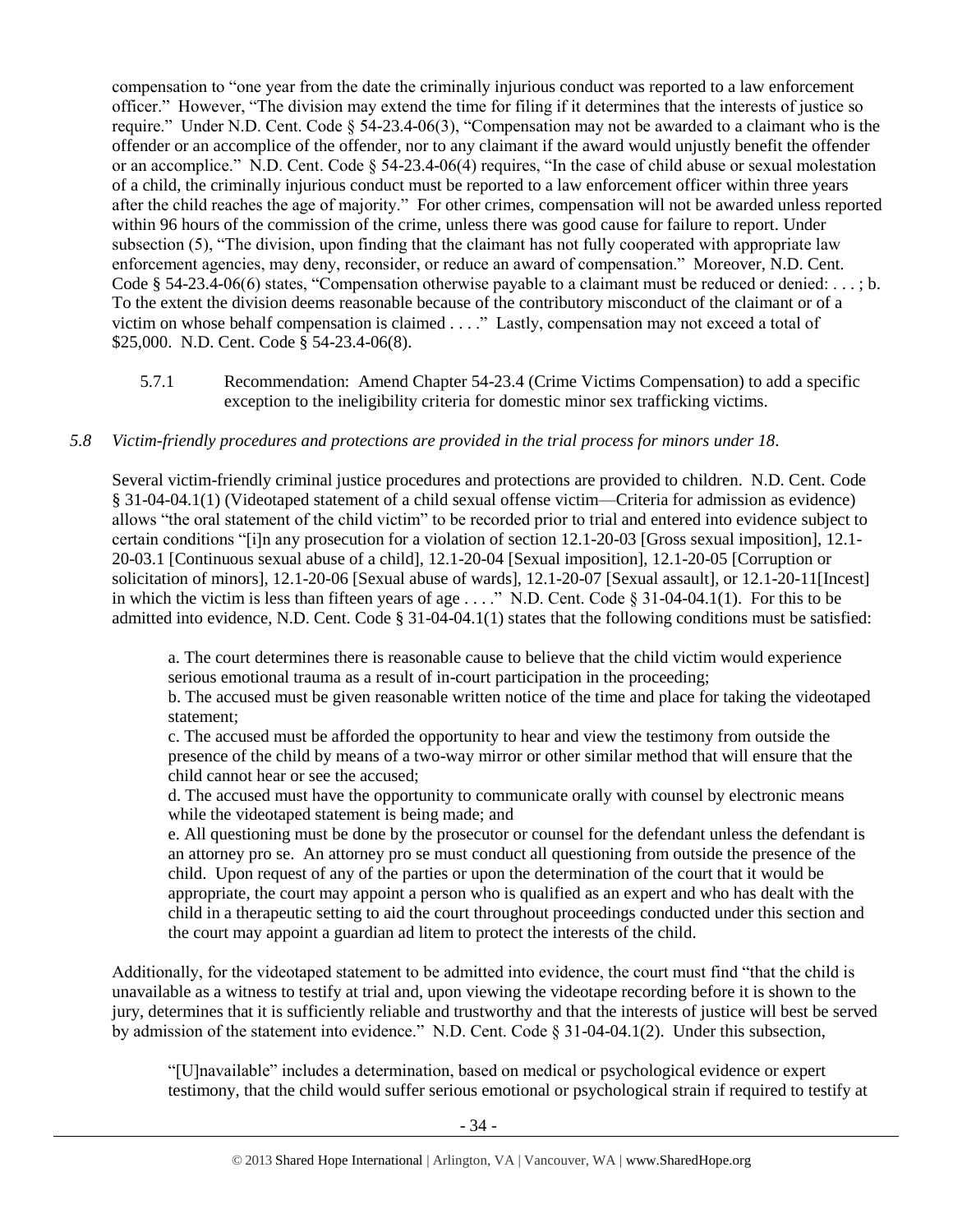trial. The court, in making its findings and determinations under this subsection, shall consider at least the following:

a. The nature of the offense;

b. The significance of the child's testimony to the case;

c. The child's age;

d. The child's psychological maturity and understanding; and

e. The nature, degree, and duration of potential injury to the child from testifying.

N.D. Cent. Code § 12.1-35-02 (Additional services) encourages state's attorneys to provide additional services to "children who are involved in criminal proceedings as victims or witnesses." These include the following:

1. Explanations, in language understood by the child, of all legal proceedings in which the child will be involved.

2. Advice to the court concerning the ability of a child witness to cooperate with the prosecution and the potential effects of the proceedings on the child.

3. Information about, and referrals to, appropriate social services programs to assist the child and the child's family members in coping with the emotional impact of the crime and the subsequent proceedings in which the child is involved.

4. Information about the availability of a child development specialist to ensure questions asked of the witness are chronologically and developmentally appropriate. N.D. Cent. Code § 12.1-35-02.

N.D. Cent. Code § 12.1-35-04(Limits on interviews and testimony) states, "The prosecuting attorney, the court, and appropriate law enforcement personnel, to the extent possible, shall protect the victim or witness from the psychological damage of repeated or lengthy interview, testimony, or discovery proceedings while preserving the rights of the public, the victim, and the person charged with the violation." N.D. Cent. Code § 12.1-35-05 (Prompt disposition) states in part, "In all criminal cases and juvenile proceedings involving a child victim or witness, the court and the state's attorney shall take appropriate action to ensure a speedy trial in order to minimize the length of time the child must endure the stress of involvement in the proceedings." Pursuant to the procedures in N.D. Cent. Code § 12.1-35-05.1 (Assistance during proceedings), child witnesses may be accompanied by a court selected person during proceedings for support while giving testimony. Certain information about child victims or witnesses, subject to exceptions, may not appear in public record. N.D. Cent. Code § 12.1-35-03 (Information about child victims or witnesses of crimes generally may not appear in public record).

Pursuant to N.D. Cent. Code 12.1-35-05.2 (Confidentiality of testimony),

In any criminal proceeding in which the defendant is charged with a violation of chapter 12.1-20 [Sex offenses, including luring a minor and solicitation of a minor] involving a child, the court, upon the motion of the prosecuting attorney, shall conduct a hearing to determine whether the testimony of and relating to a child may be closed to the public in order to protect the child's reputation.

This provision does not apply to the prostitution statutes, the human trafficking statute or the sexual performances by children law.

North Dakota Rules of Evidence 412 (commonly called the "rape shield law") protects testifying victims of sex crimes from examination leading to evidence about past or other sexual behavior. It states,

(a) Evidence generally inadmissible.

The following evidence is not admissible in any criminal proceeding involving alleged sexual misconduct except as provided in subdivisions (b) and (c):

(1) evidence offered to prove that any alleged victim engaged in other sexual behavior; and (2) evidence offered to prove any alleged victim's sexual predisposition.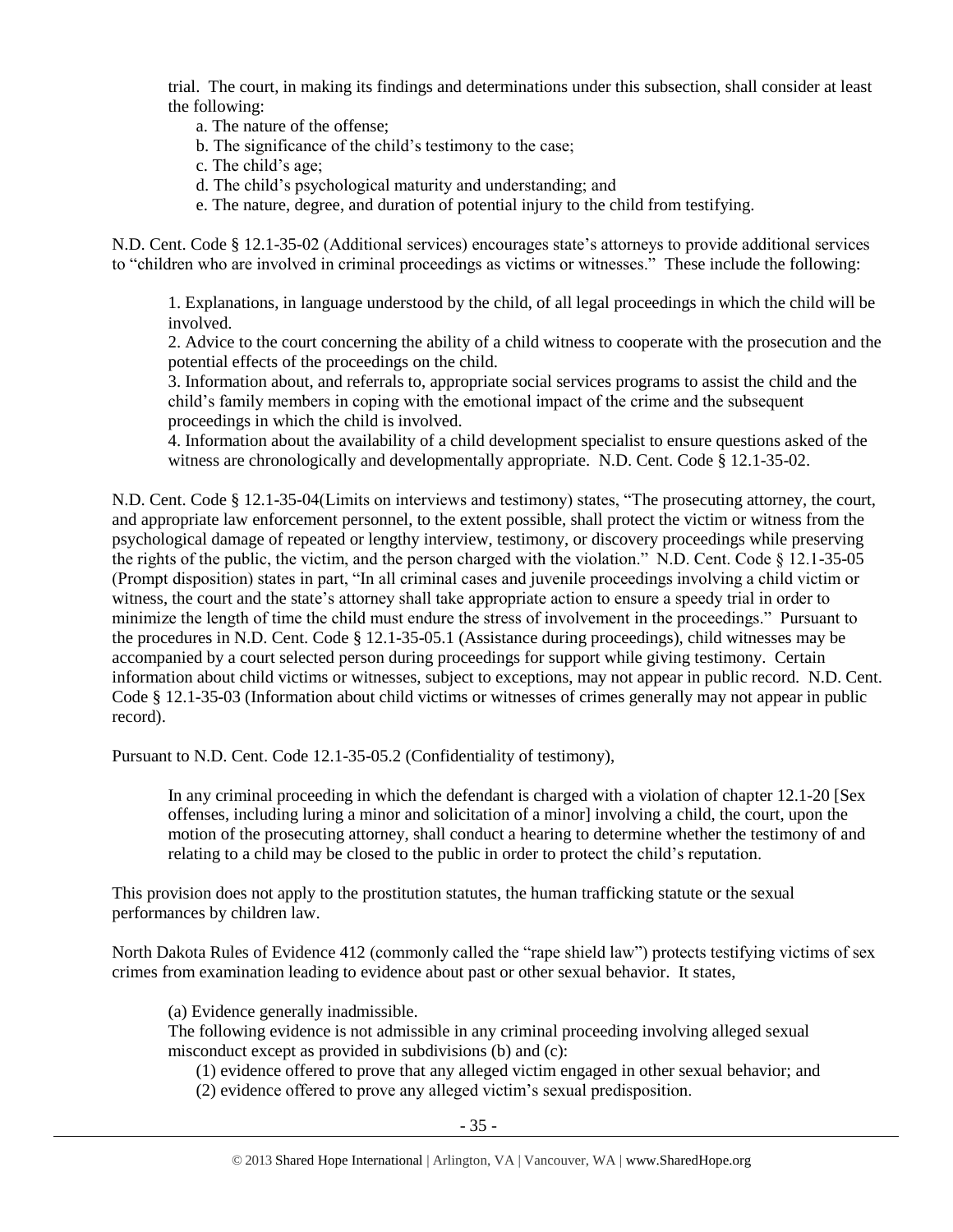- (b) Exceptions
- In a criminal case, the following evidence is admissible, if otherwise admissible under these rules: (1) evidence of specific instances of sexual behavior by the alleged victim offered to prove that a person other than the accused was the source of semen, injury, or other physical evidence; (2) evidence of specific instances of sexual behavior by the alleged victim with respect to the person accused of the sexual misconduct, offered by the accused to prove consent or by the prosecution; and

(3) evidence the exclusion of which would violate the constitutional rights of the defendant.

. . . .

*5.9 Expungement or sealing of juvenile delinquency records resulting from arrests or adjudications for prostitution-related offenses committed as a result of, or in the course of, the commercial sexual exploitation of a minor is available within a reasonable time after turning 18.*

Juvenile delinquency adjudications are not considered a crime. N.D. Cent. Code § 27-20-33 (Order of adjudication—Noncriminal). Under N.D. Cent. Code, § 27-20-33(2),

The disposition of a child and evidence adduced in a hearing in juvenile court may not be used against the child in any proceeding in any court other than a juvenile court, whether before or after reaching majority, except for impeachment or in dispositional proceedings after conviction of a felony for the purposes of a presentence investigation and report.

Under N.D. Cent. Code § 27-20-54 (Destruction of juvenile court records), "Except as otherwise required under section 25-03.3-04, all juvenile court records must be retained and disposed<sup>52</sup> of pursuant to rules and policies established by the North Dakota supreme court." Records of juvenile delinquency adjudications are "[r]etain[ed] for 10 years after expiration of final order, or age 18, whichever is later." Unruly juvenile records are "[r]etain[ed] for 1 year after child turns 18 or final expiration of order, whichever is later." Deprivation records (absent termination of parental rights) are "[r]etain[ed] for 10 years after child turns 18 or final expiration of order, whichever is later." N.D. Admin. Code 19 (2011) (Records Retention Schedule–courts: Juvenile Case Files). $53$ 

- 5.9.1 Recommendation: Amend N.D. Cent. Code § 27-20-54 (Destruction of juvenile court records) to require disposition of all records pertaining to an adjudicated minor who is also a victim of trafficking upon attaining the age of 18.
- *5.10 Victim restitution and civil remedies for victims of domestic minor sex trafficking or commercial sexual exploitation of children (CSEC) are authorized by law.*

N.D. Cent. Code § 12.1-40-01(4) (Human trafficking) states, "In addition to any sentence or fine imposed for a conviction of an offense under this chapter, the court shall order the person convicted to make restitution to the victim of the crime."

a.transfer of a record to the possession of the state archivist pursuant to the procedure in Section 10; b.destruction by burning or shredding, if the record is confidential; or

 $\overline{\phantom{a}}$  $52$  N.D. Admin. Code 19, Sec. 5 (2011) (Disposition of Court Records),

The term "disposition" means:

c.destruction by ordinary means, such as landfill or recycling, if the record is not confidential.

*See also* North Dakota Supreme Court Rules, http://www.ndcourts.gov/rules/Administrative/frameset.htm. (last visited July 13, 2012)

<sup>&</sup>lt;sup>53</sup> The retention schedule can also be found at North Dakota Supreme Court Rules, http://www.ndcourts.gov/rules/Administrative/frameset.htm (click on Rule 19 and then on "records retention schedule") (last visited July 13, 2012).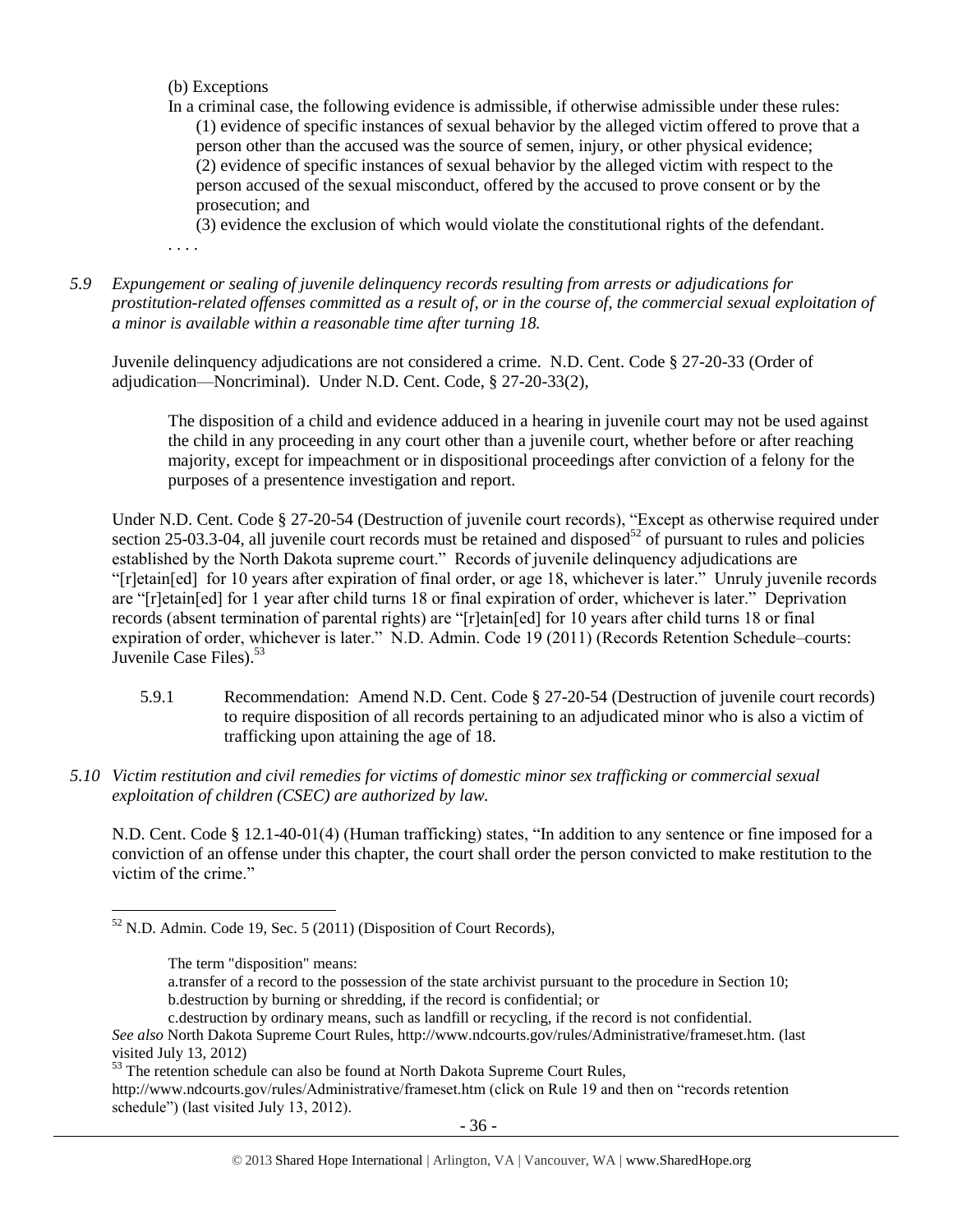Restitution is also available under N.D. Cent. Code § 12.1-32-08 (Hearing prior to ordering restitution, reparation, or reimbursement of indigent defense costs and expenses—Conditions—Collection of restitution for insufficient funds checks—Continuing appropriation), which provides for mandatory restitution only where the victim suffered pecuniary damages. Subsection (1) states in part,

Before imposing restitution or reparation as a sentence or condition of probation, the court shall hold a hearing on the matter with notice to the prosecuting attorney and to the defendant as to the nature and amount of restitution. The court, when sentencing a person adjudged guilty of criminal activities that have resulted in pecuniary damages, in addition to any other sentence the court may impose, shall order that the defendant make restitution to the victim or other recipient as determined by the court, unless the court states on the record, based upon the criteria in this subsection, the reason it does not order restitution or orders only partial restitution.

The section also sets forth items the court is to consider "[i]n determining whether to order restitution . . . ." One of those items, subsection  $(1)(a)$  states that "[t]he defendant may be required as part of the sentence imposed by the court to pay the prescribed treatment costs for a victim of a sexual offense as defined in chapters 12.1-20 [Sex offenses] and 12.1-27.2 [Sexual performances by children]."

A domestic minor sex trafficking victim may avail herself of civil remedies only if the victim is also a victim of a racketeering offense. N.D. Cent. Code § 12.1-06.1-05(1) (Racketeering—Civil remedies) provides that

[a] person who sustains injury to person, business, or property by a pattern of racketeering activity or by a violation of section 12.1-06.1-02 [Leading a criminal association] or 12.1-06.1-03 [Illegal control of an enterprise] may file an action in district court for the recovery of treble damages and the costs of the suit, including reasonable attorney fees. The state may file an action in behalf of those persons injured or to prevent, restrain, or remedy a pattern of racketeering activity or a violation of section 12.1-06.1-02 or 12.1-06.1-03.

N.D. Cent. Code § 12.1-06.1-05(4) states,

Following a determination of liability, orders may include:

. . . .

d. Ordering the payment of treble damages and appropriate restitution to those persons injured by a pattern of racketeering activity or a violation of section 12.1-06.1-02 or 12.1-06.1-03. e. Ordering the payment of all costs and expenses and reasonable attorneys' fees concerned with the prosecution and investigation of any offense included in the definition of racketeering if upon application for the order it is shown to the satisfaction of the court that the racketeering offense has occurred as a part of a pattern of racketeering activity or a violation of section 12.1-06.1-02 or 12.1- 06.1-03, civil and criminal, incurred by the state or county as appropriate to be paid to the general fund of the state or county that brings the action.

- 5.10.1 Recommendation: Amend N.D. Cent. Code § 12.1-40-01(4) (Human trafficking) to establish a cause of action for civil damages that trafficking victims may assert against their traffickers.
- *5.11 Statutes of limitations for civil and criminal actions for child sex trafficking or commercial sexual exploitation of children (CSEC) offenses are eliminated or lengthened sufficiently to allow prosecutors and victims a realistic opportunity to pursue criminal action and legal remedies.*

N.D. Cent. Code § 29-04-02 (Prosecution for felony other than murder within three years) provides a three-year statute of limitations for prosecution of felonies (other than murder). However, N.D. Cent. Code § 29-04-03.1 (Prosecution for sexual abuse of minors) lengthens this in certain cases, as follows: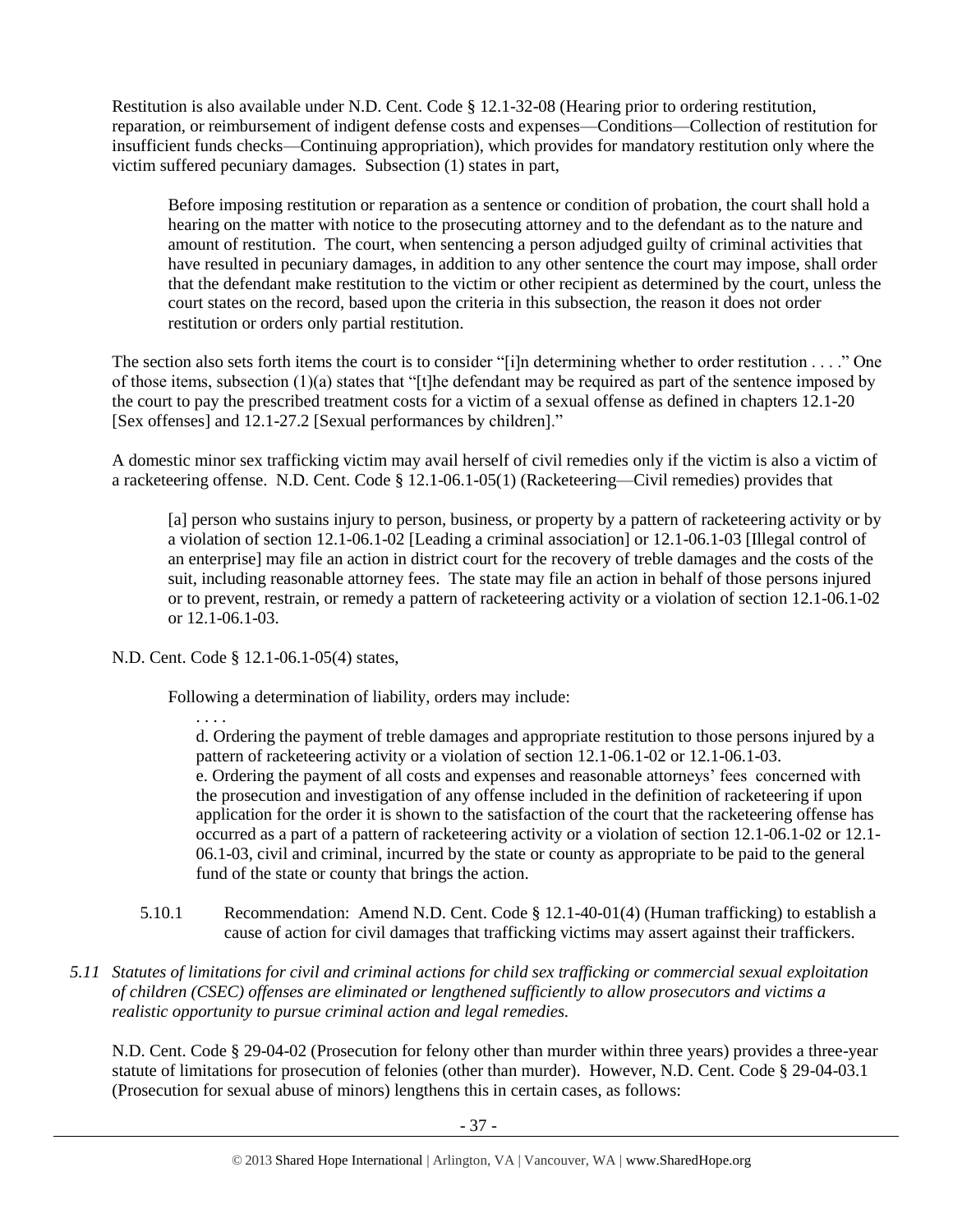A prosecution for violation of sections 12.1-20-03 through 12.1-20-08 [Continuous sexual abuse, sexual imposition, corruption or solicitation of minors, luring, sexual assault, fornication] or of section 12.1- 20-11 [Incest] if the victim was under eighteen years of age at the time the offense was committed must be commenced in the proper court within seven years after the commission of the offense or, if the victim failed to report the offense within this limitation period, within three years after the offense was reported to law enforcement authorities.

N.D. Cent. Code § 29-04-02.1 (Prosecution for gross sexual imposition) provides a seven year statute of limitations for prosecution of N.D. Cent. Code § 12.1-20-03(1)(a) (Gross sexual imposition). In addition, N.D. Cent. Code § 29-04-03 (Prosecution for misdemeanor or infraction within two years) provides that prosecution of a misdemeanor or infraction must be commenced within two years after the commission of the misdemeanor or infraction.

For victims of sex offenses under chapter 12.1-20 who are under 15, "the applicable period of limitation, if any, does not begin to run until the victim has reached the age of fifteen." N.D. Cent. Code § 29-04-03.2 (Statute of limitations as to child victims).

Under N.D. Cent. Code § 28-01-25 (Disabilities extend limitations on actions generally—Exceptions),

If a person who is entitled to bring an action other than for the recovery of real property, or for a penalty or forfeiture, or against a sheriff or other officer for an escape is: 1. Under the age of eighteen years; . . . , at the time the claim for relief accrues, the time of such disability is not a part of the time limited for the commencement of the action. However, the period within which the action must be brought cannot be extended more than five years by any such disability except infancy, nor can it be extended in any case longer than one year after the disability ceases. In cases alleging professional malpractice, the extension of the limitation due to infancy is limited to twelve years.

However, N.D. Cent. Code § 12.1-06.1-05(7) (Racketeering—Civil Remedies) specifies that "[n]otwithstanding any law to the contrary, the initiation of civil proceedings related to violations of any offense included in the definition of racketeering or a violation of section 12.1-06.1-02 or 12.1-06.1-03 (Illegal control of an enterprise—Illegally conducting an enterprise) must be commenced within seven years of actual discovery of the violation." Therefore, any statute of limitations for a civil claim brought under the racketeering provisions will not be tolled until the minor reaches the age of 18.

- 5.11.1 Recommendation: Amend N.D. Cent. Code § 29-04-02 (Prosecution for felony other than murder within three years) to eliminate the statutes of limitations for bringing prosecutions in human trafficking and CSEC cases.
- 5.11.2 Recommendation: Amend N.D. Cent. Code § 28-01-25 (Disabilities extend limitations on actions generally— Exceptions) to substantially lengthen the statute of limitations for minor trafficking victims to bring civil actions against their traffickers.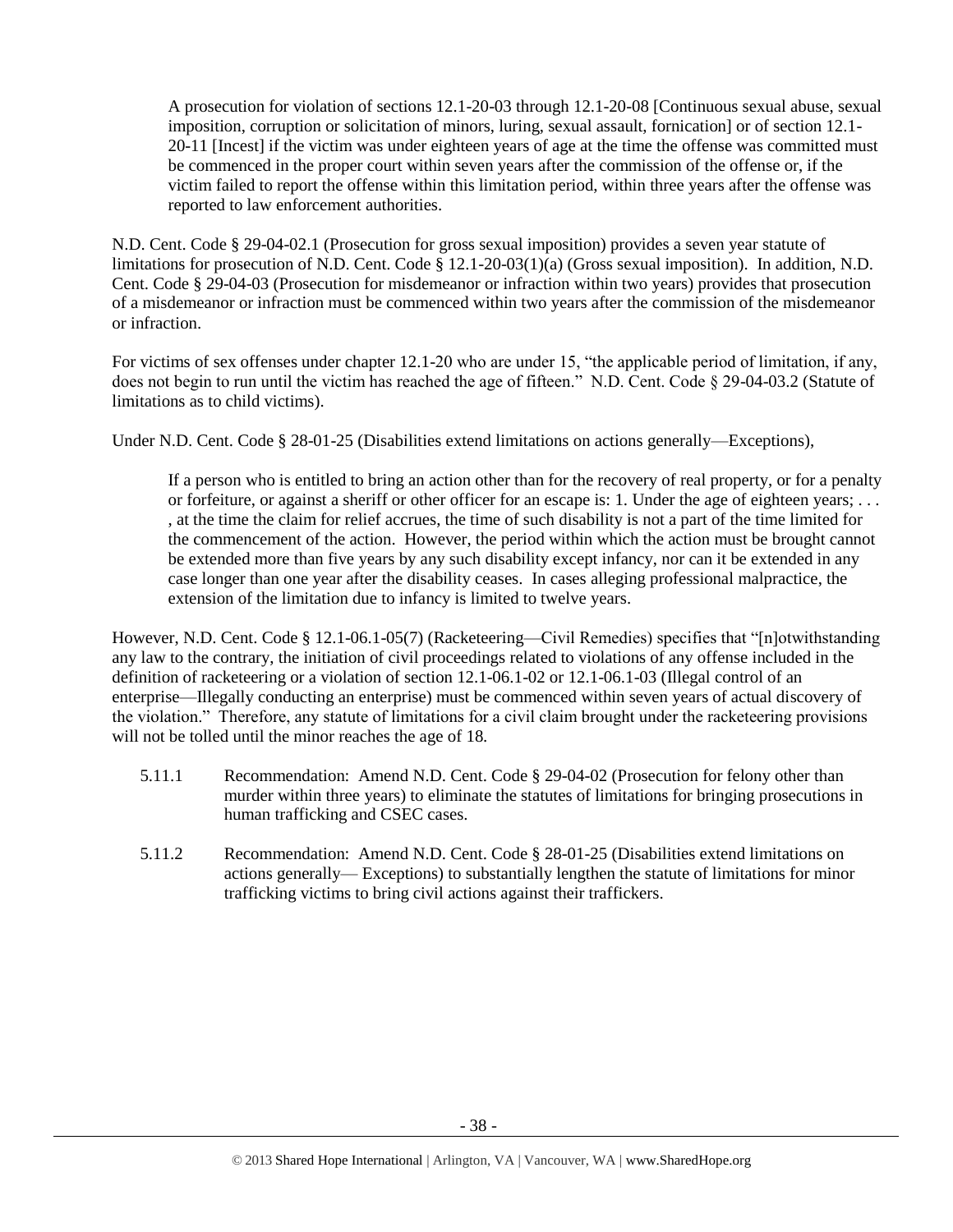#### **FRAMEWORK ISSUE 6: CRIMINAL JUSTICE TOOLS FOR INVESTIGATION AND PROSECUTIONS**

#### *Legal Components:*

- *6.1 Training on human trafficking and domestic minor sex trafficking for law enforcement is statutorily mandated or authorized.*
- *6.2 Single party consent to audiotaping is permitted in law enforcement investigations.*
- *6.3 Wiretapping is an available tool to investigate domestic minor sex trafficking.*
- *6.4 Using a law enforcement decoy posing as a minor to investigate buying or selling of commercial sex acts is not a defense to soliciting, purchasing, or selling sex with a minor.*
- *6.5 Using the Internet to investigate buyers and traffickers using the Internet is a permissible investigative technique.*
- *6.6 Law enforcement and child welfare agencies are mandated to promptly report missing and rescued children. \_\_\_\_\_\_\_\_\_\_\_\_\_\_\_\_\_\_\_\_\_\_\_\_\_\_\_\_\_\_\_\_\_\_\_\_\_\_\_\_\_\_\_\_\_\_\_\_\_\_\_\_\_\_\_\_\_\_\_\_\_\_\_\_\_\_\_\_\_\_\_\_\_\_\_\_\_\_\_\_\_\_\_\_\_\_\_\_\_\_\_\_\_\_*

## *Legal Analysis:*

*6.1 Training on human trafficking and domestic minor sex trafficking for law enforcement is statutorily mandated or authorized.*

To "ensure adequate training for law enforcement and to ensure the comprehensive collection of crime statistics," the attorney general is responsible for, among other things, "[d]etermin[ing] the specialized training needs of peace officers and conduct[ing] such training." N.D. Cent. Code § 12-62-02(1) (Powers and duties). Training on human trafficking could be developed through the attorney general's office. N.D. Cent. Code, § 12-62-01 (Criminal justice training and statistics—Personnel—Purpose) states, "Criminal justice training and the collection of statistics must be conducted by the office of attorney general. The office of attorney general shall conduct the training of peace officers and sheriffs and gather, analyze, and disseminate information regarding the state's criminal justice system." Information on human trafficking could be presented in training materials concerning missing persons. Under N.D. Cent. Code § 12-68-05 (Attorney general to develop missing person procedural policy), the attorney general is directed to "develop a procedures manual . . . relating to the investigation of missing person cases" and "distribute the manual to law enforcement agencies."

N.D. Cent. Code § 50-25.1-19(2) (Child protective services duties—Training requirements) requires the department of human services to "provide training to all representatives of the child protective services system regarding the legal duties of the representatives . . . . to protect the legal rights and safety of children and families from the initial time of contact during assessment through treatment."

- 6.1.1 Recommendation: Amend N.D. Cent. Code, § 12-62-01 (Criminal justice training and statistics—Personnel—Purpose) to authorize the development of training materials for law enforcement officers that specifically address the issue of domestic minor sex trafficking.
- *6.2 Single party consent to audiotaping is permitted in law enforcement investigations.*

Single party consent to audio-taping is permitted. Under N.D. Cent. Code § 12.1-15-02(3)(c) (Interception of wire or oral communications—Eavesdropping),

3. It is a defense to a prosecution under subsection 1 [crime of interception] that:

. . . . c. (1) The actor was a party to the communication or one of the parties to the communication had given prior consent to such interception, and (2) such communication was not intercepted for the purpose of committing a crime or other unlawful harm.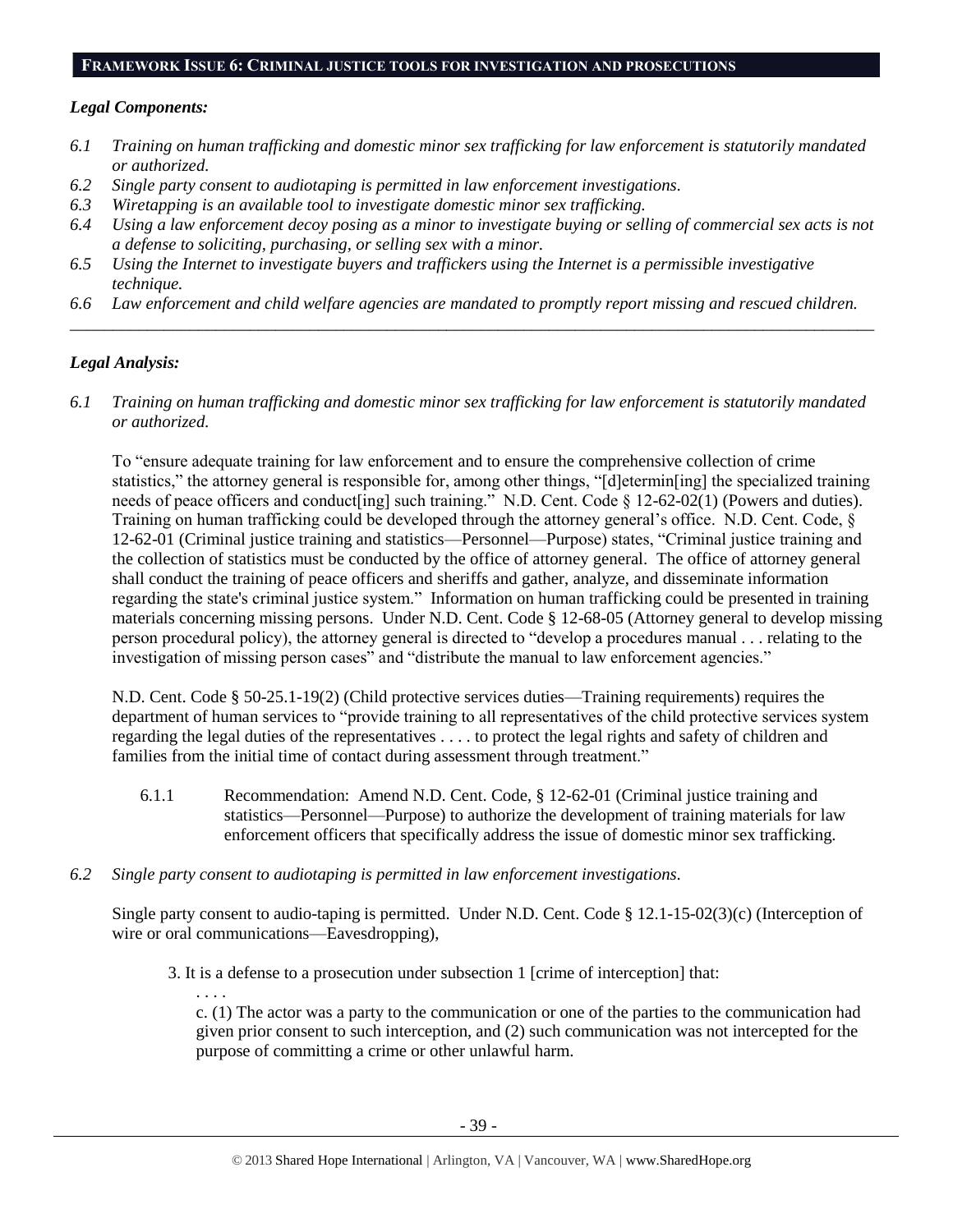## *6.3 Wiretapping is an available tool to investigate domestic minor sex trafficking.*

Under N.D. Cent. Code § 12.1-15-02 (Interception of wire or oral communications – Eavesdropping), interception of wire or oral communications is permitted in certain scenarios. It is a Class C felony to "a. Intentionally intercept[] any wire or oral communication by use of any electronic, mechanical, or other device; or b. Intentionally disclose[] to any other person or intentionally use[] the contents of any wire or oral communication, knowing that the information was obtained through the interception of a wire or oral communication" and a Class A misdemeanor to "secretly loiter[] about any building with intent to overhear discourse or conversation therein and to repeat or publish the same with intent to vex, annoy, or injure others." N.D. Cent. Code § 12.1-15-02(1)-(2). N.D. Cent. Code § 12.1-15-02 provides a defense to prosecution under subsection (3) if,

a. The actor was authorized by law to intercept, disclose, or use, as the case may be, the wire or oral communication;

b. The actor was (1) a person acting under color of law to intercept a wire or oral communication, and (2) he was a party to the communication or one of the parties to the communication had given prior consent to such interception

c. (1) The actor was a party to the communication or one of the parties to the communication had given prior consent to such interception, and (2) such communication was not intercepted for the purpose of committing a crime or other unlawful harm.

- 6.3.1 Recommendation: Amend N.D. Cent. Code § 12.1-15-02 (Interception of wire or oral communications – Eavesdropping) to expressly permit interception of wire or oral communications in trafficking or CSEC investigations.
- *6.4 Using a law enforcement decoy posing as a minor to investigate buying or selling of commercial sex acts is not a defense to soliciting, purchasing, or selling sex with a minor.*

N.D. Cent. Code § 12.1-20-05.1(1) (Luring minors by computer or other electronic means) uses the phrase "a person the adult believes to be a minor," suggesting that decoys can be used in investigations of this offense.

The human trafficking law in North Dakota does not clearly provide law enforcement officers the ability to use decoys to target traffickers and purchasers of sex with children. North Dakota Century Code § 12.1-40-01(1) ) (Human trafficking—Penalty) makes no reference to the issue, and requires that "the person subject to human trafficking is less than eighteen years of age." Under this law, it's possible for purchasers and traffickers to raise as a defense that the law enforcement decoy was not, in fact, under the age of 18.

N.D. Cent. Code § 12.1-29-02(1) (Facilitating prostitution) requires that the prostituted person be "in fact, less than sixteen years old," eliminating the possibility that law enforcement decoys could be used to target traffickers under this law.

- 6.4.1 Recommendation: Enact a law specifically permitting law enforcement to use undercover agents to investigate domestic minor sex trafficking. Alternatively, amend each of the CSEC laws and the human trafficking law to prohibit a defense to prosecution based on the victim actually being law enforcement or an agent of law enforcement.
- *6.5 Using the Internet to investigate buyers and traffickers using the Internet is a permissible investigative technique.*

N.D. Cent. Code § 12.1-20-05.1(1) (Luring minors by computer or other electronic means) states,